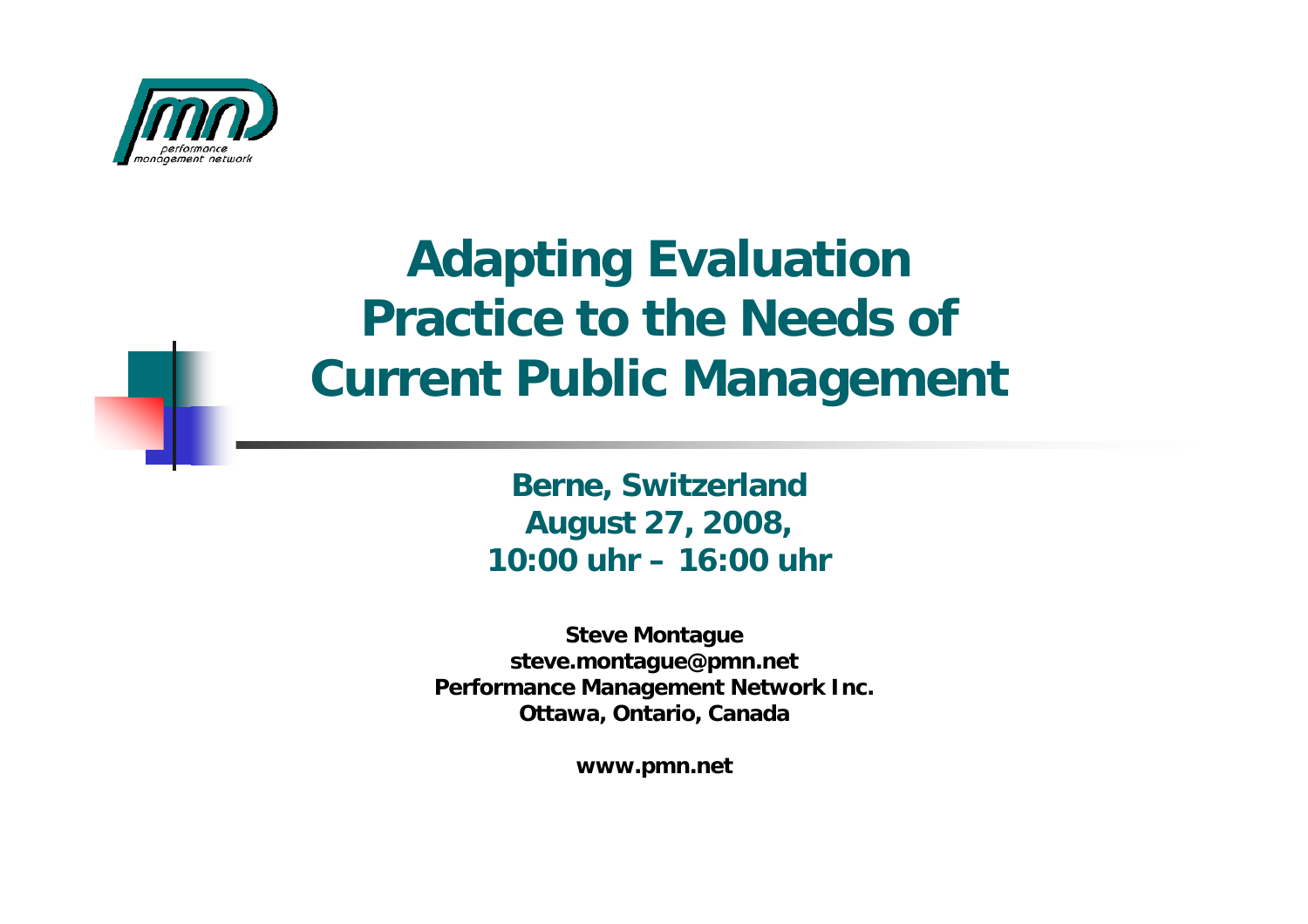

### **Agenda**

#### r. **Defining Expected Results in Complex Situations**

- The Current Situation
- ٠ Management Scorecards
- **Audit vs. Evaluation**
- ٠ Performance Measurement vs. Evaluation
- Analysis vs. Synthesis
- **Linear vs. Recursive logic Linear vs. Recursive logic**

#### **Modeling Risks and Assumptions**

- $\mathbf{r}$ Results Logic and Inherent Risks
- ٠ Mapping Risks
- ٠ Considering Risk Strategies

#### n. **A Needs-Results Hierarchy Approach**

- $\blacksquare$ The Basic Approach
- г Case Example

#### **Evaluative and Systems Thinking In Public Management**

- × Building Needs and Results Into Planning
- ٠ Case Example and 'Hands On' Small Group Trials
- ٠ Discussion

#### ■ The Evaluator's Role in Public Management – Threats and Opportunities

- $\mathbf{r}$ Changing Paradigms
- ٠ Future Evolution
- ٠ Wrap Up / Adjourn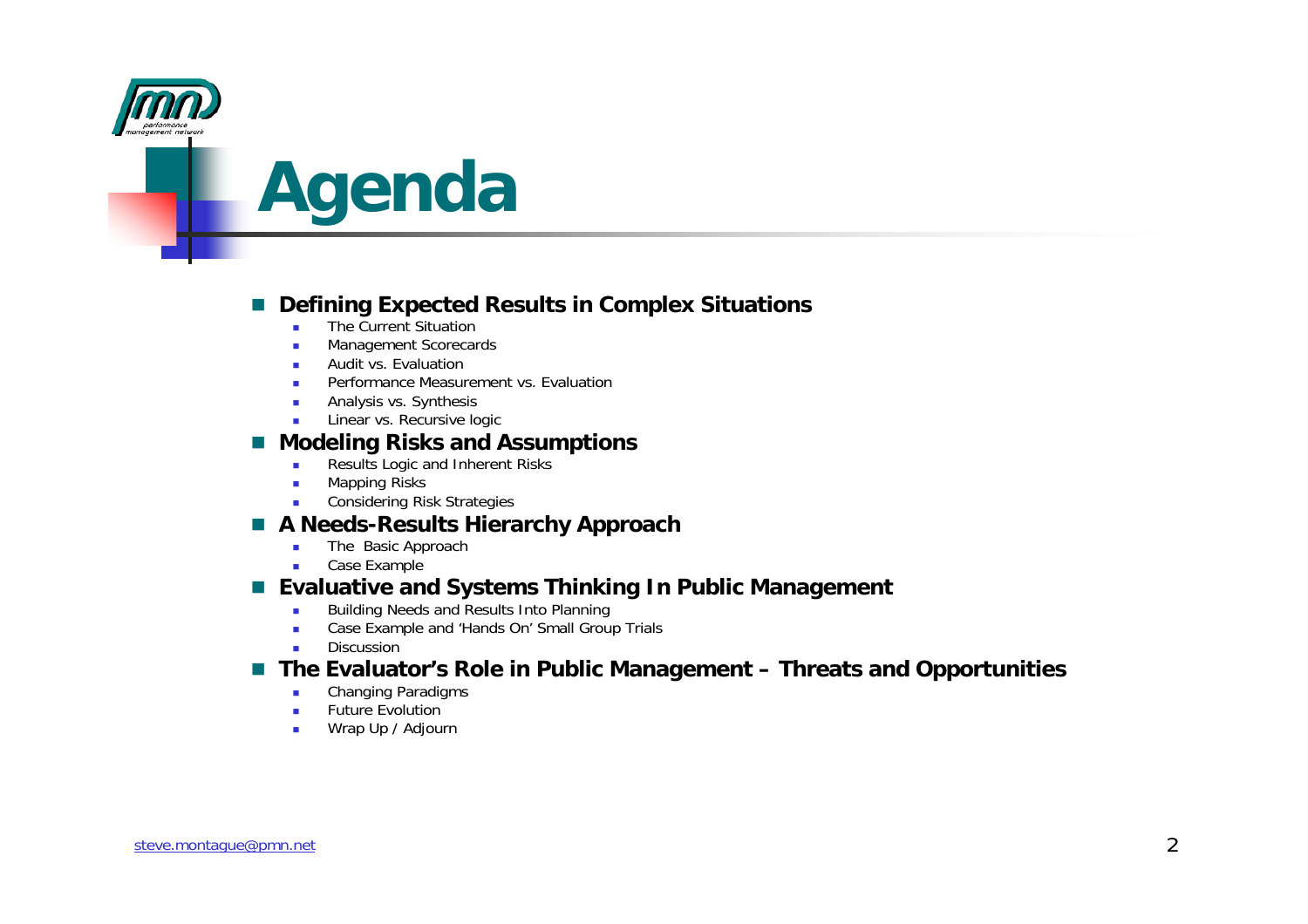

 *Without changing our patterns of thought, we will not be able to solve the problems we created with our current patterns of thought.*

 *Things should be made as simple as possible – not simpler.*

*-Albert Einstein*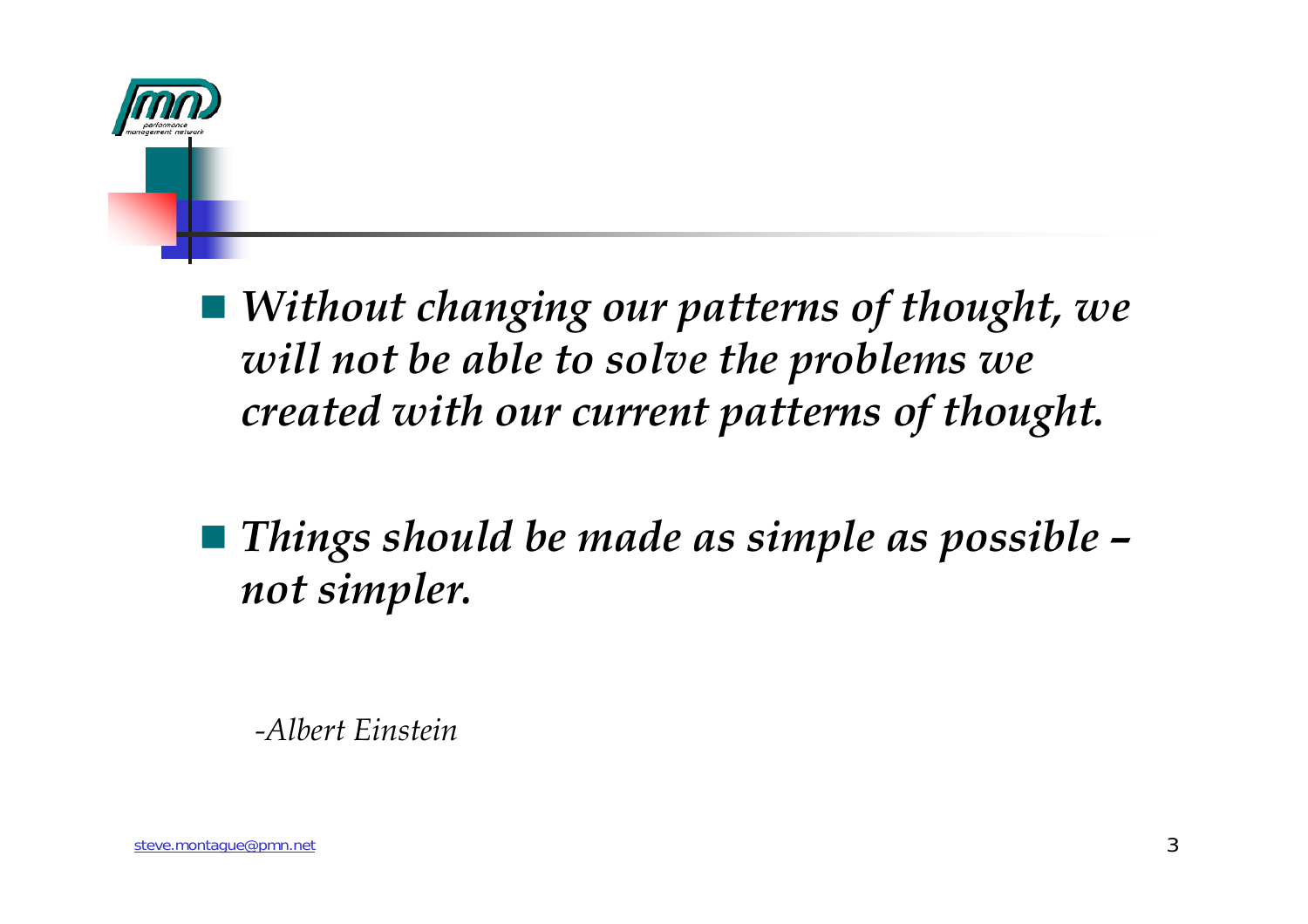

## **The Current Situation:**

- Accountability
- Complexity
- Dynamism
- Tools for performance measurement and assessment are inadequate
	- Scorecards Dashboards [Simple Matrices]
	- H Audit
	- **Exaluation**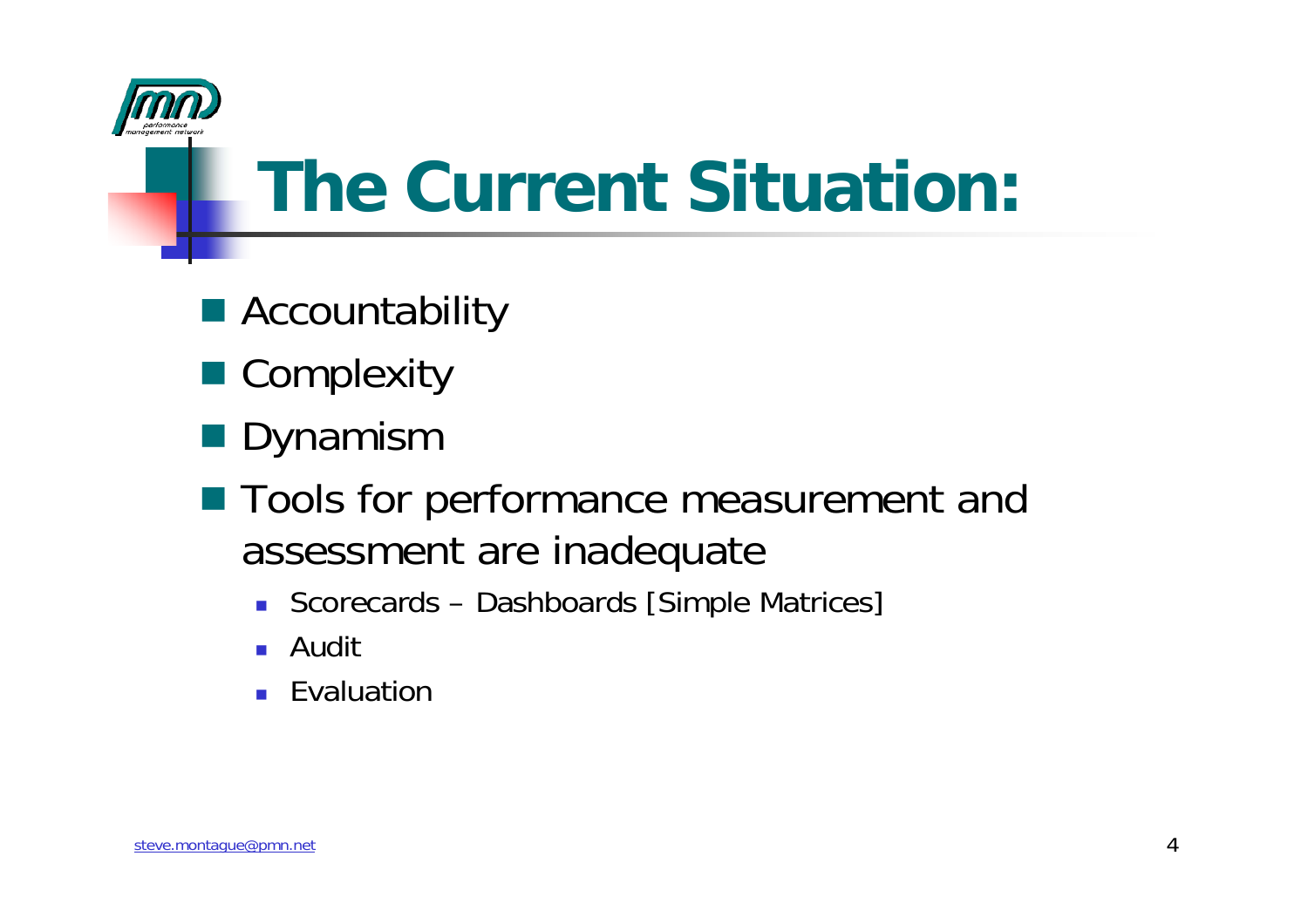

### **The Balanced Scorecard**

- 3 HBR articles early 1990s
- Book in 1996
- $\blacksquare$  2<sup>nd</sup> book in 2000
- Large movement, complemented reengineering, activity based costing, process standardization (e.g. ISO) and service quality initiatives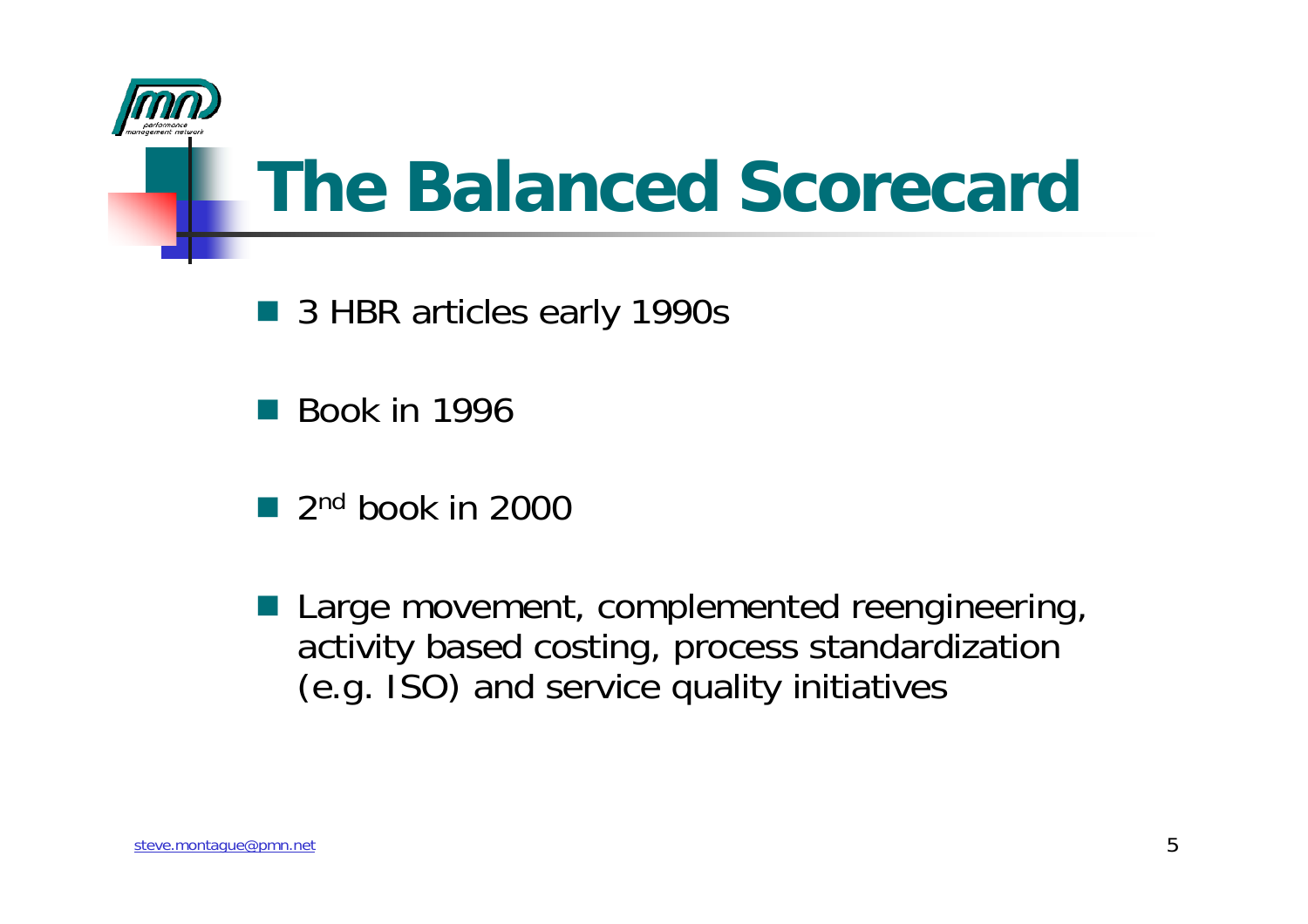

Kaplan and Norton:

- A set of strategic measures which complements \$ (past performance) with drivers of future performance
- **Four perspectives** 
	- **E** financial
	- customer
	- internal business process
	- learning and growth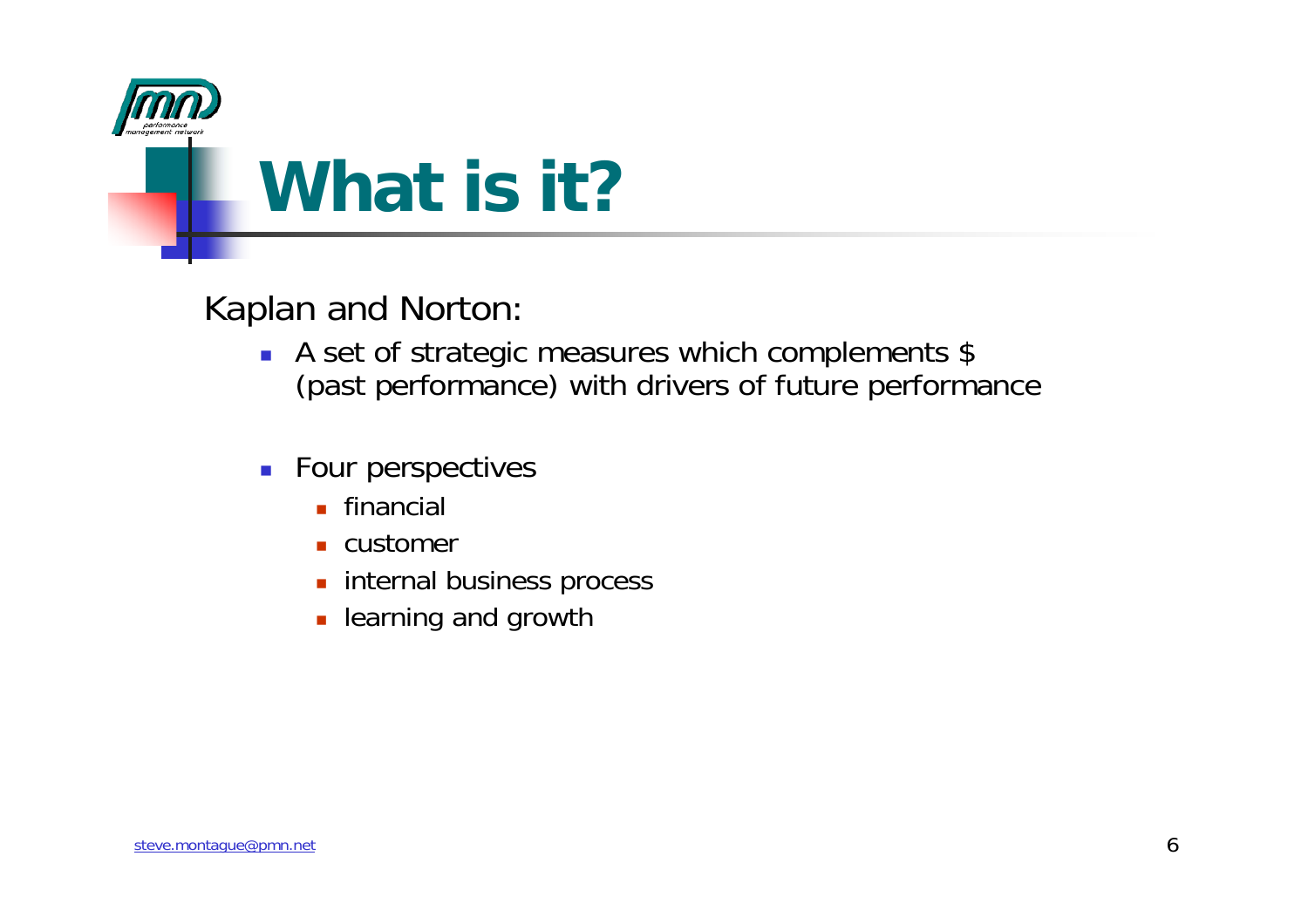



Source: Robert S. Kaplan and David P. Norton, The Balanced Scorecard , Harvard Business School Press, Boston: Massachusetts, 1996.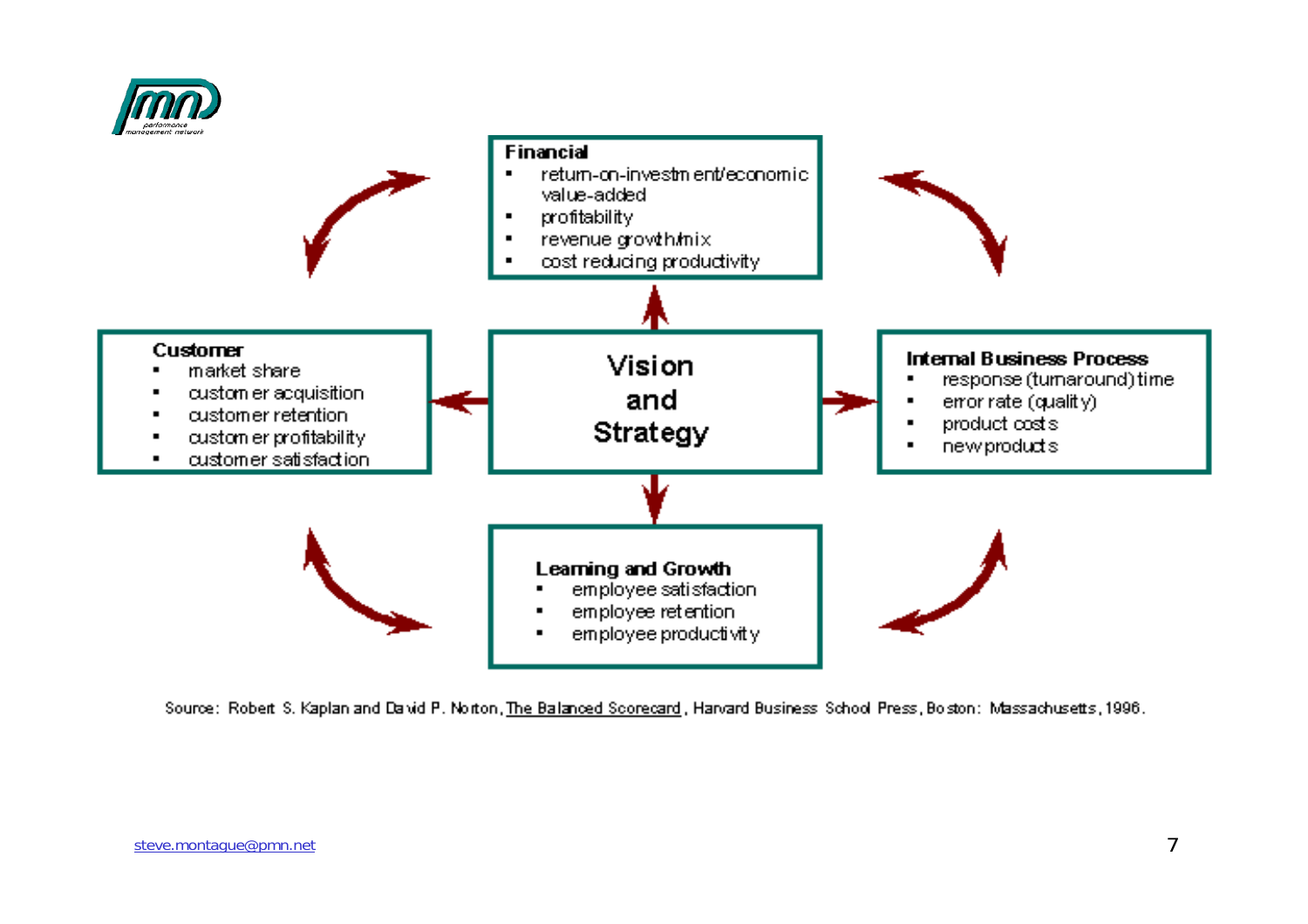



Public enterprise is different:

- F. Not just serving 'customers'
- L. Addressing key (social) needs
- o. Missions are abstract, strategies complex
- o. Objectives accomplished over time, involving a sequence of changes or adoptions
- o. Focus needs to be on making a difference by reaching and influencing people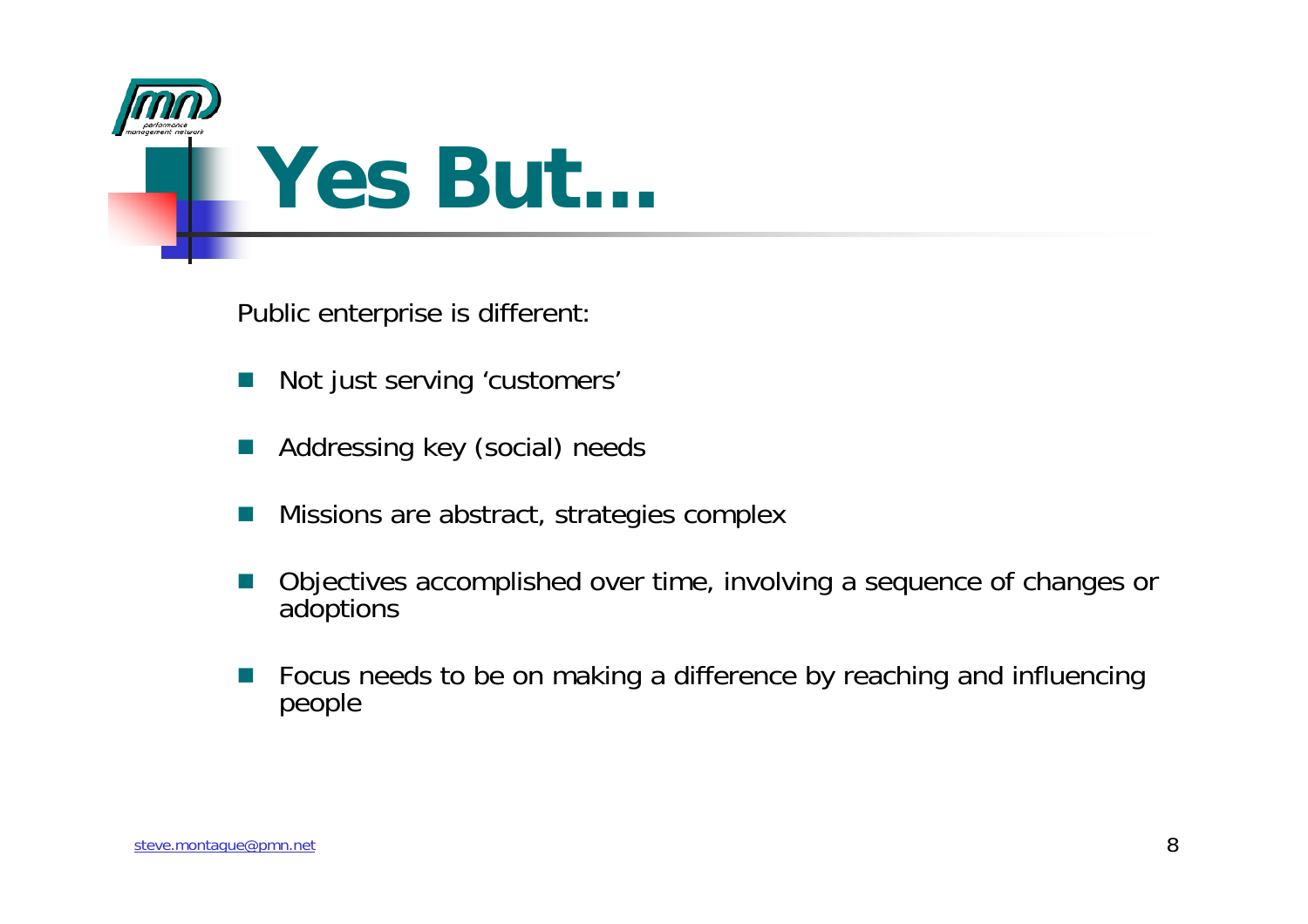

**Kaplan and Norton have applied their balanced scorecard concept in government and non-profit organisations... However, the discussion of effectiveness has remained rather unelaborated. The causal chains of effects which lead into the overall effectiveness have been simplistic without a sophisticated understanding of the many levels of effects.**

Source: Valovirta and Uusikylä (September 2004) Three Spheres of Performance Governance Spanning the<br>Boundaries from Single-organisation Focus Towards a Partnership Network page 11 http://soc.kuleuven.be/io/eqpa/qual/ljubljana/Valovirta%20Uusikila\_paper.pdf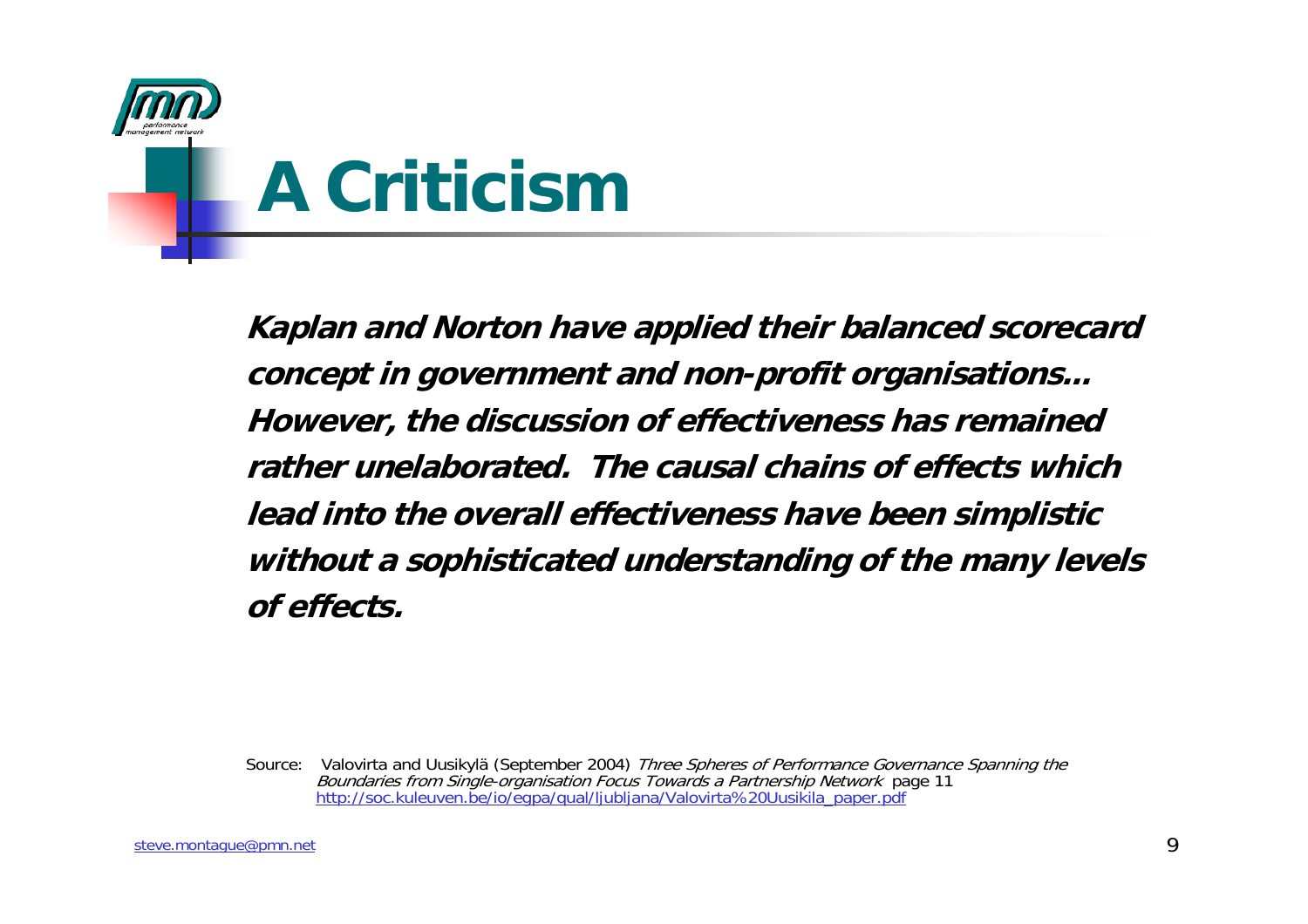#### **Audit and Evaluation in Public Management**

|                     | <b>Audit</b>                                                                                                                                                                                  | <b>Evaluation</b>                                                                                                                                                                  |
|---------------------|-----------------------------------------------------------------------------------------------------------------------------------------------------------------------------------------------|------------------------------------------------------------------------------------------------------------------------------------------------------------------------------------|
| <b>DEFINITION</b>   | checking, comparing, compliance, assurance                                                                                                                                                    | assessment of merit, worth, value of administration, output<br>and outcome of interventions                                                                                        |
| <b>TYPES</b>        | traditional - financial and compliance<br>performance audit - substantive<br>- systems and<br>procedures                                                                                      | wide variability – many 'types' noted in the literature                                                                                                                            |
| <b>WHO DOES IT?</b> | internal auditors – part of organization<br>external auditors - independent agency                                                                                                            | internal evaluators – part of organization<br>'external' contracted consultants - not really independent?                                                                          |
| <b>ROLES</b>        | provide assurance<br>public accountability<br>$\mathscr{P}$ improve management                                                                                                                | not as well articulated<br><b>∕increase knowledge</b><br>improve delivery and management<br>$\mathcal{O}(re)$ consider the rationale<br>varies by a long list of potential clients |
| <b>METHODS</b>      | file review, interviews, focus groups, surveys,<br>observations                                                                                                                               | wide variety of methods, from scientific and quasi scientific<br>designs to purely qualitative and interpretative methods and<br>methods linked to testing program theory          |
| <b>REPORTING</b>    | A attest to legislatures<br>iect to management                                                                                                                                                | $\mathscr{P}$ management<br>ie various stakeholders                                                                                                                                |
| <b>STRENGTH</b>     | iestrong reputation<br>ightless supported by professional associations<br>well established and followed standards<br>A addresses issues of public concern (e.g.<br>waste mis-management etc.) | <b>∕addresses attribution</b><br>$\mathscr{P}$ explains why?<br>acknowledges complexity and uncertainty<br>iexible in design and practice                                          |
| <b>CHALLENGES</b>   | A dealing with complexity<br>in a collaborating state                                                                                                                                         | icredibility<br>perceived relevance                                                                                                                                                |

Source: Mayne, John (2006) Audit and Evaluation in Public Management, The Canadian Journal of Program Evaluation Vol. 21, No. 1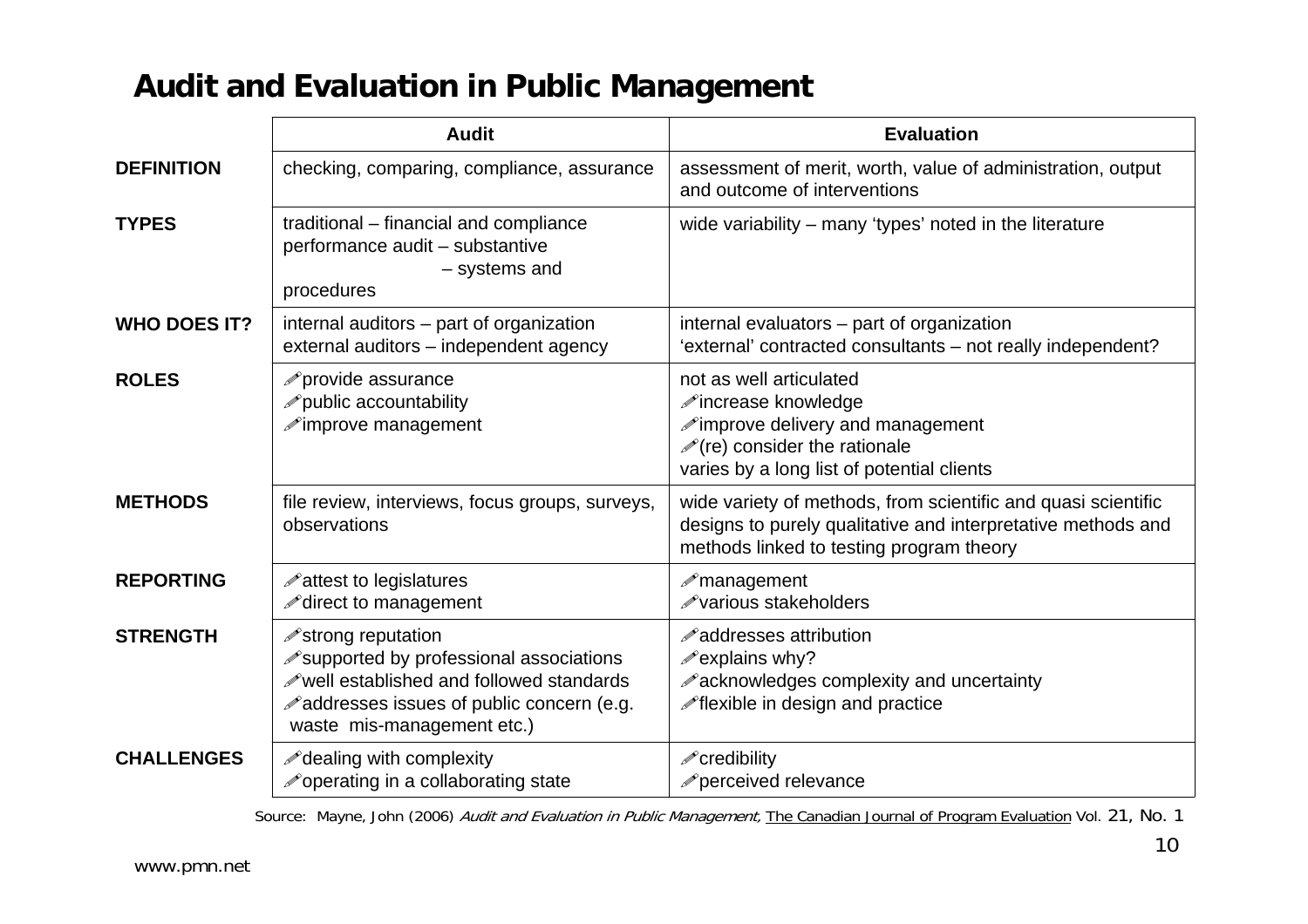

#### **Problem: The Reasons for Doing Performance Measurement:**

■ Contrasting World Views and Paradigms

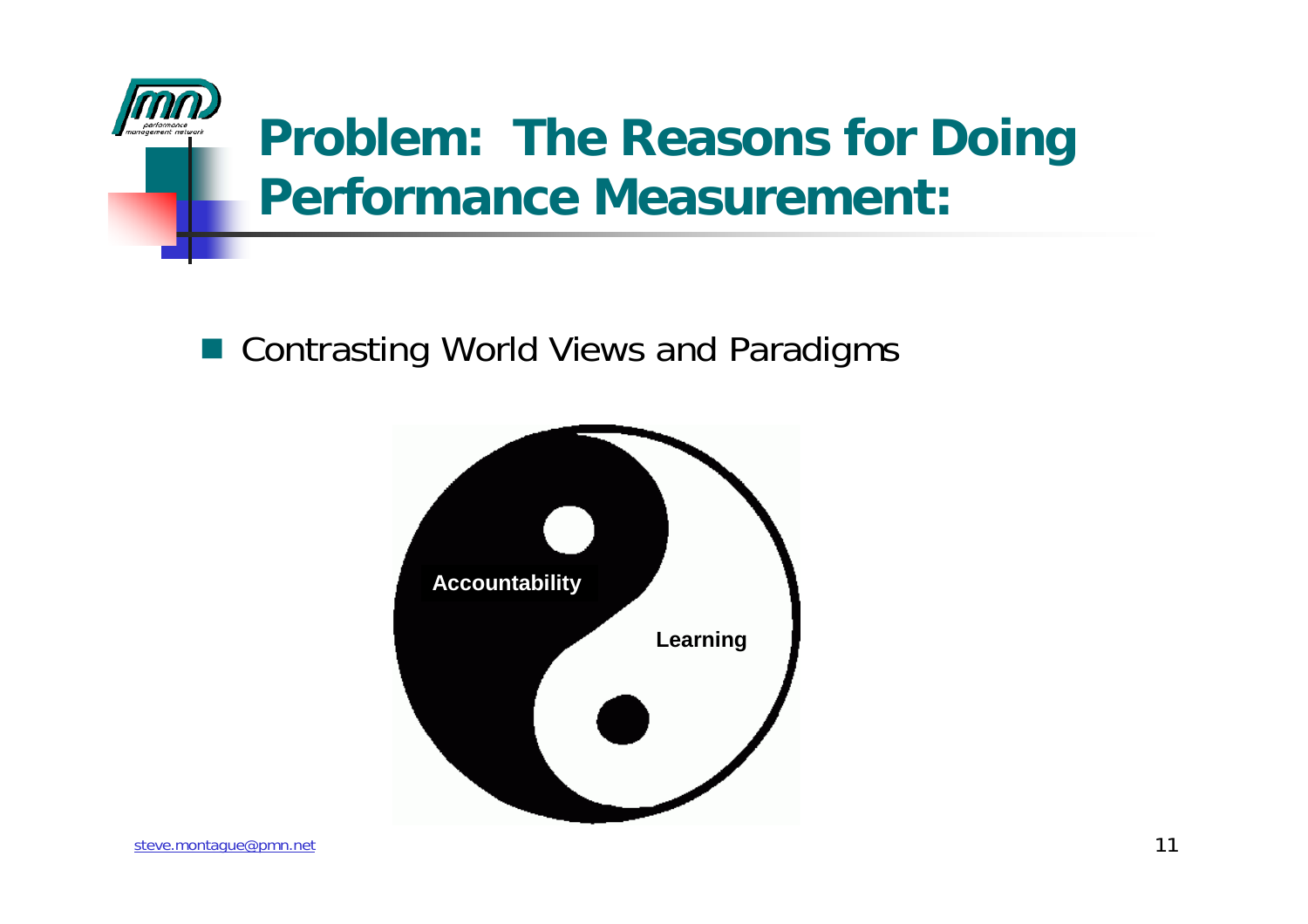# **Contribution Analysis: Key Steps**

- 1. Set out the attribution problem to be addressed
- 2. Develop the postulated theory of change
- 3. Gather the existing evidence on the ToC
- 4. Assemble & assess the contribution story
- 5. Seek out additional evidence
- 6. Revise & strengthen the contribution story

Source: Mayne, John (2008). *Using Contribution Analysis to Address Cause-Effect Questions: Theory and Concepts*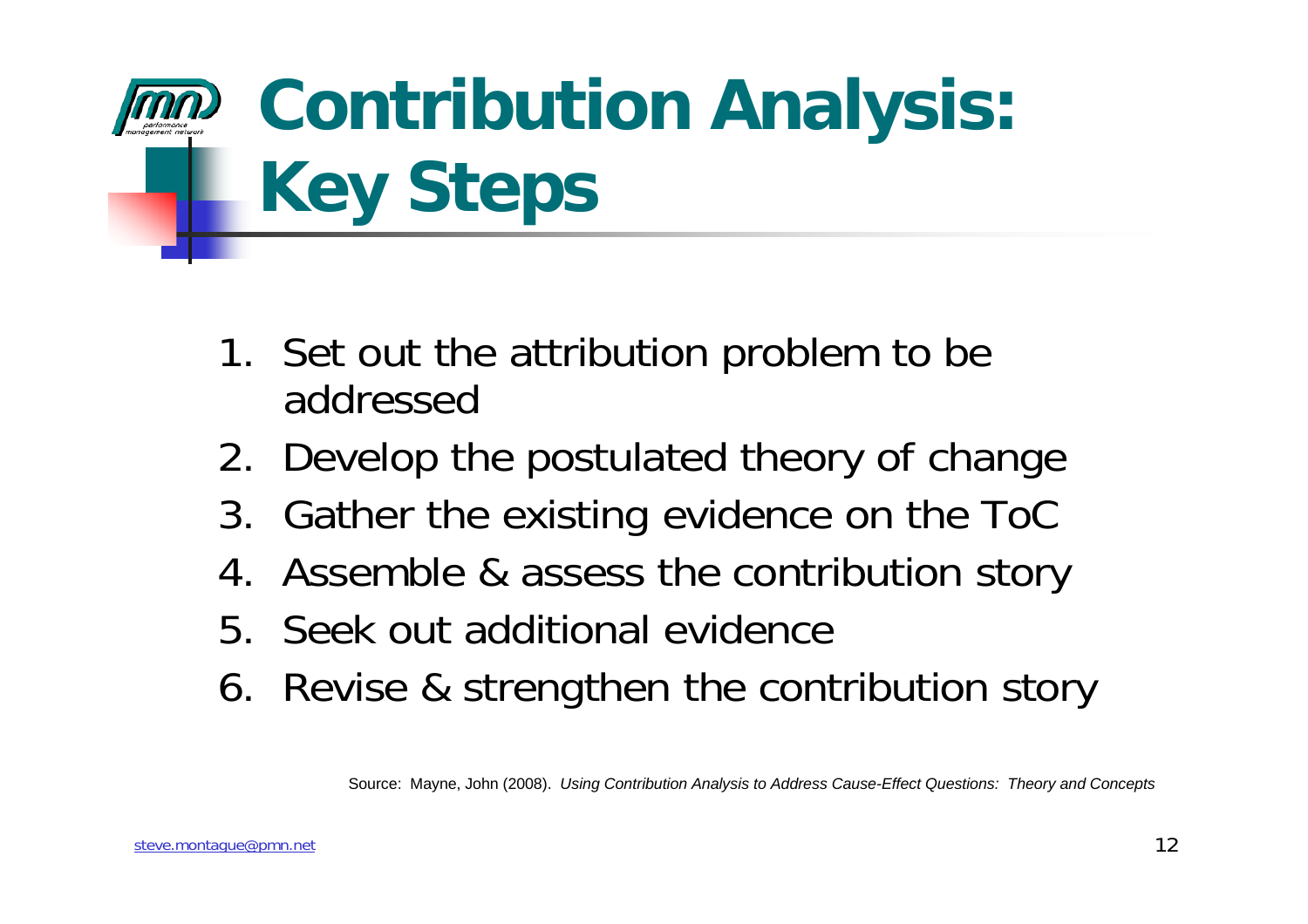

#### **Accountability and Performance Measurement: The Traditional View**

**In the past, accountability for the processes followed, the inputs used, and perhaps the outputs produced was most likely to be the arena in which public servants worked. This focus was consistent with the more traditional view of accountability: emphasizing what could be controlled and assigning blame when things go wrong. If the expected process was not followed, improper inputs were used, or outputs were not delivered, then the responsible person could be identified and appropriate action taken, as one ought to be in control of the processes, the inputs, and the outputs. Given this paradigm, public servants often were reluctant to accept accountability for results beyond outputs, that is, outcomes over which one does not have full control. Being accountable for outputs has been much more acceptable to public servants than being accountable for outcomes.**

Source: Mayne, John (2001). *Addressing Attribution through Contribution Analysis: Using Performance Measures* Sensibly The Canadian Journal of Program Evaluation Vol. 16, No. 1.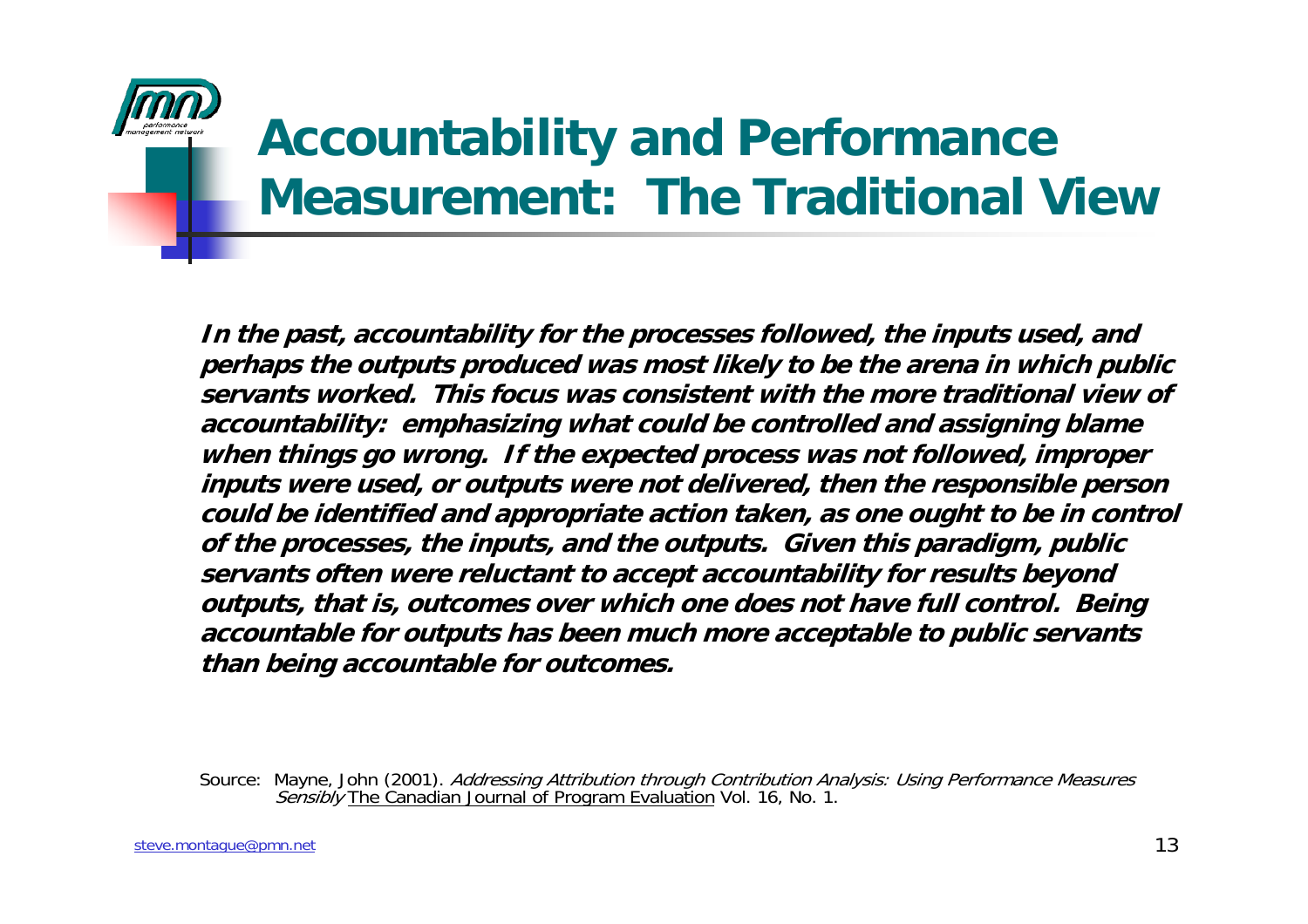#### **The Problem with Traditional Measurement and Accountability Applied to Modern Public Performance:**

- $\Box$  Most Performance Measurement is "disaggregationist", while strategic management requires synthesis
- F Tendency to emphasize linear thinking
- $\Box$ Implied command and control
- $\Box$  Fundamentally reduces to the level of tangibility (e.g. the 'SMART' indicators, "you can't manage what you can't measure")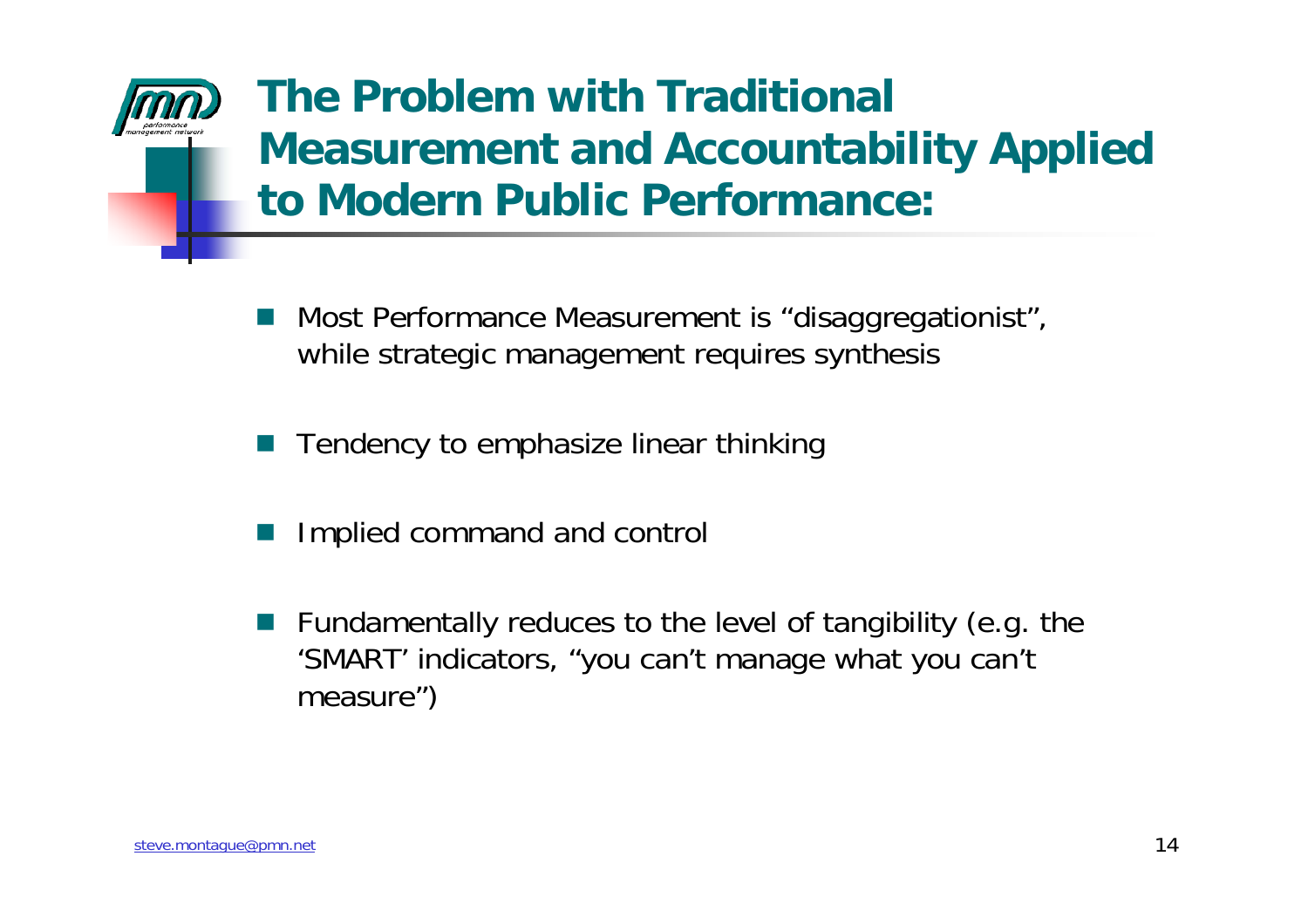

#### **Evaluation vs. Performance Measurement Contrasting Paradigms**

#### Evaluation

- $\mathbb{R}^2$ Behavioural Sciences
- o. Logic Model
- L. Academic / interntl development / social development
- $\mathbb{R}^2$ Periodic
- o. Strategic
- o. **Heretical**

#### Performance Measurement

- $\mathbb{R}^2$  Accounting, Process Engineering, Marketing
- o. Ledger / Scorecard
- o. **Business**
- o. Ongoing
- L. **Operational**
- $\mathbb{R}^2$ Conformist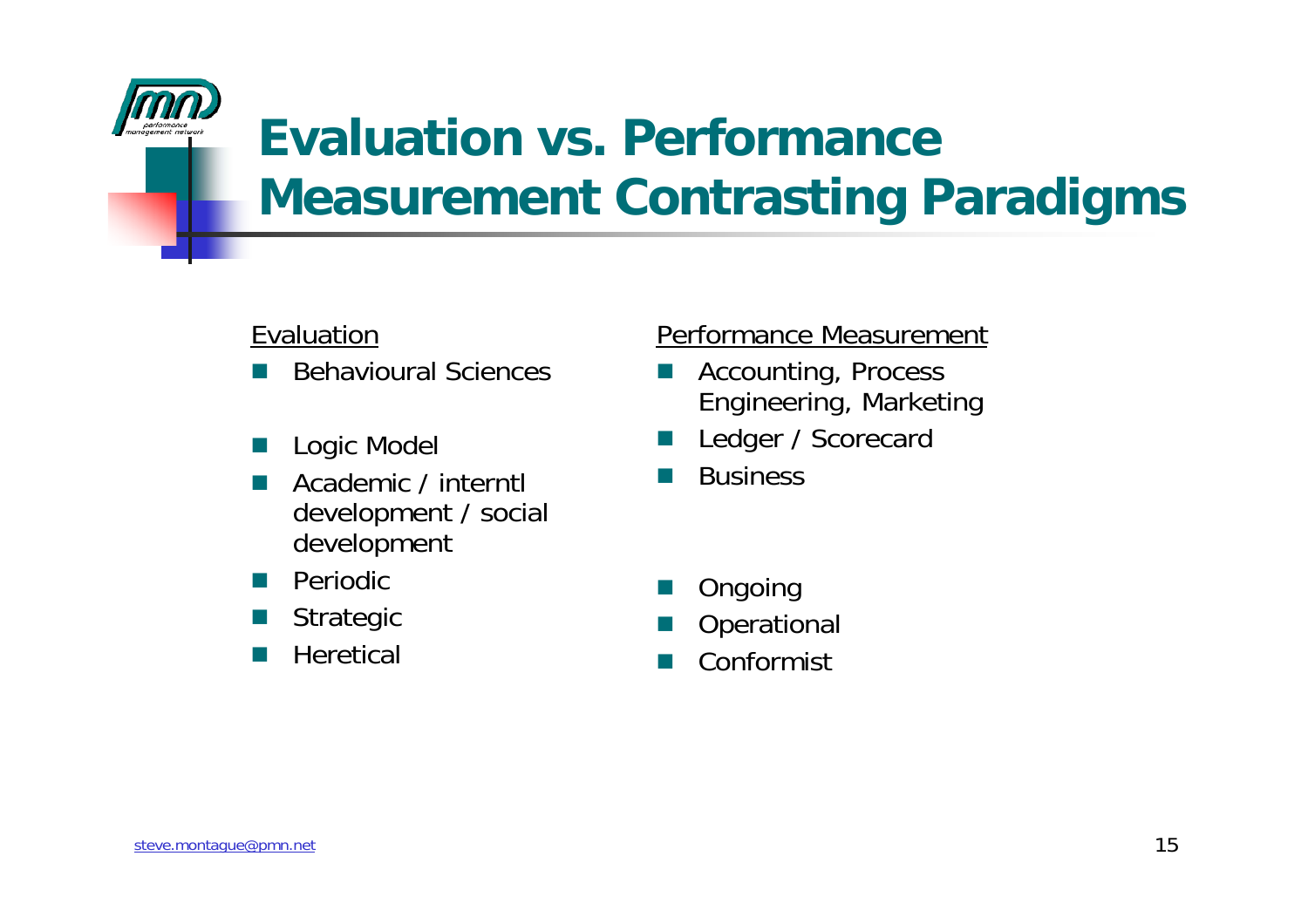

### **The Need**

- $\Box$  Recognize a different definition of accountability – based on learning and managing for results (i.e. You are accountable for learning and adapting, not for a given outcome *per se*)
- $\Box$  Tell a Performance Story
	- How, Who, What, Why
- $\Box$  Change our mental models to recognize
	- $\sim$ synthesis
	- interaction
	- 'communities' (people with some common task, function or identity in the system)
	- performance measures as progress markers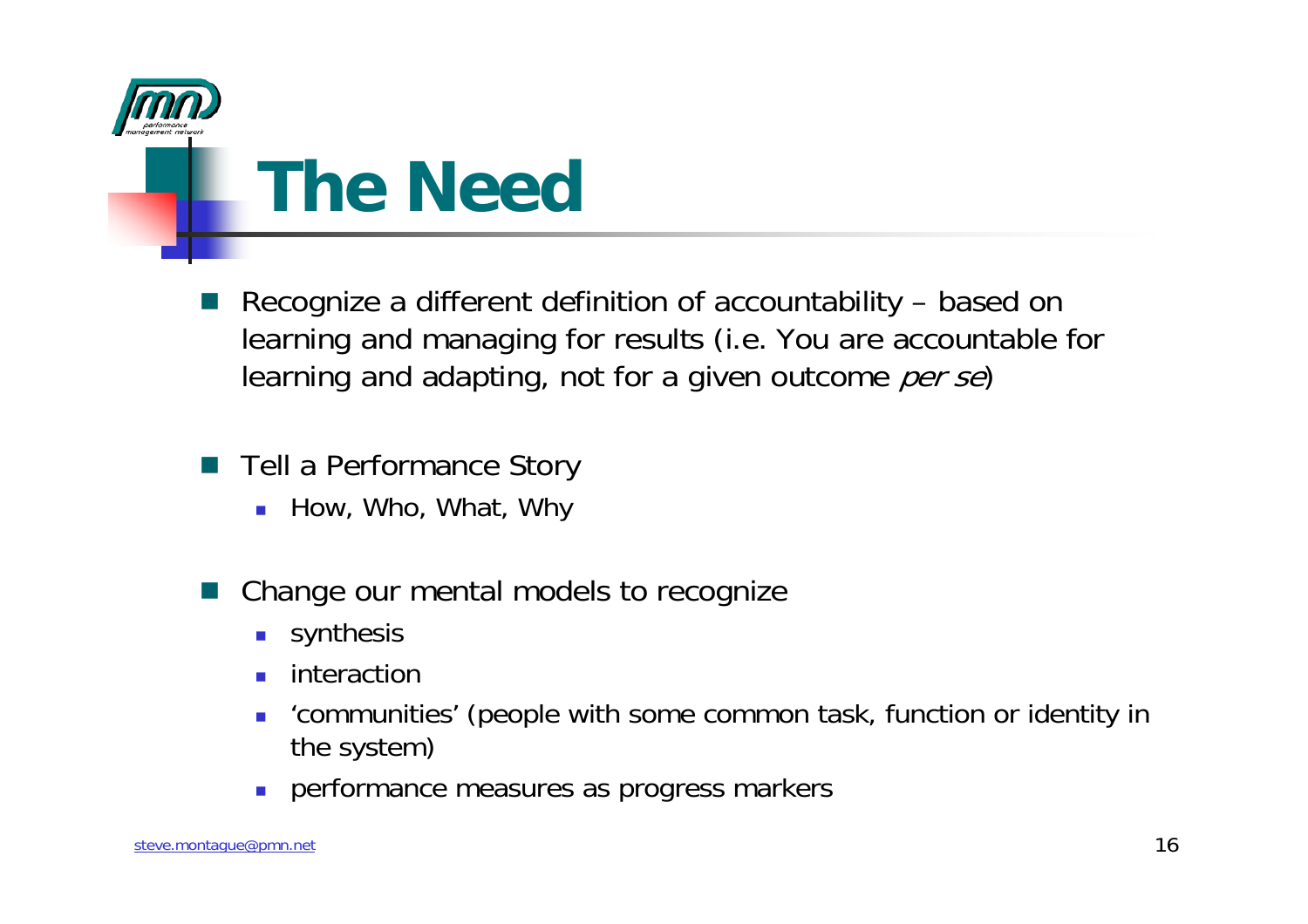### **A Deeper Aspect of the Current Problem**

- Many results models for programs prove inadequate in describing programs, initiatives and cases
	- ▉ Too linear
	- П Either too complicated or too simple
	- Miss key community behaviours
	- ▉ Analysis vs. synthesis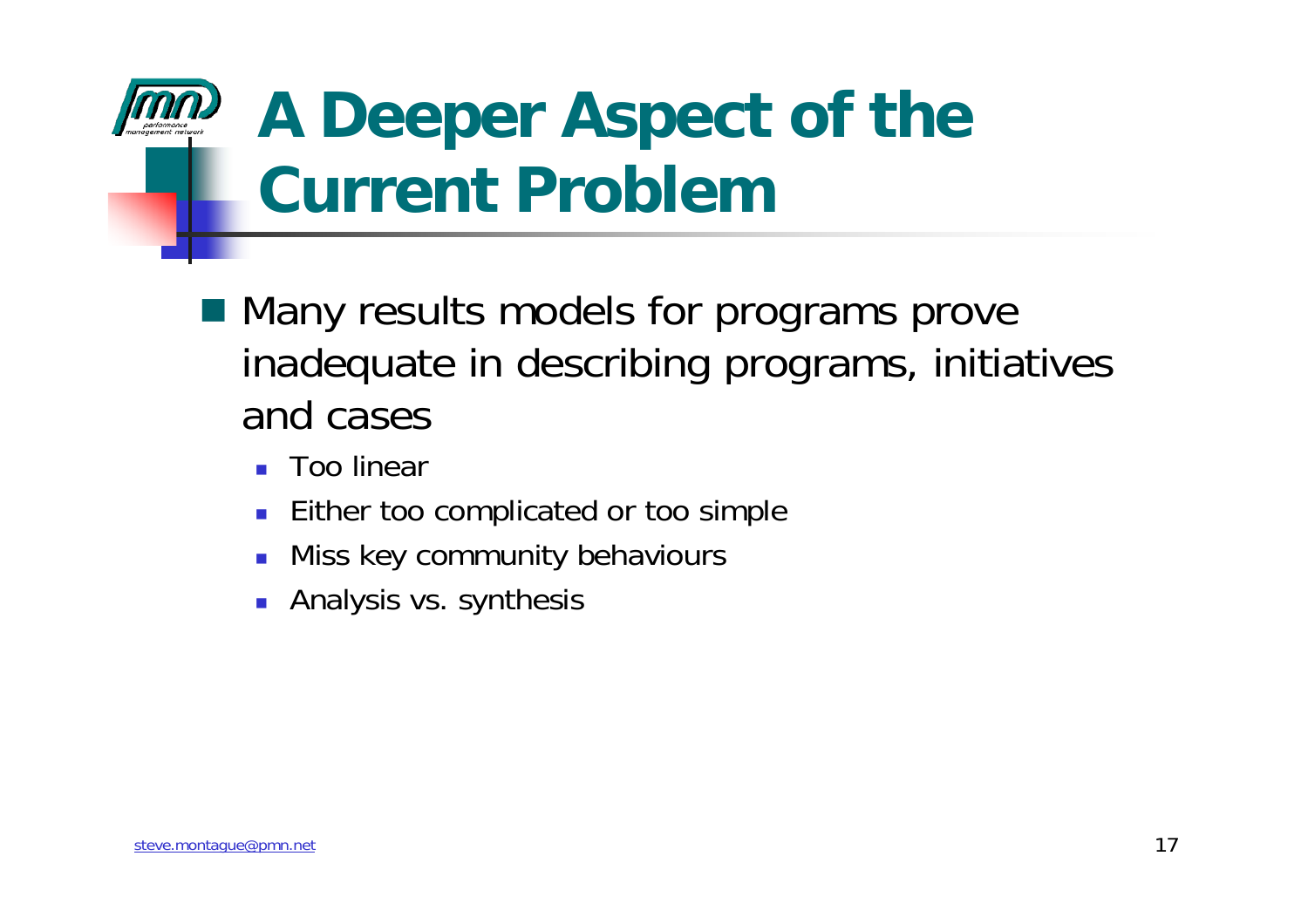

# **Analysis vs. Synthesis**

*In analysis, something that we want to understand is first taken apart. In synthesis, that which we want to understand is first identified as a part of one or more larger systems.* 

*In analysis, the understanding of the parts of the system to be understood is … aggregated in an effort to explain the behavior or properties of the whole. In synthesis, the understanding of the larger containing system is then disaggregated to identify the role or function of the system to be understood.*

*- Ackoff*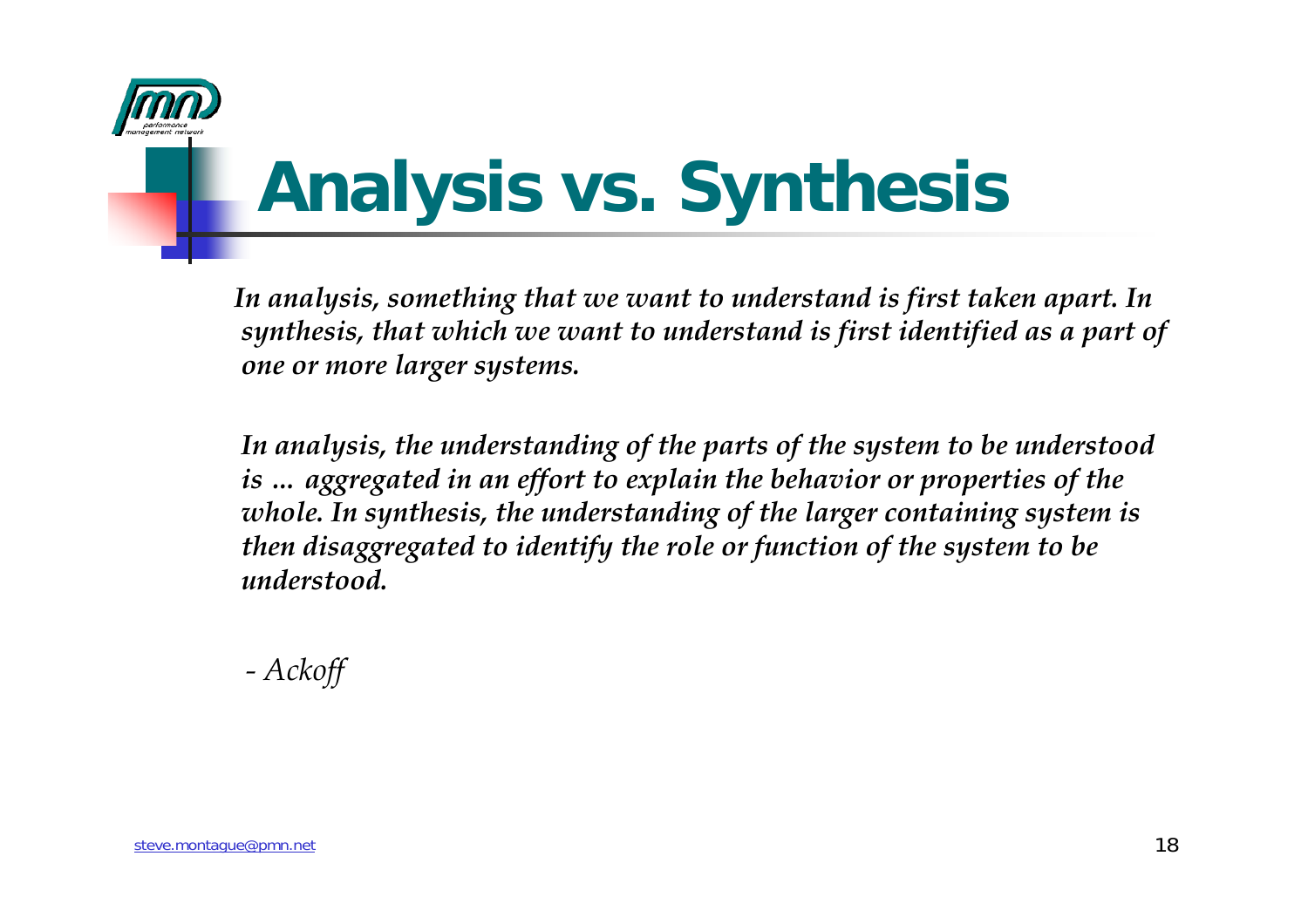

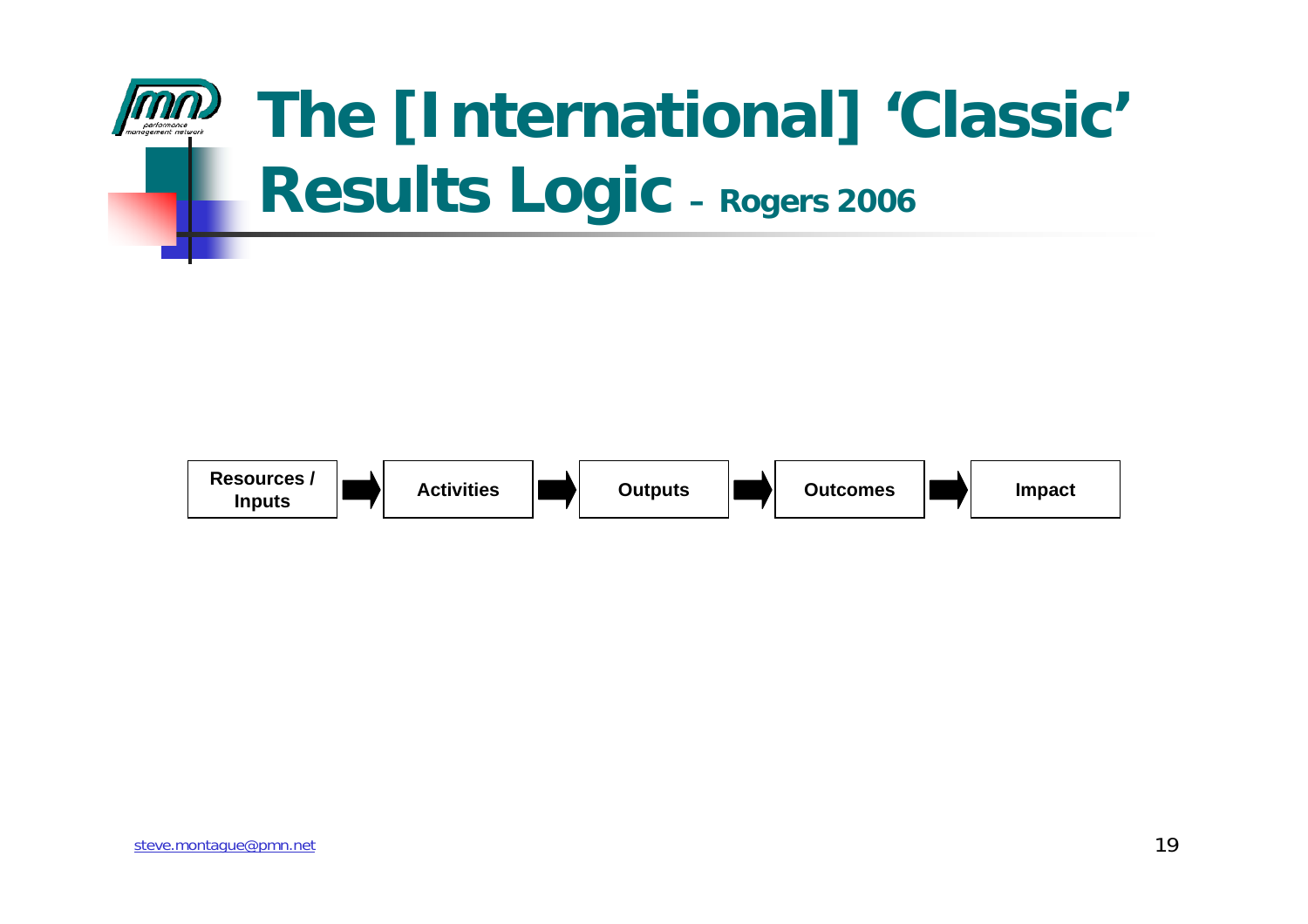### **The [Canadian] 'Classic' Results Logic**

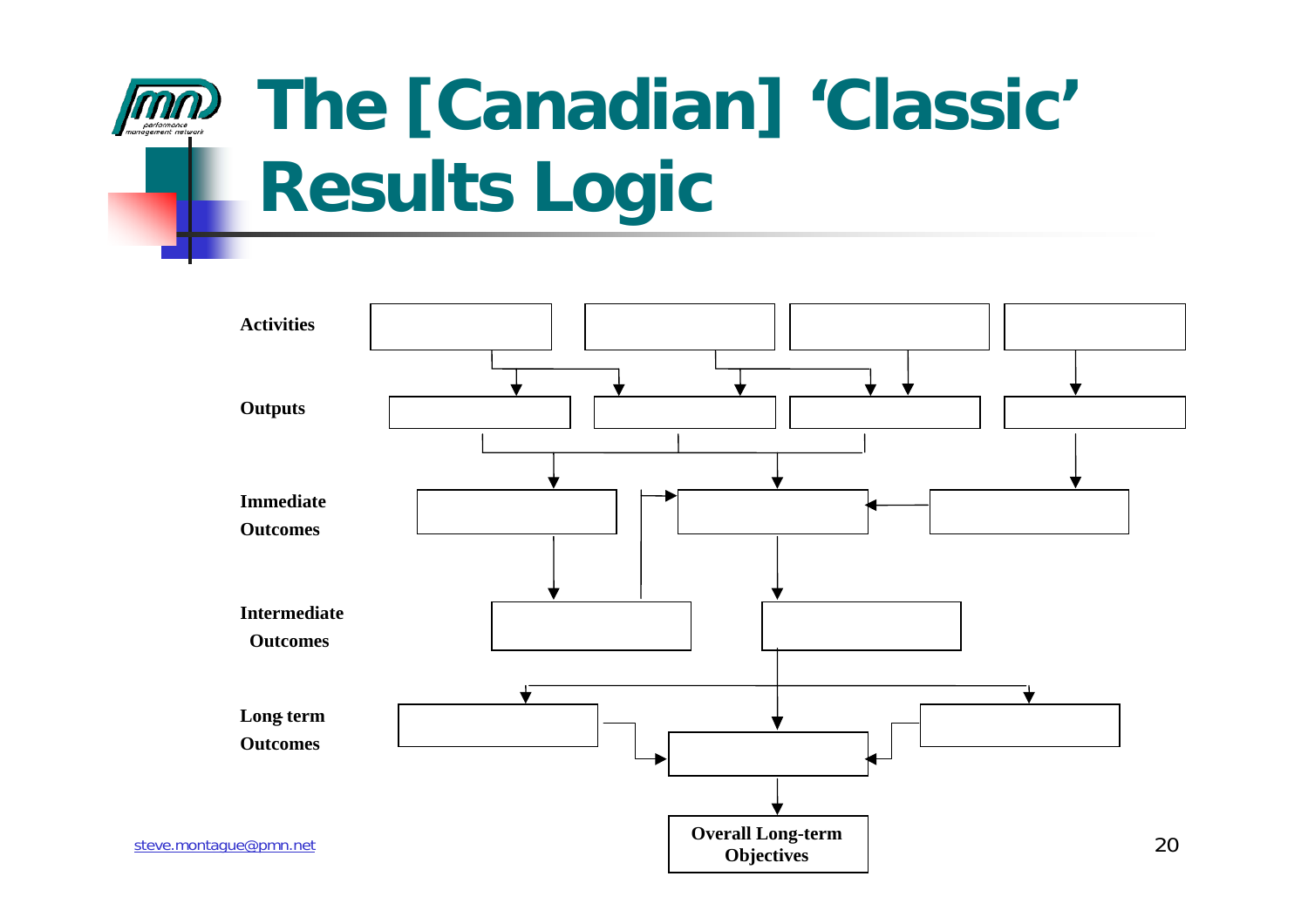

#### **Linear Cause-Effect Thinking: Moving to Cause-Effect Within Borders**

Traditional results logic shows a linear depiction of cause-effect results. Most evaluation logic models still work in this mode, often without a strong reference to degrees of influence or control. Some 'evolved' examples follow: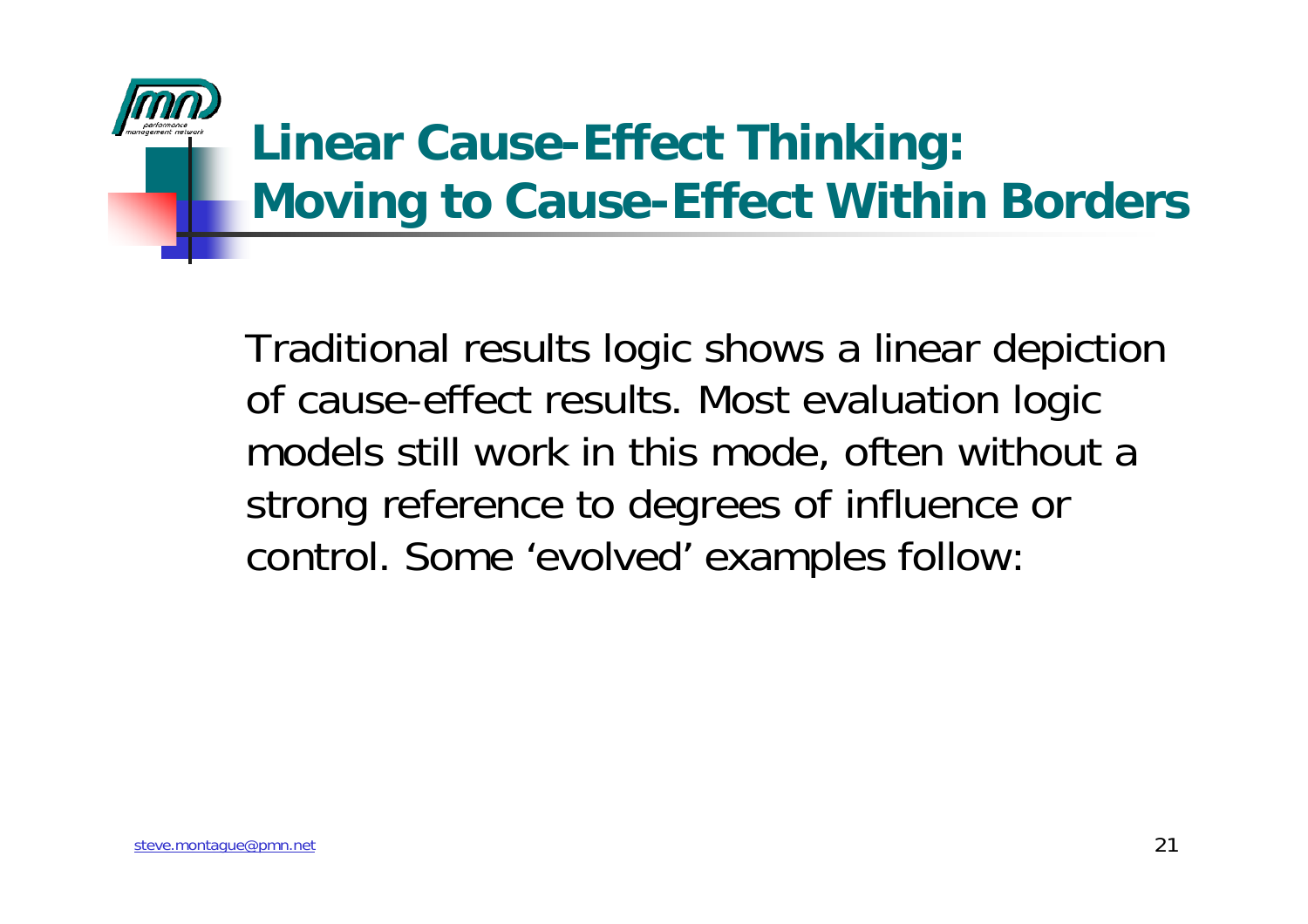

#### **Logic Model: Linking Services to Results**



Source: Rostum, H., *The Information Imperative: A framework for measuring impacts of STM information services and STM information organizations,* 2003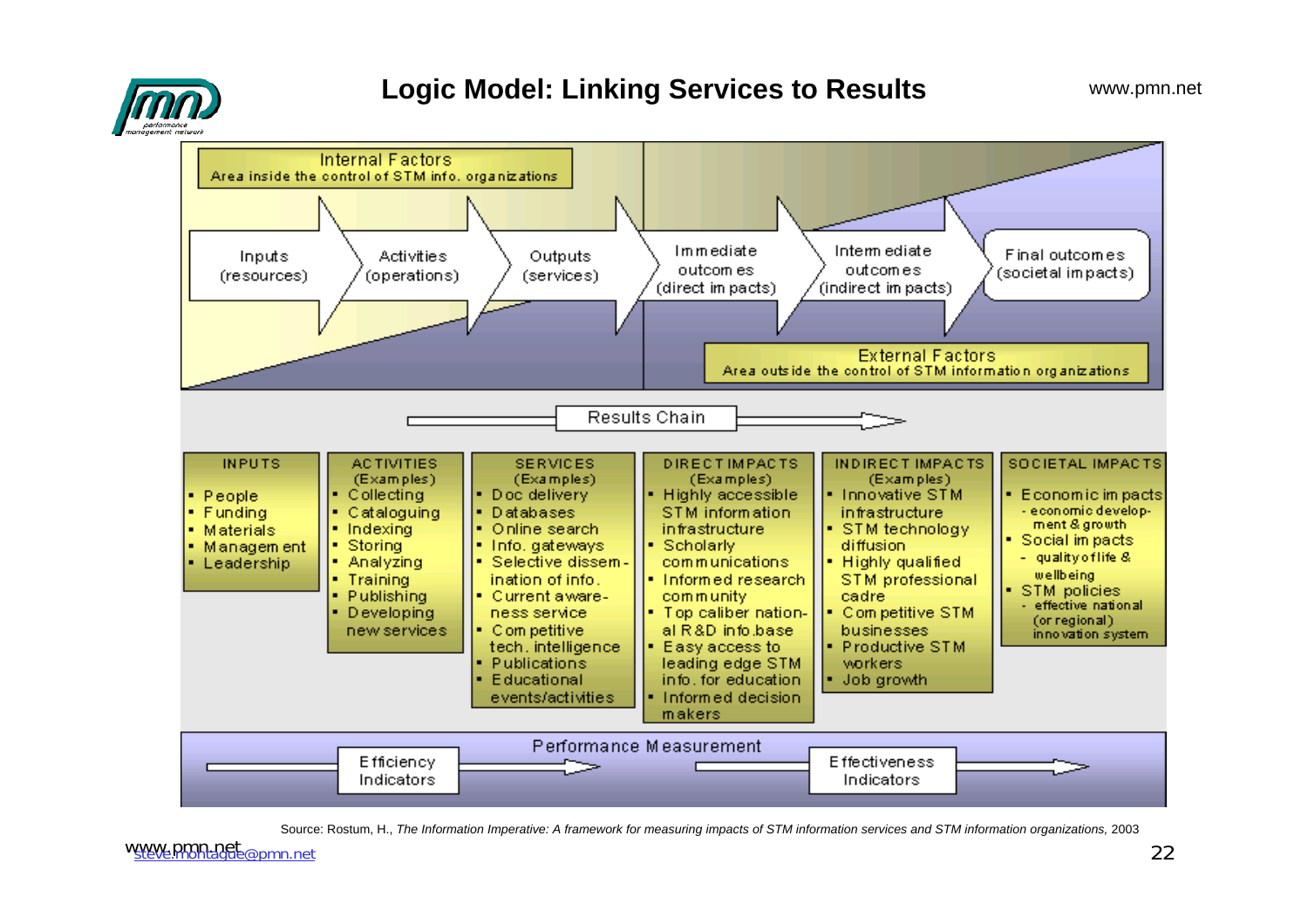#### **Environmental Research at EPA:Extending the Focus from Outputs to Outcomes**

**To accomplish EPA's environmental research strategy, the OIG-ORD case study indicates that program designs for core research need to extend their focus from activities & outputs to short-term outcomes.** -- Source: U. S. EPA OIG (November 2001)



23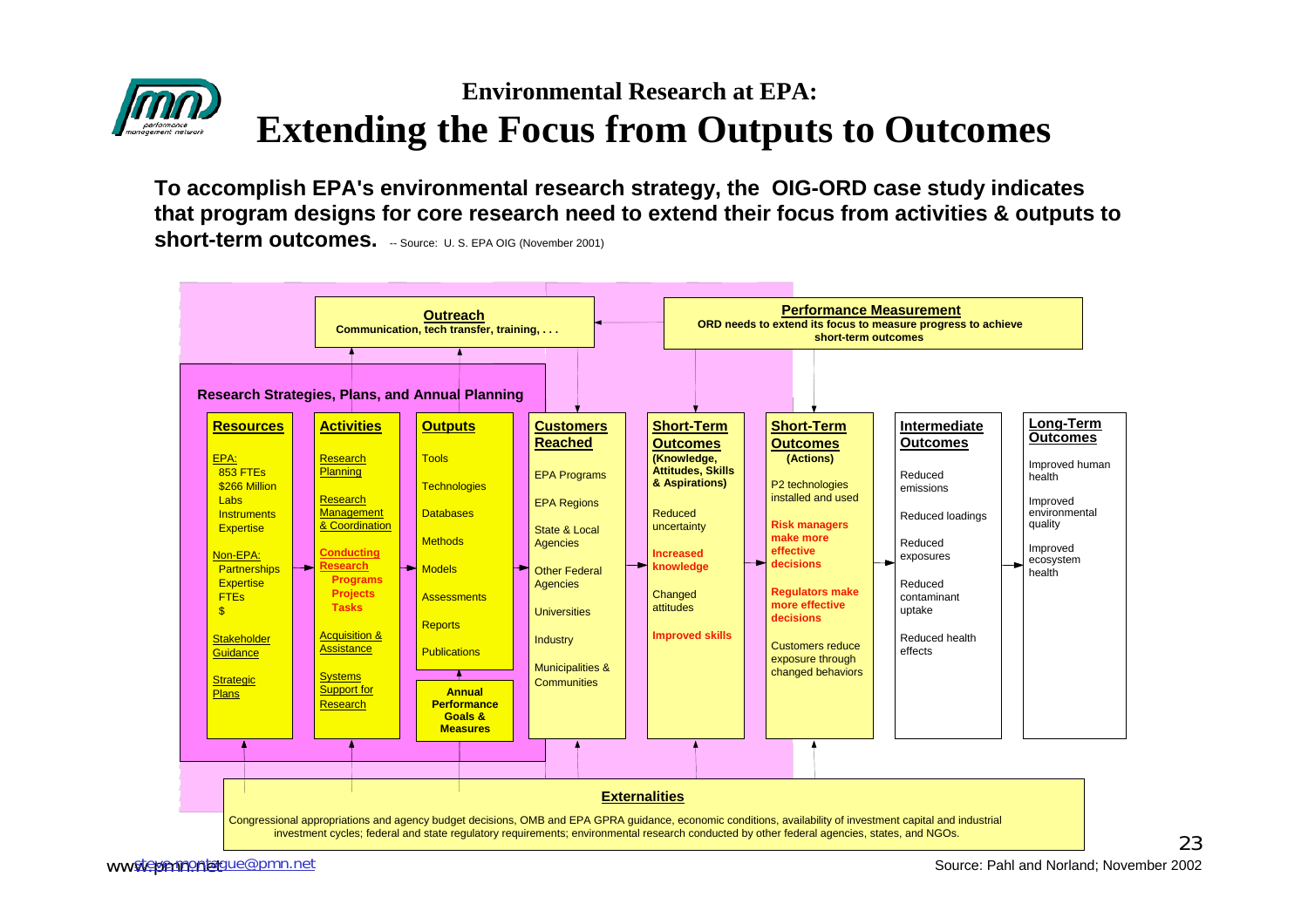

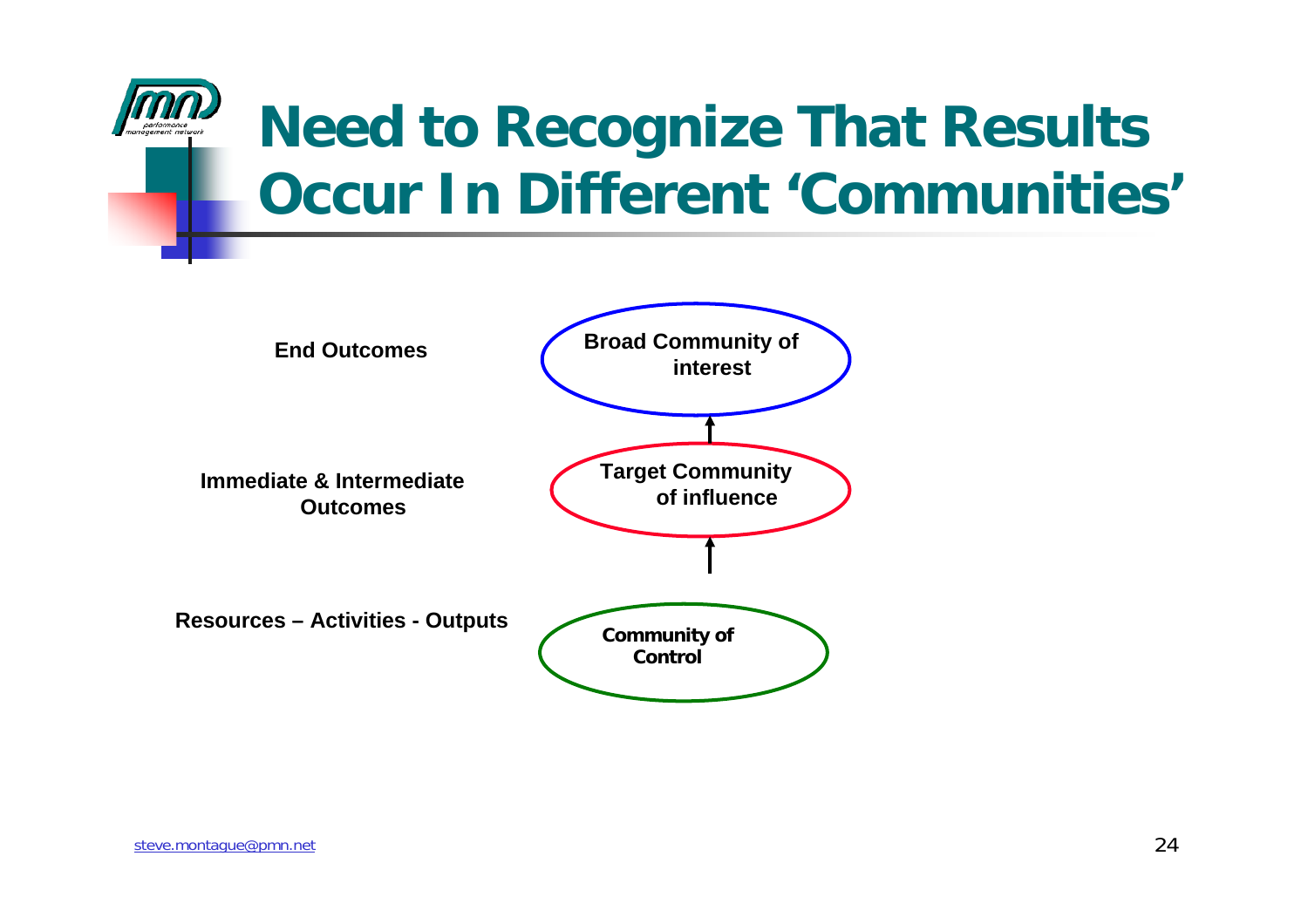

#### **Certain 'Communities' Within Your Reach Can Be Considered 'Standards'**

- Guardians vs. Traders Jane Jacobs
- **Partners / Intermediaries vs. Clients**
- Support 'Climate' vs. Target Communities
- Users vs. Beneficiaries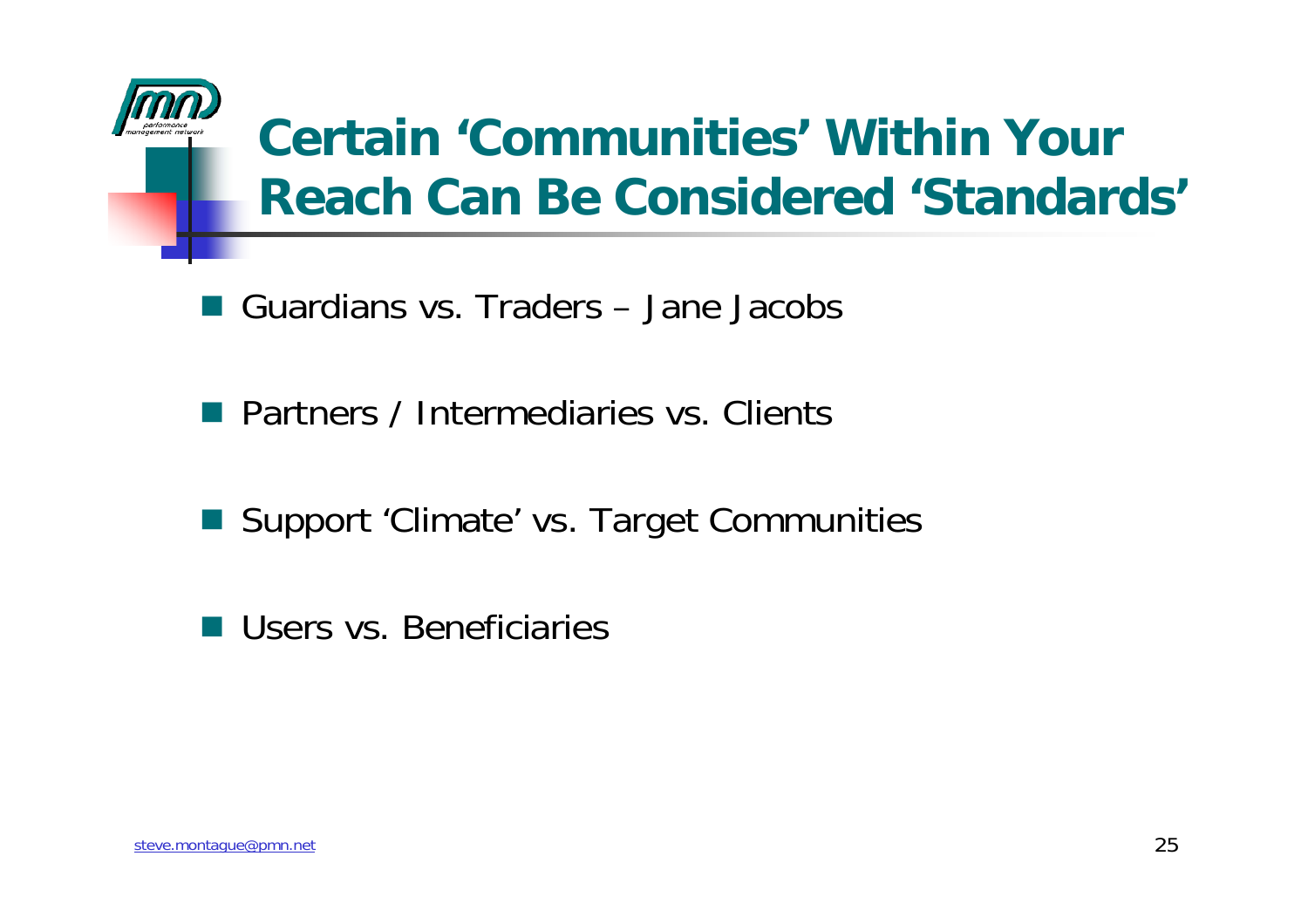### **MMP** Spheres of Influence

#### WHY?(State)

Your environment of *indirect influence*e.g., Industrial sectors, the Canadian public, communities of interest where you do not make direct contact

Performance needs to be considered in terms of its differing spheres of influence. Actions in the operational sphere should directly lead to changes in targeted groups which should in turn affect the desired 'state'.

#### WHAT do we want by WHOM?

(Behavioral Change) Your environment of *direct influence*e.g., Inspected enterprises, people and groups in direct contact with your operations

#### HOW?

(Operational) Your operational environmentYou have *direct control*over the behaviors within this sphere

Sources: Van Der Heijden (1996), Montague (2000)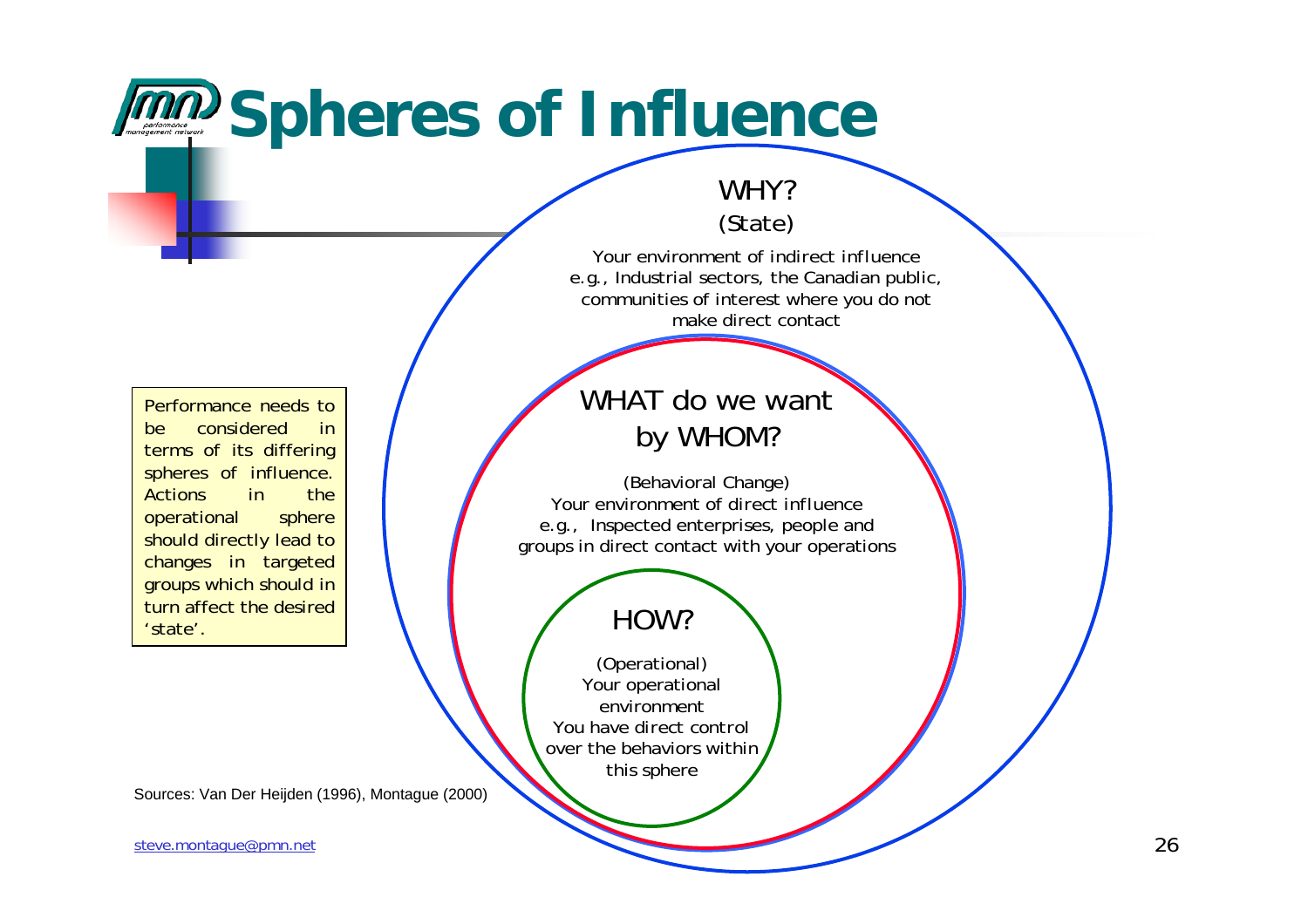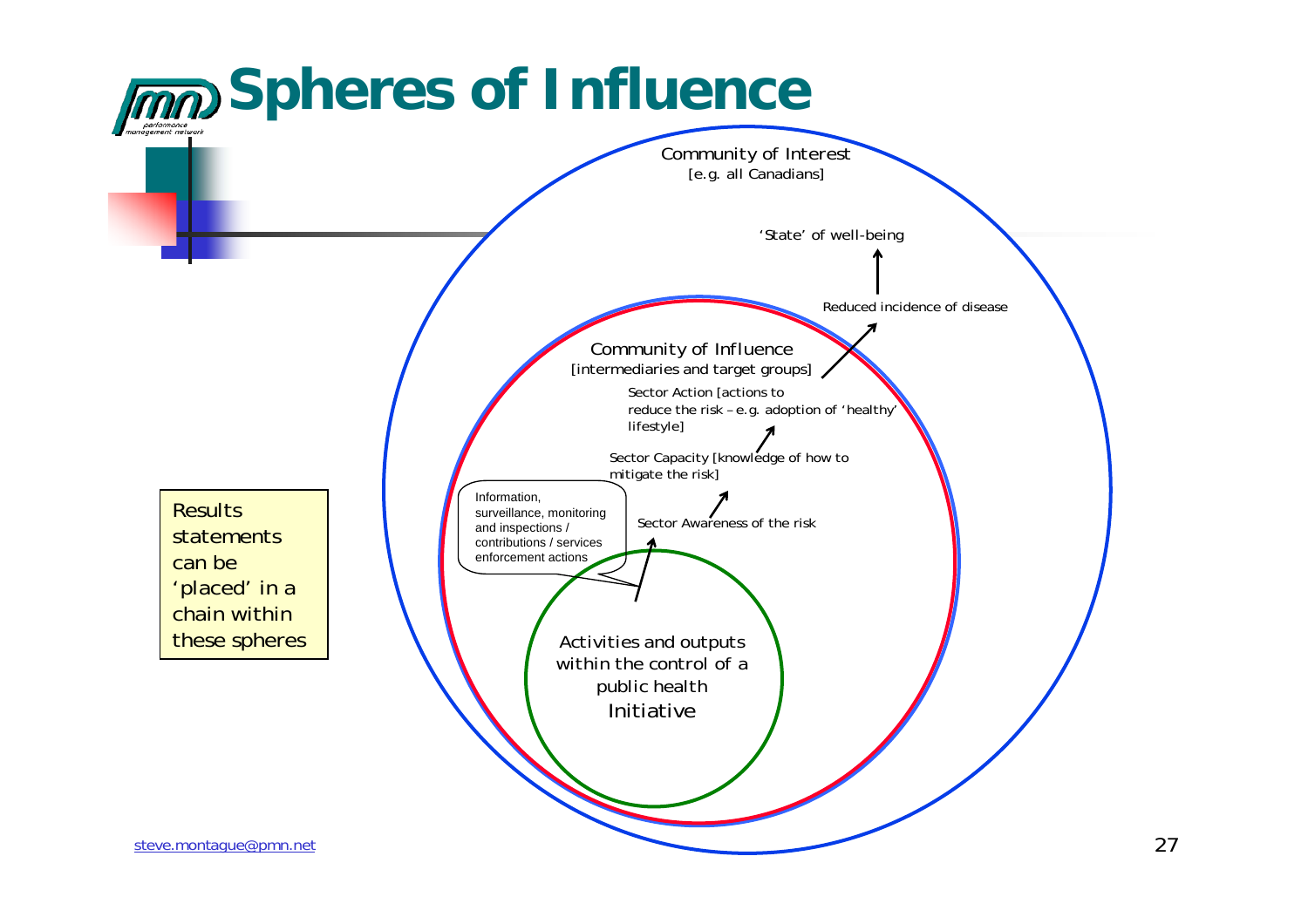# **Spheres of Influence**

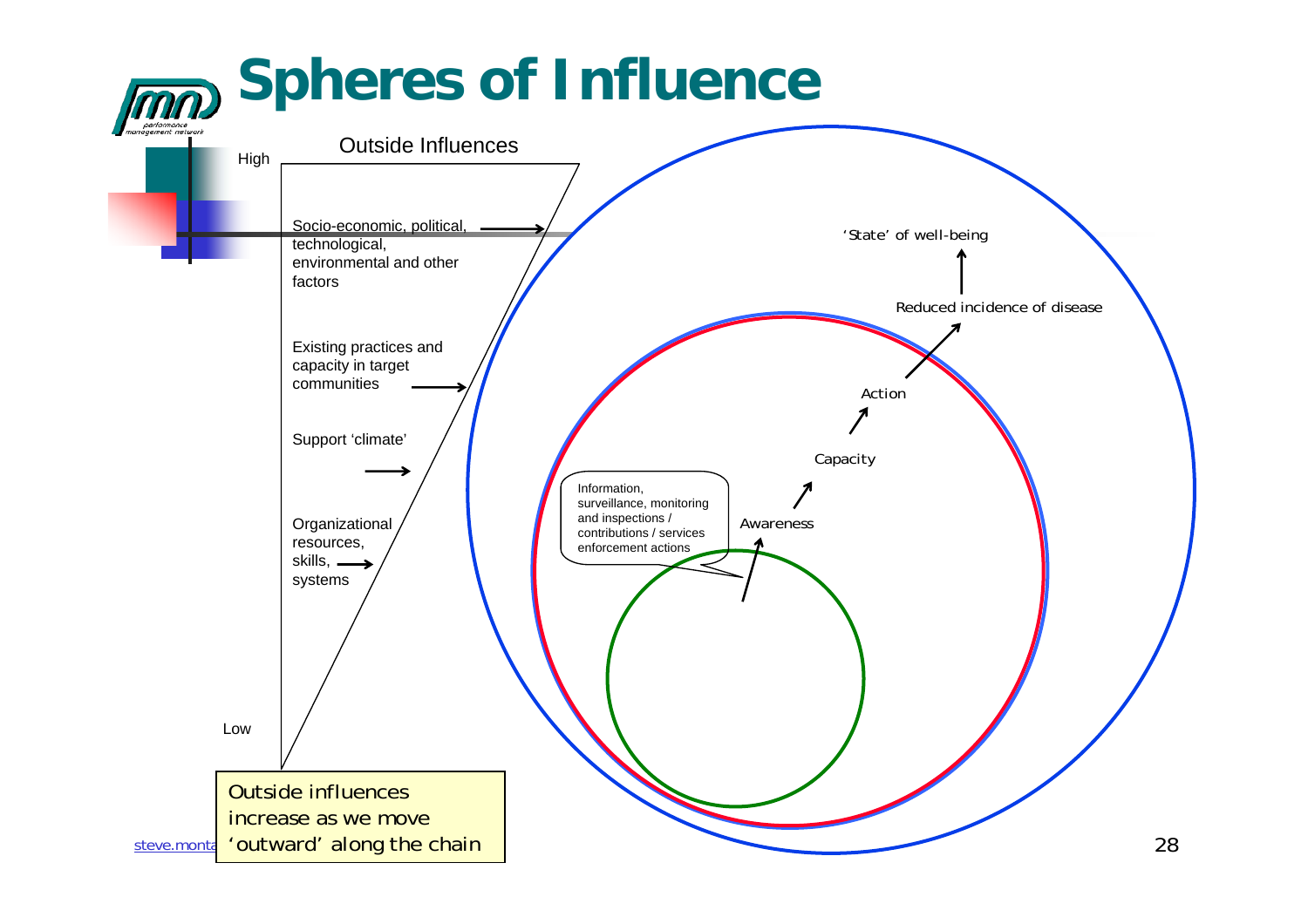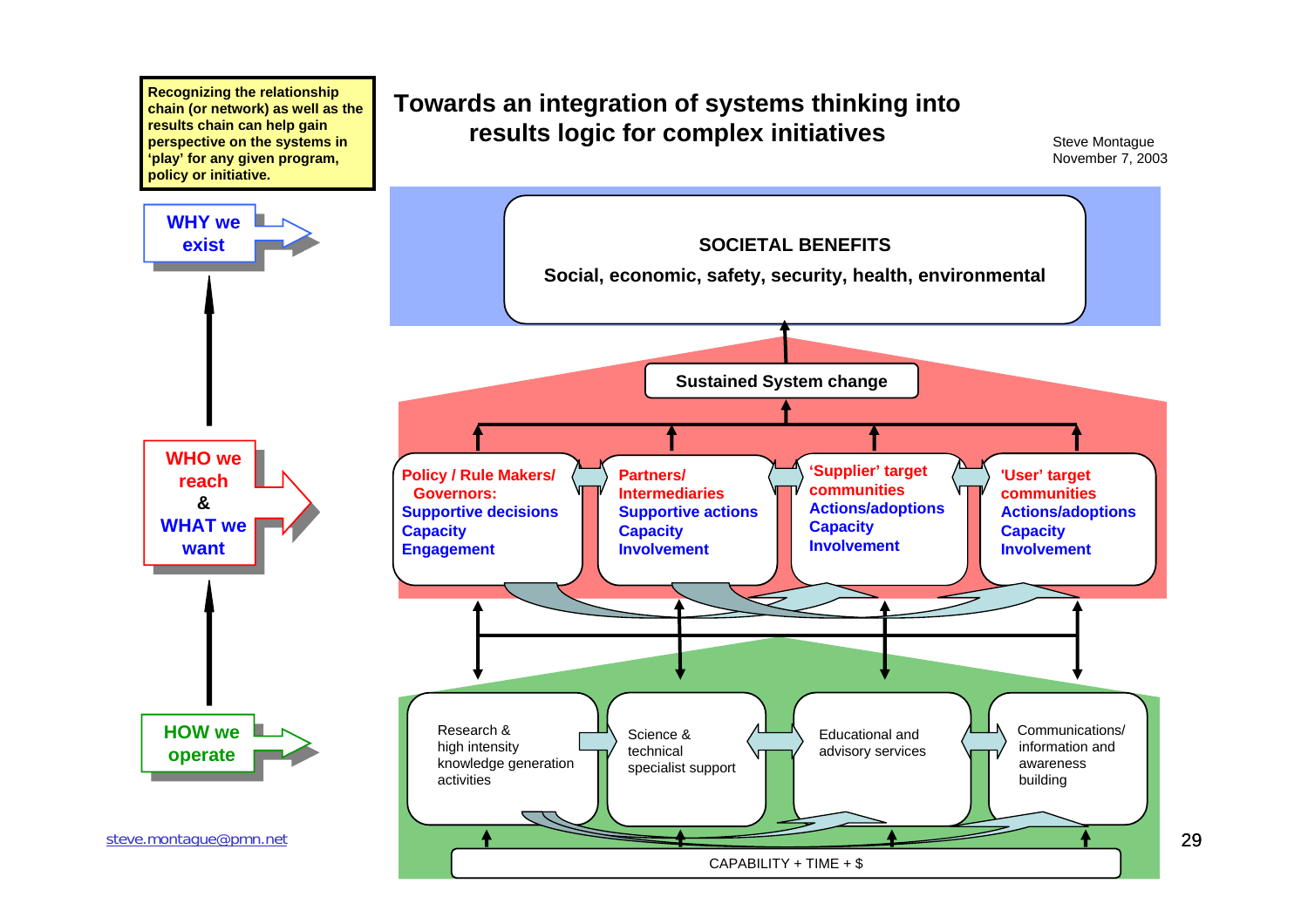# **The 'Practical' Public Manager's Reality Check**

- What's all this systems nonsense?
- We like filling in boxes and using straight lines
- Real managers deal with problems and issues not idealized outcome models
- Stop drawing circles and talking theories and give me something I can use!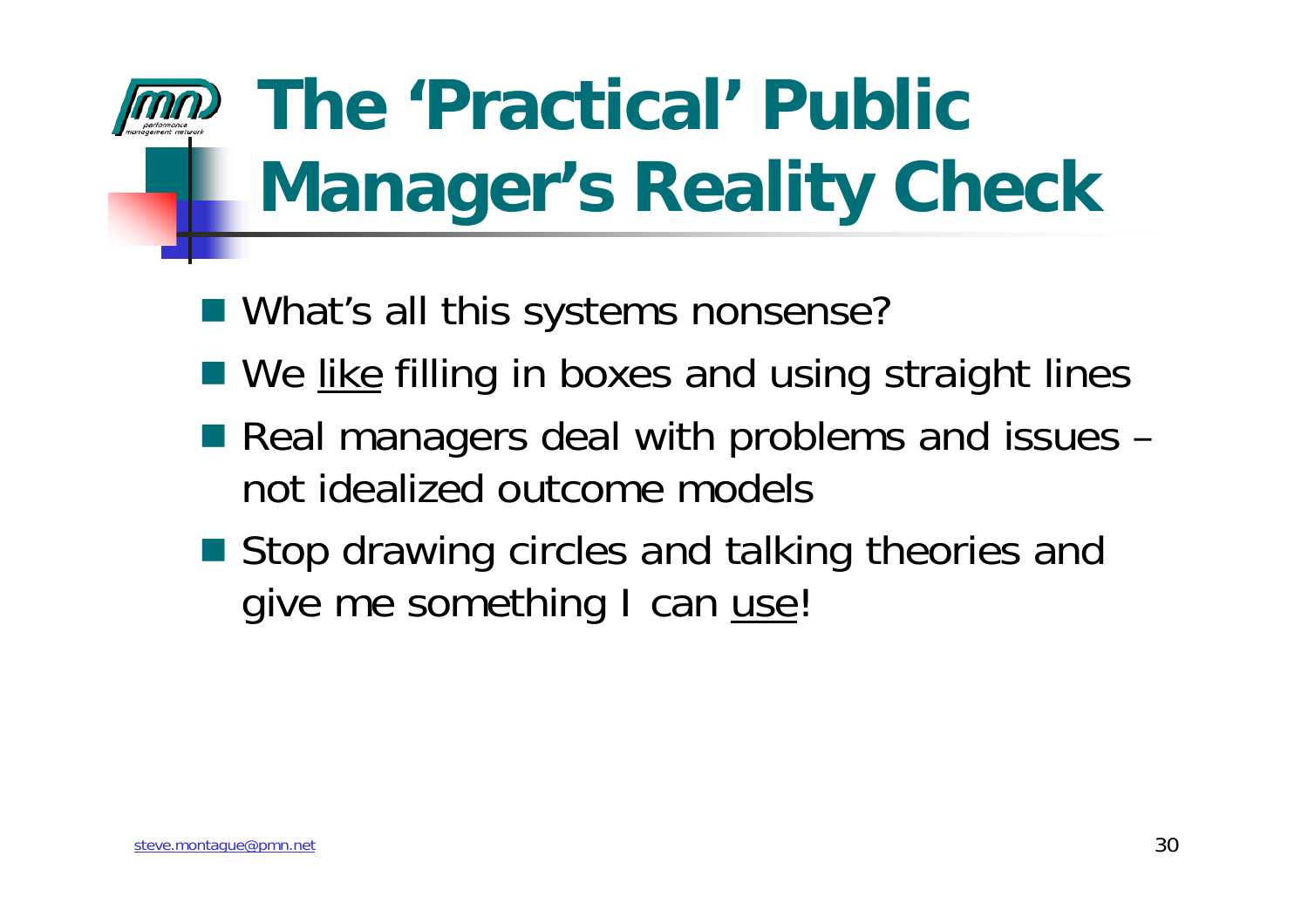# **Problem Solving and Results Logic**

 $\blacksquare$  Initiatives are in place to reduce risks and harms

■ Expected results should be determined by analysis of the problems, risks and harms

**Problems, risks and harms can be sorted in a** hierarchy related to spheres of influence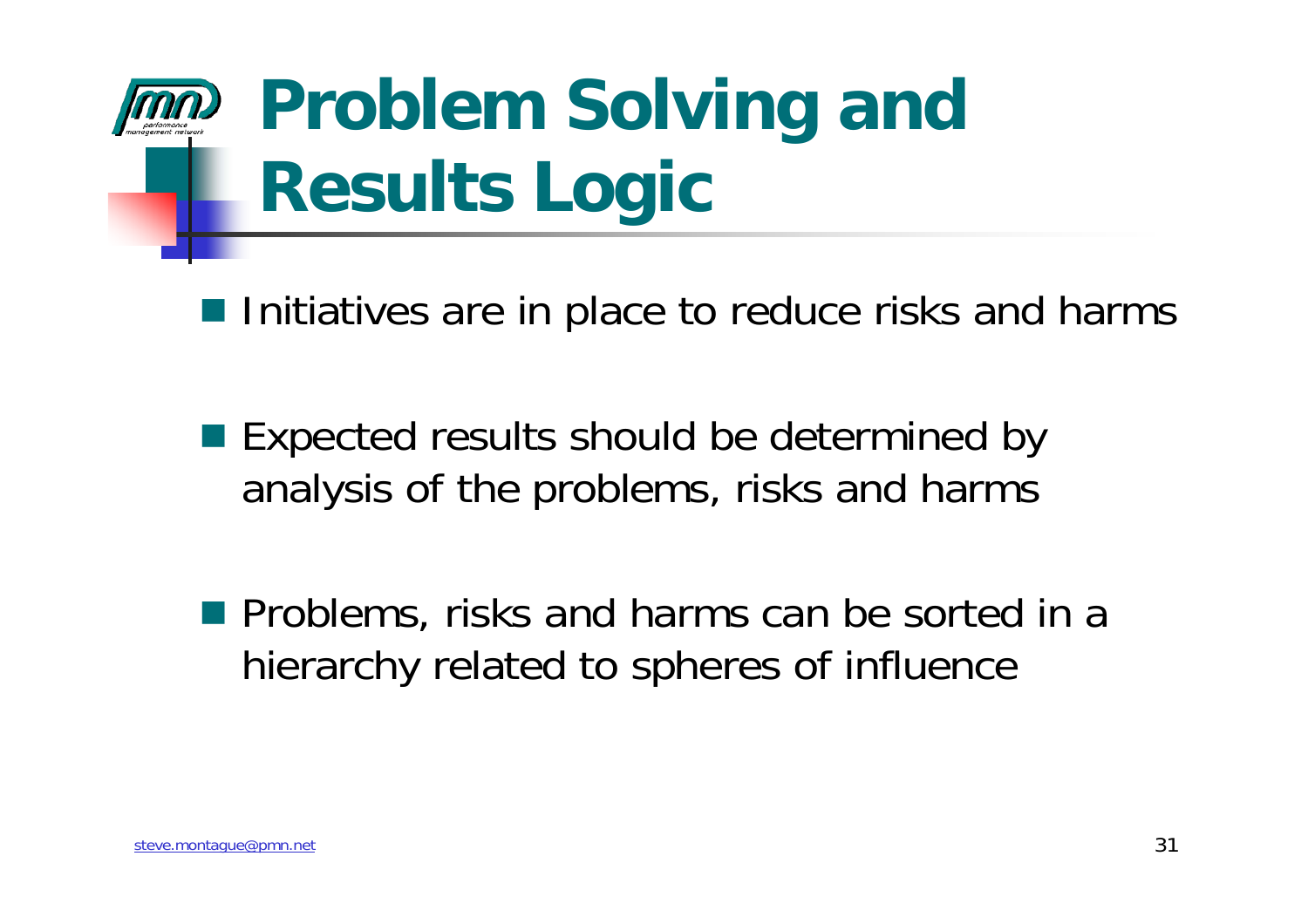### **Problem / Risk or Harm Reduction Results Logic**

#### 1.Start with problems / gaps / risks / needs

- 'Sort' from highest level conditions through to problematic community practices and capacity gaps down to involvement and participation.
- Identify problematic agency (proponent) activities and resource gaps
- 2. Construct Results Chart based on needs
	- Draw on key 'problems' to derive key results
	- Construct a logical chain or sequence from resourcing through activities / outputs up to immediate, intermediate and ultimate outcomes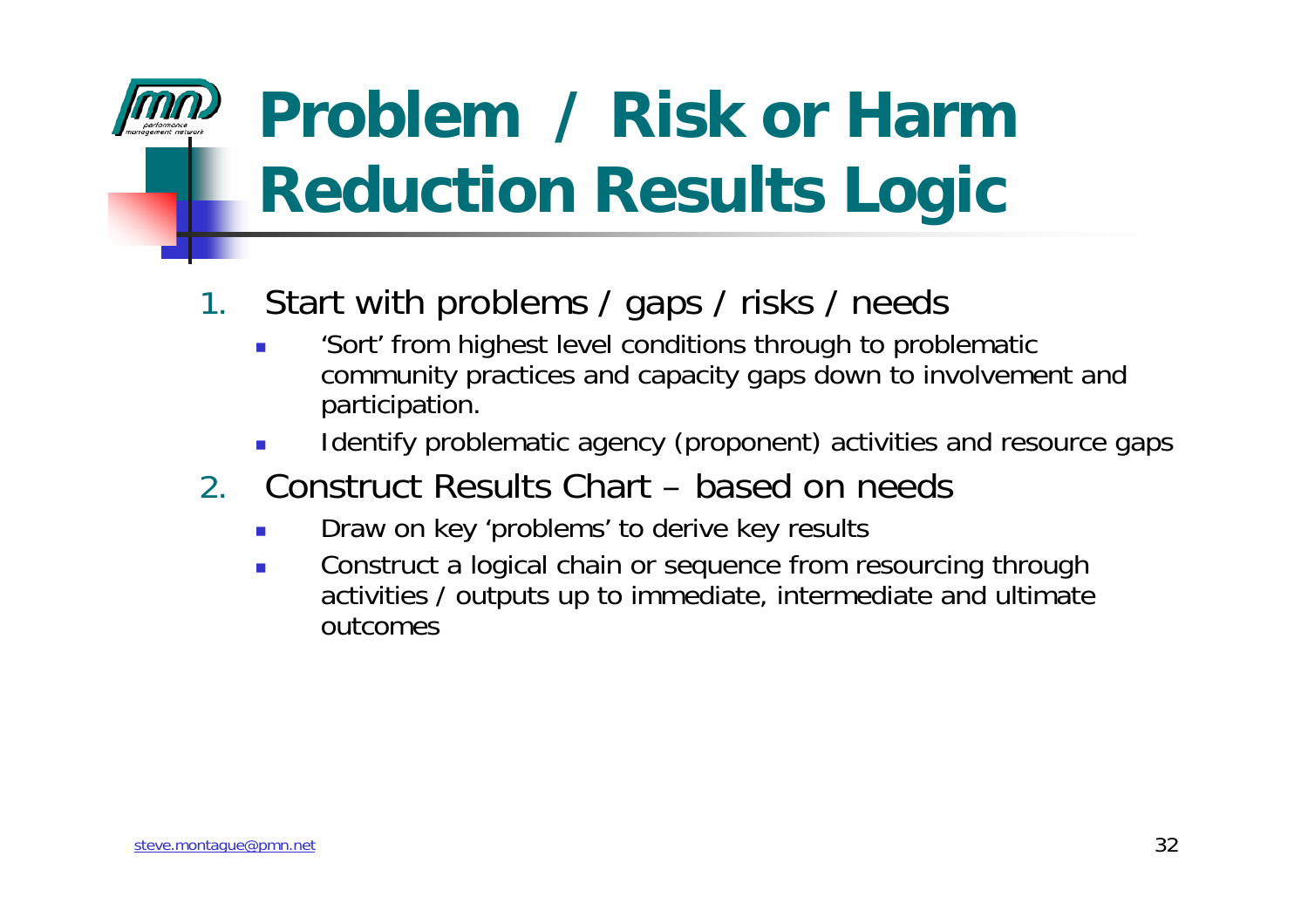

### **Problems / Risks Determine Strategy and Results Logic**

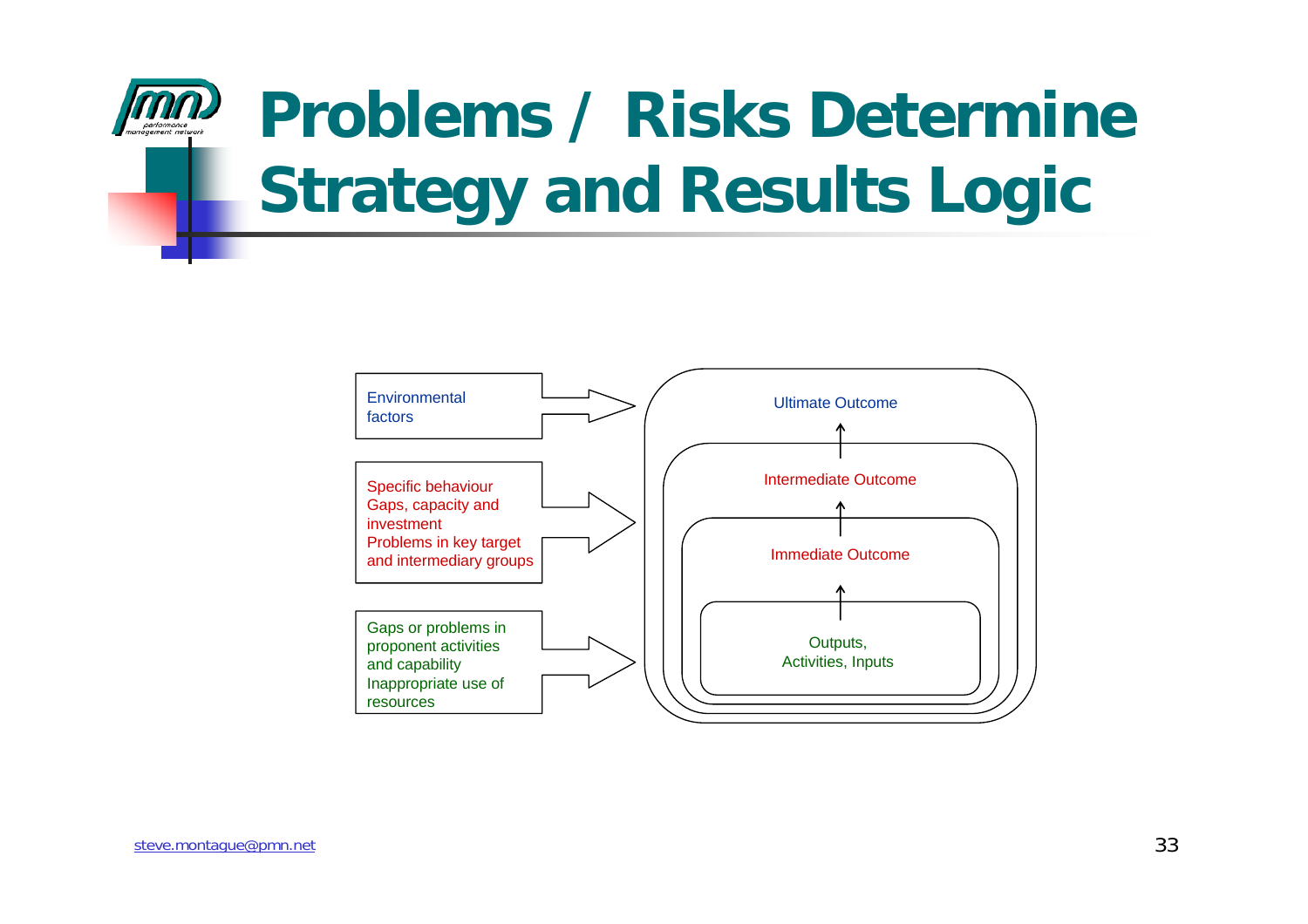## **Hypothetical Example: A Food Safety Initiative**

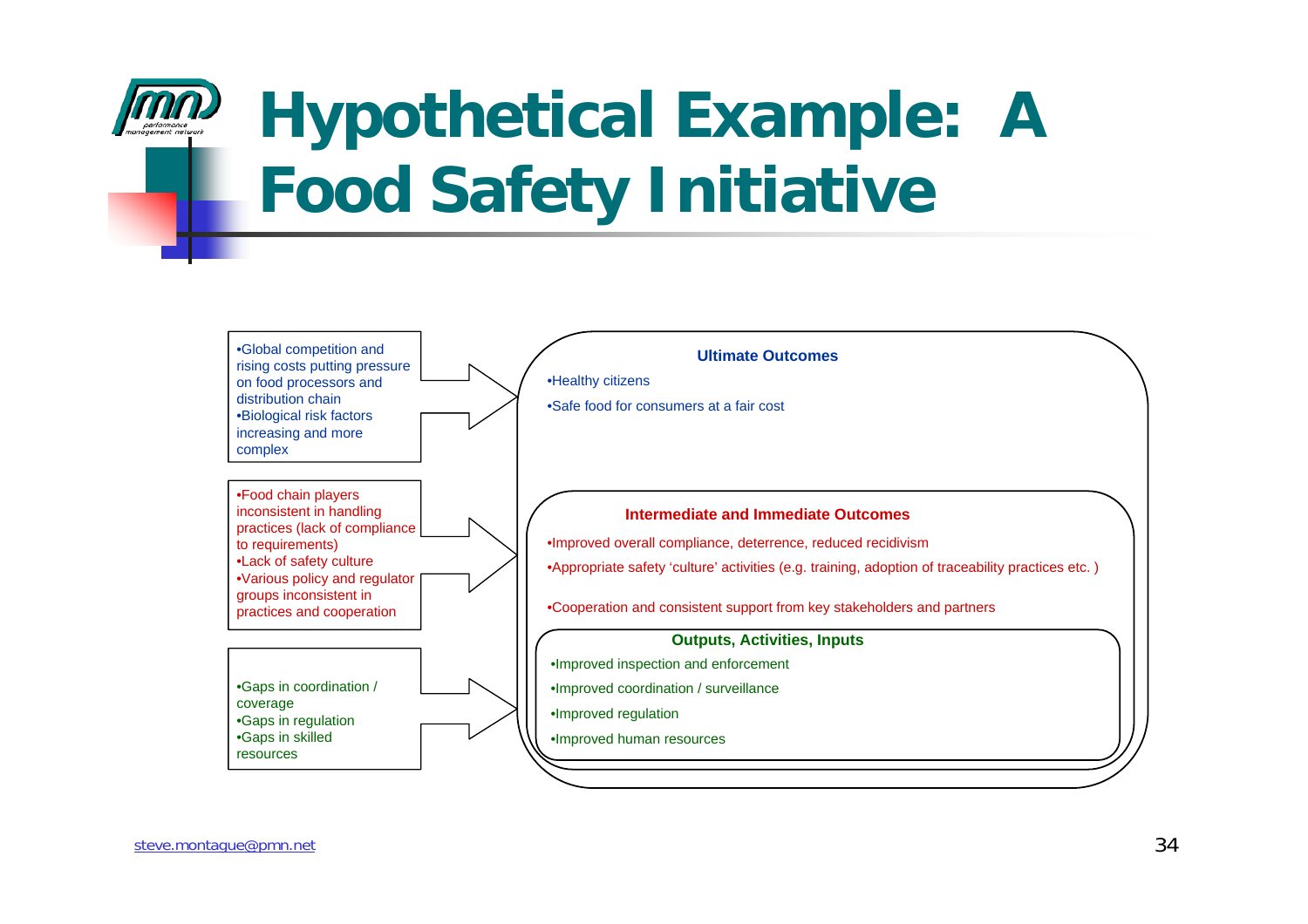

#### **A Basic Problem Oriented Results Logic (Problems / Gaps Should Inform Results)**

| Problems / Gaps / Risks / Needs | End / Ultimate Outcomes   |    |
|---------------------------------|---------------------------|----|
|                                 |                           |    |
|                                 |                           |    |
|                                 |                           |    |
|                                 |                           |    |
|                                 | Intermediate Outcomes     |    |
|                                 |                           |    |
|                                 |                           |    |
|                                 |                           |    |
|                                 | <b>Immediate Outcomes</b> |    |
|                                 |                           |    |
|                                 |                           |    |
|                                 |                           |    |
|                                 |                           |    |
|                                 |                           |    |
|                                 |                           |    |
|                                 |                           |    |
|                                 |                           |    |
|                                 | Outputs                   |    |
|                                 |                           |    |
|                                 |                           |    |
|                                 | Activities                |    |
|                                 |                           |    |
|                                 |                           |    |
|                                 | Inputs                    |    |
|                                 |                           |    |
|                                 |                           |    |
| steve.montague@pmn.net          |                           | 35 |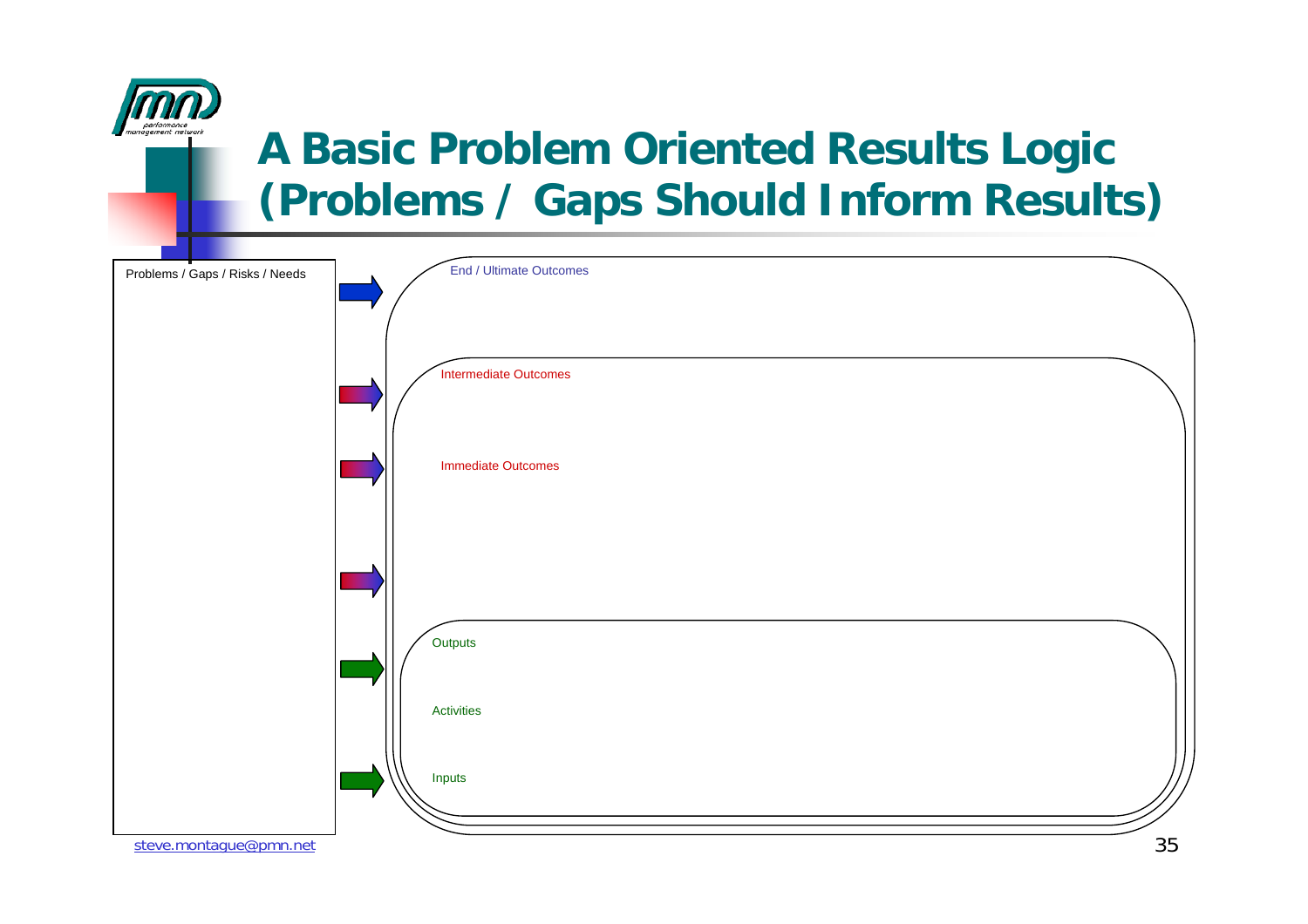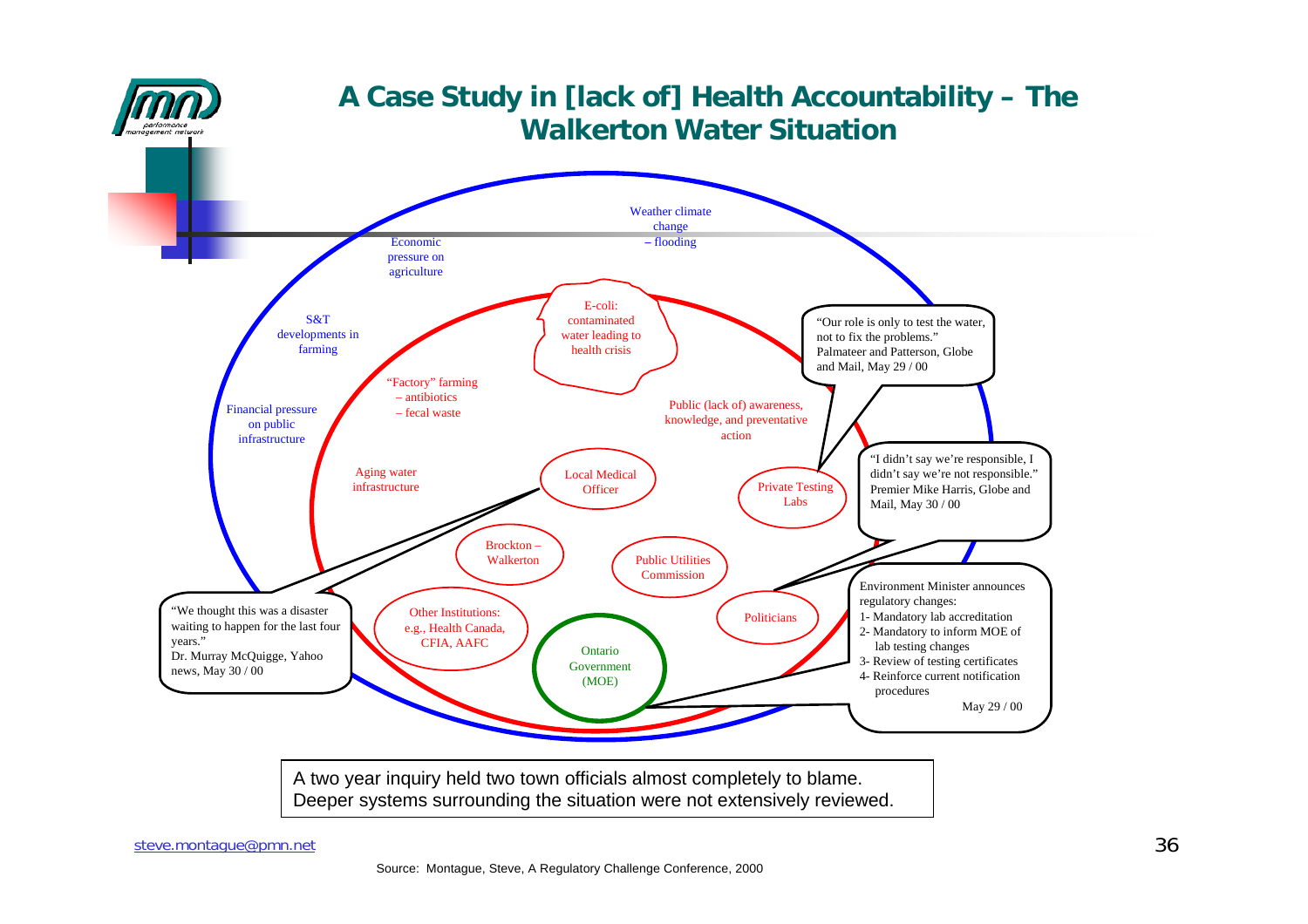

# **Small Group Exercise**

**Look at the Walkerton case** 

■ Suggest some situational needs / risks

■ Then consider some results

■ What would be a logical sequence of related results? 'Who' and 'What' need to change?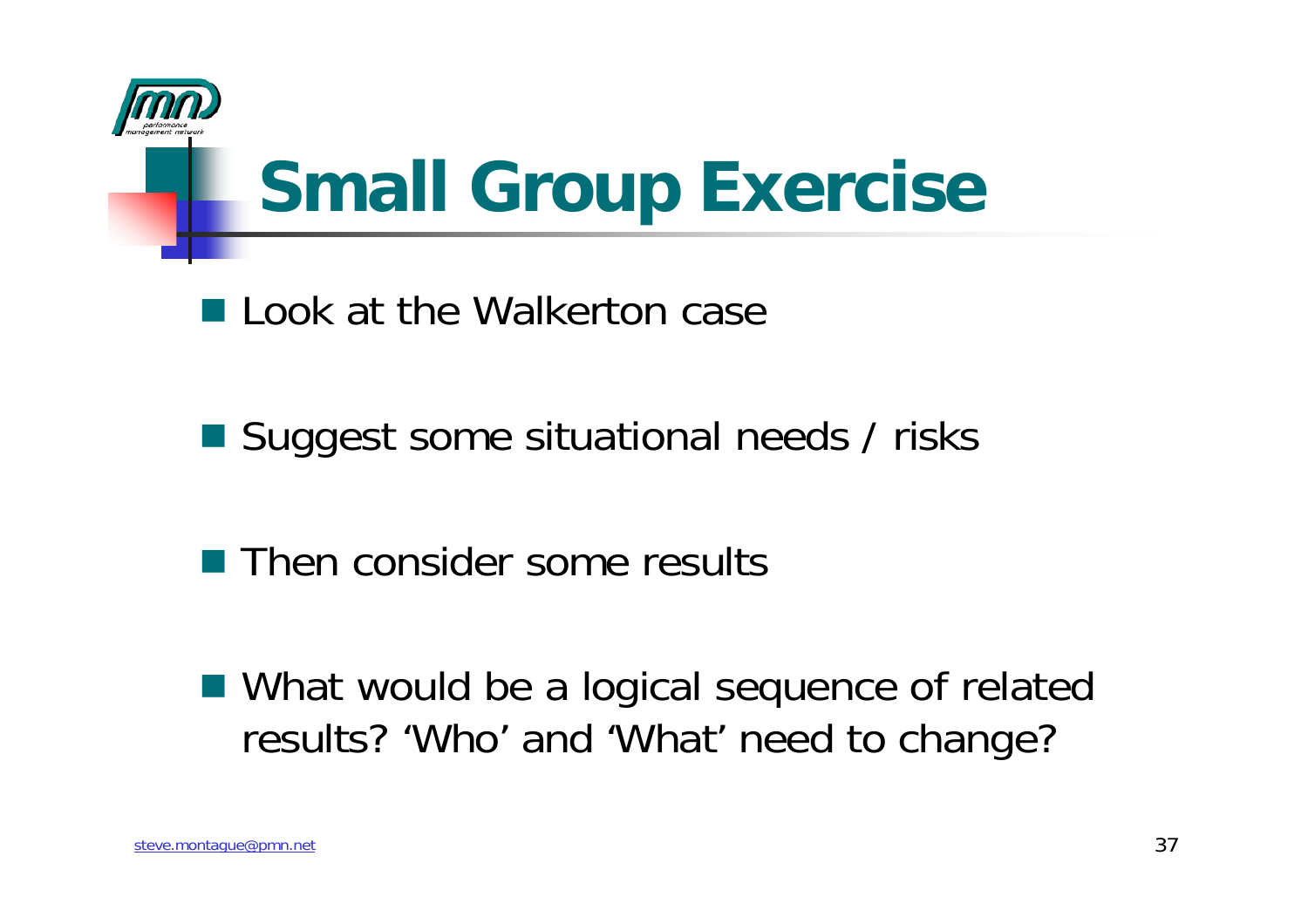### **A Results Framework (Logic) for Public Programs and Initiatives**

■ Start with problems, risks and needs

■ Consider who and what needs to change

■ Develop a sequence of changes to be made

■ 'Map' the logic onto the results logic chart provided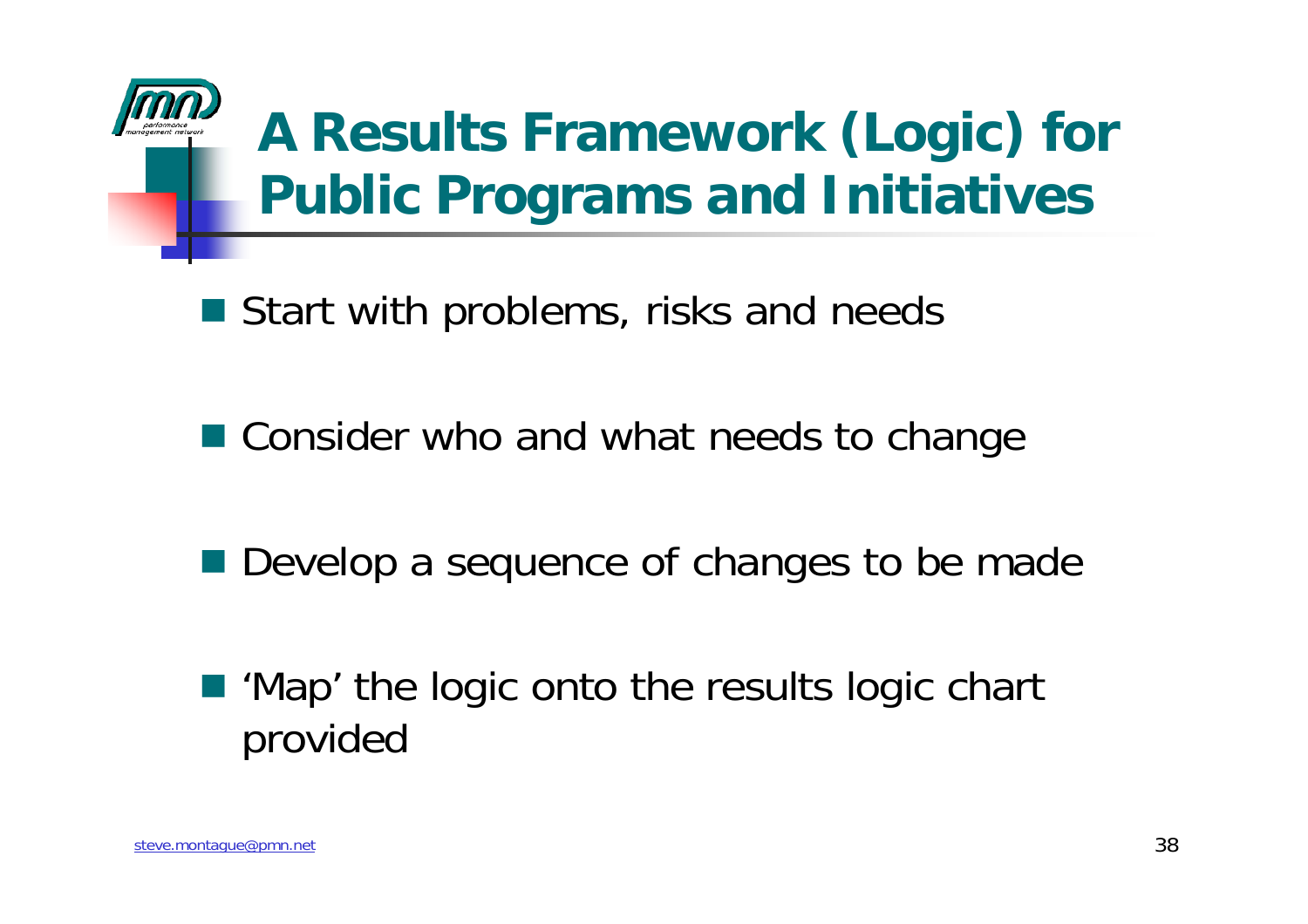

### **Risk and Results**

- Risks can be mapped to reach-results chains showing spheres of influence
- Risk measures are the flipside of results measures
- A good reach-results chart helps set mitigation and consistency risk plans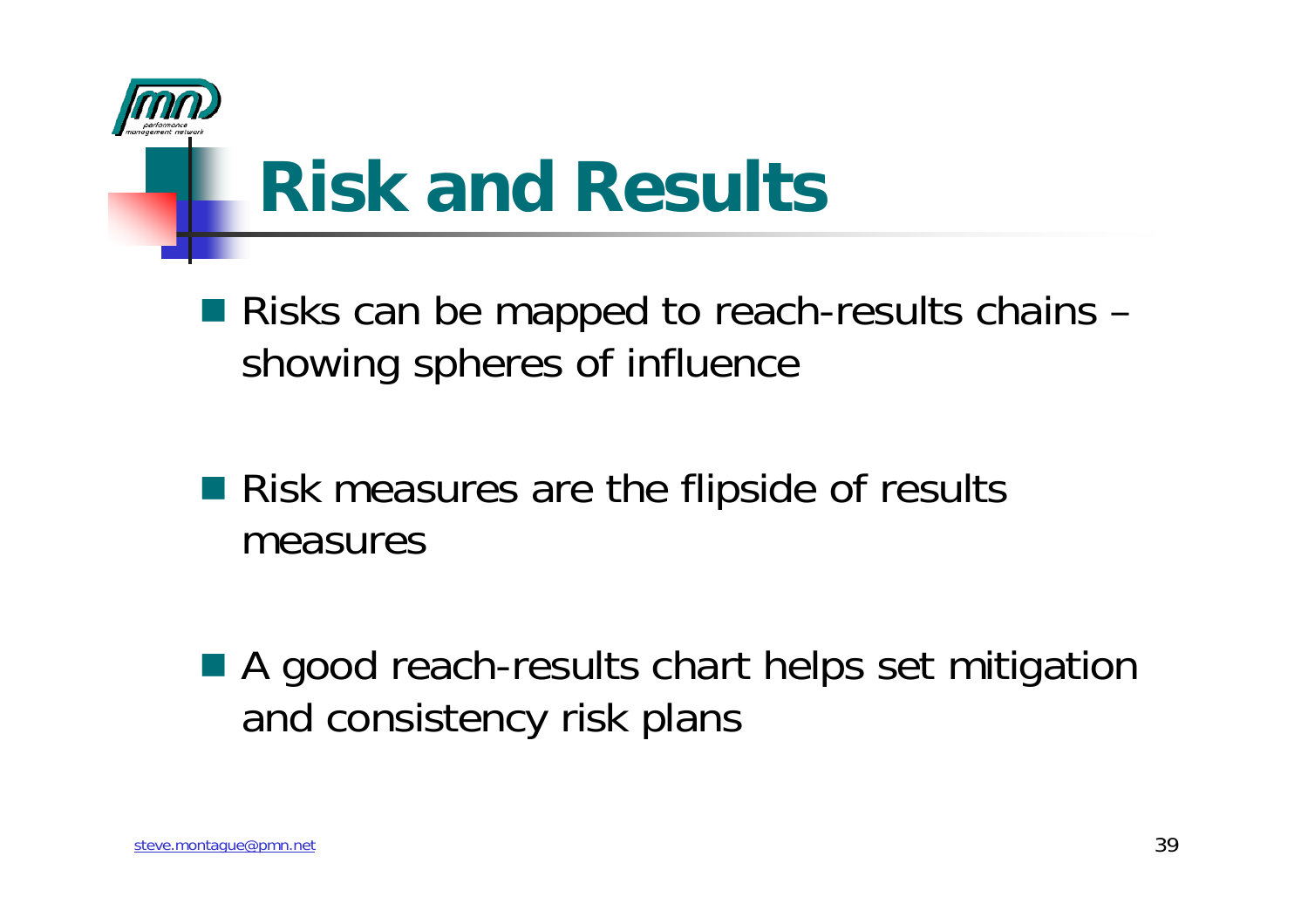

### **Group Discussion**

- 1. Consider a change initiative involving multiple partners using the basic reach-results map.
- 2.Consider how risks 'map' onto this chart.
- 3. Discuss the risk mitigation measures / strategies which are possible
- 4.What are your observations?
- 5.What are the measurement implications?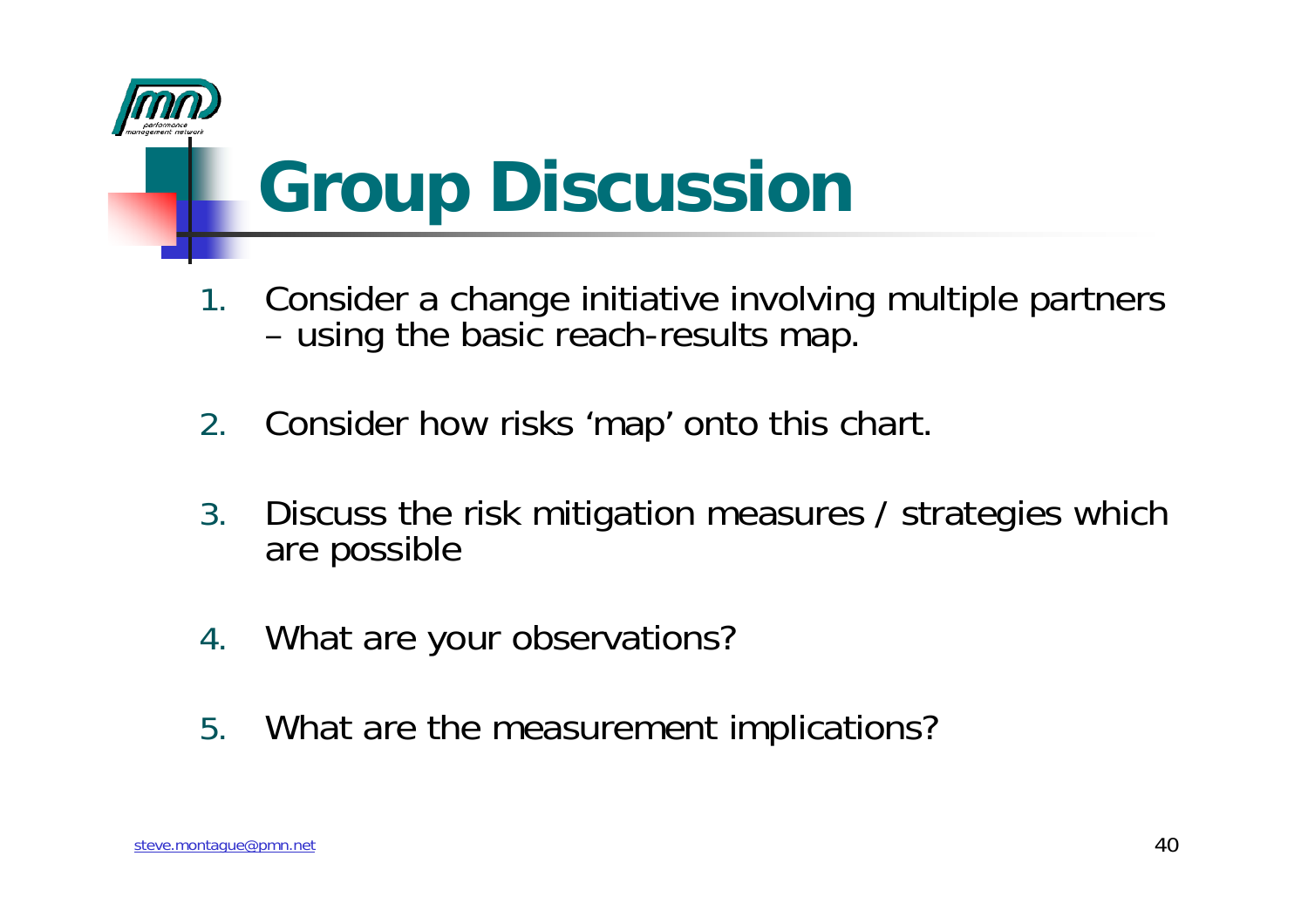

■ Moving beyond results logic

Use needs / problems as 'current state'

#### **Plot desired results over time**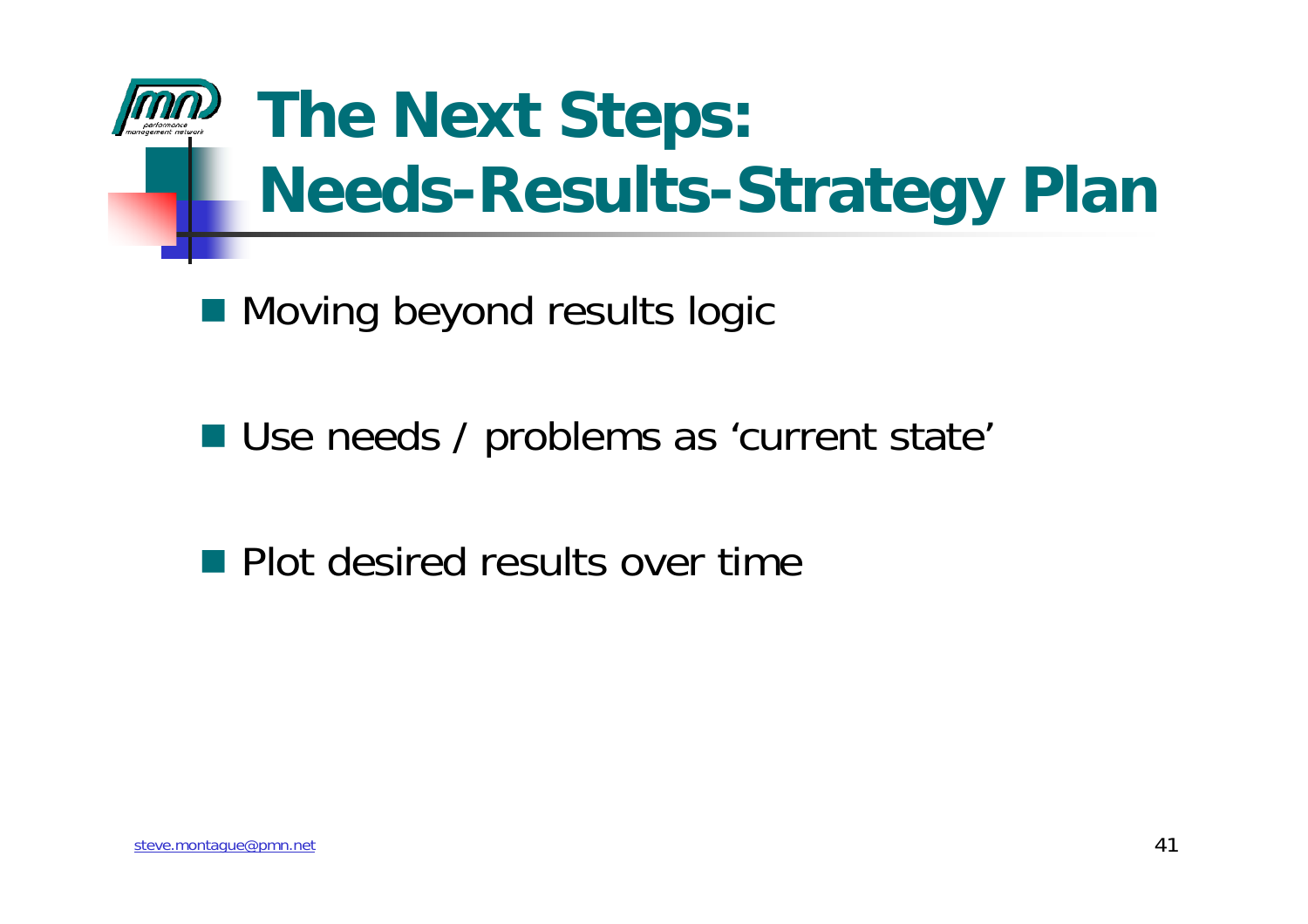# **Example: The Canadian Cancer Society**

- **Large charity (largest in Canada)**
- **High diversity and complexity**
- Needed more consistency
- Need more strategic focus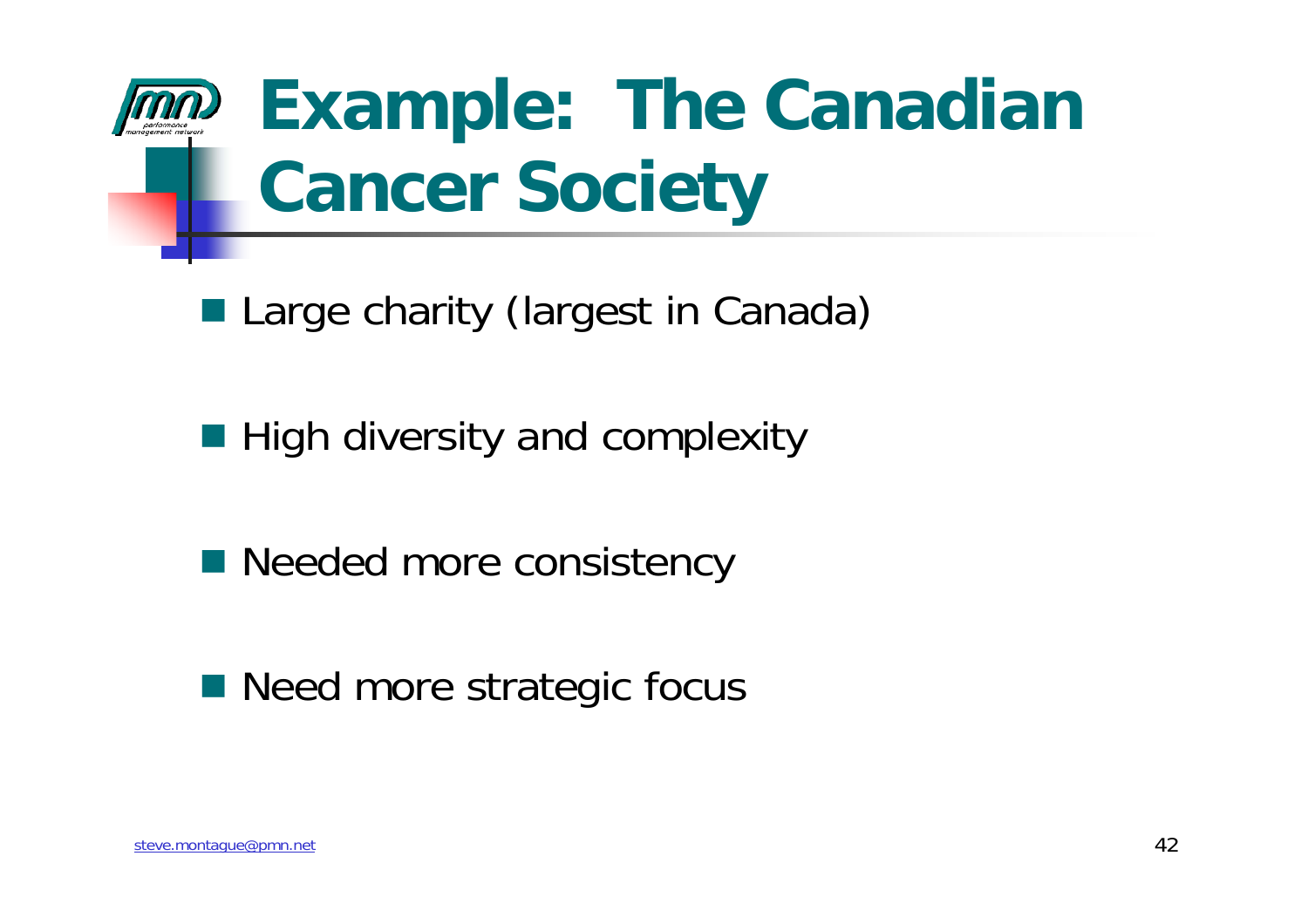#### **Problem-Based Results Logic and a (Modified) Bennett Hierarchy**

- **Look at the prevention portfolio as a set of risk** areas (tobacco control, pesticides use, obesity, sun exposure, lack of screening etc.)
- Set research up on problems and trends then construct desired results and indicators
- Impact evaluation to fill gaps directly inform strategies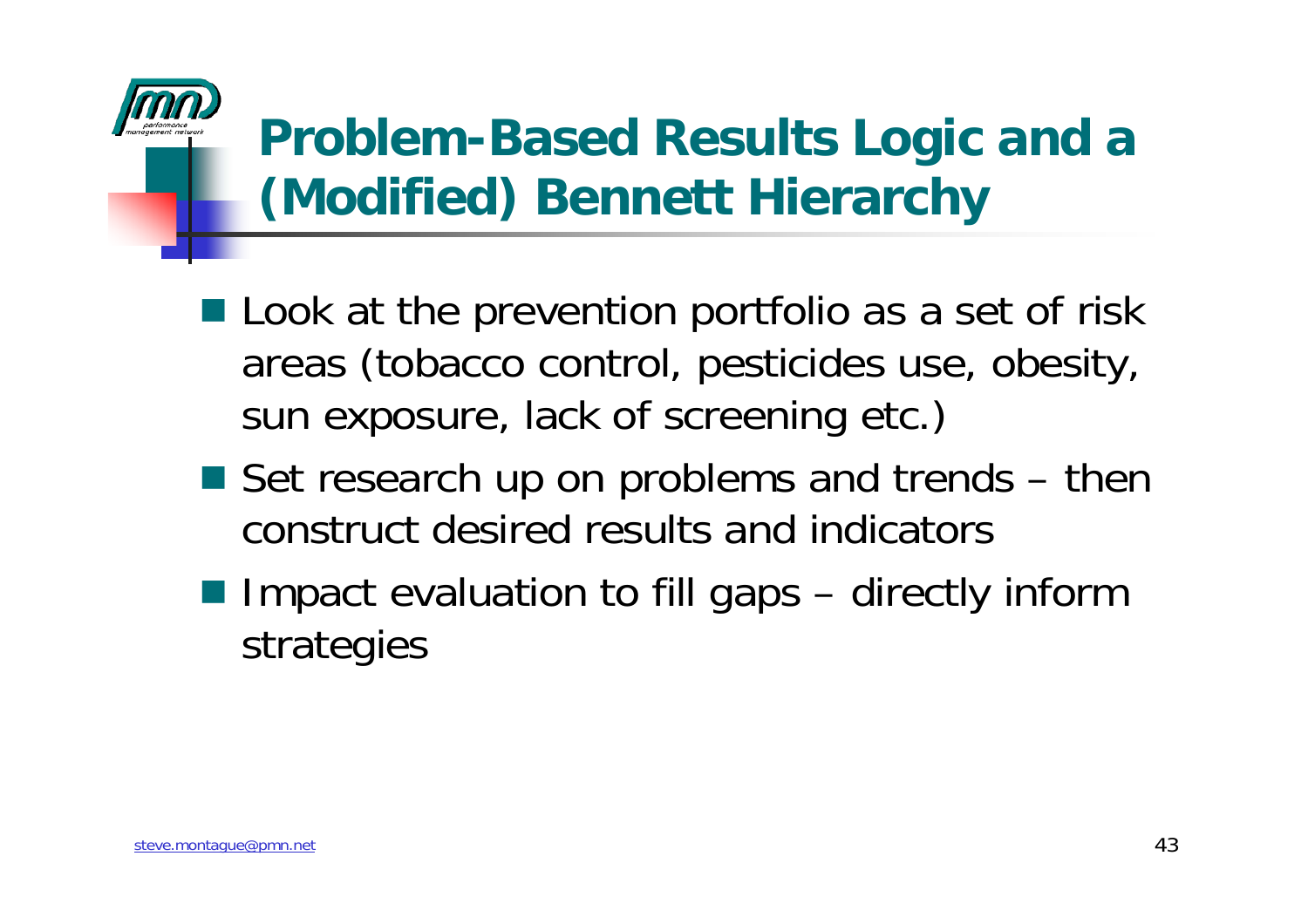

### **A Basic Results Chain**

#### *Program (Results) Chain of Events (Theory of Action) Key Questions*



| Indirect Influence      |           |                           | 7. End results                  |                                                               | 7. What is our impact on 'ends'?         | <b>WHY?</b>                                                   |              |
|-------------------------|-----------|---------------------------|---------------------------------|---------------------------------------------------------------|------------------------------------------|---------------------------------------------------------------|--------------|
| <b>Direct Influence</b> |           |                           | 6. Practice and behavior change |                                                               | 6. Do we influence [behavioural] change? |                                                               |              |
|                         |           |                           |                                 | 5. Knowledge, attitude, skill and / or<br>aspirations changes |                                          | 5. What do people learn? Do we address their<br>needs?        | <b>WHAT?</b> |
|                         |           |                           |                                 | 4. Reactions                                                  |                                          | Are clients satisfied? How do people learn<br>4.<br>about us? | <b>WHO?</b>  |
|                         |           |                           |                                 | 3. Engagement / involvement                                   |                                          | 3. Who do we reach? Who uses / participates?                  |              |
| Control                 |           | 2. Activities and outputs |                                 |                                                               | 2. What do we offer? How do we deliver?  |                                                               |              |
|                         | 1. Inputs |                           |                                 |                                                               |                                          | 1. How much does our program cost? (\$, HR etc)               |              |

Source: Adapted from Claude Bennett 1979. Taken from Michael Quinn Patton, Utilization-Focused Evaluation: The New Century Text, Thousand Oaks, California, 1997, p 235.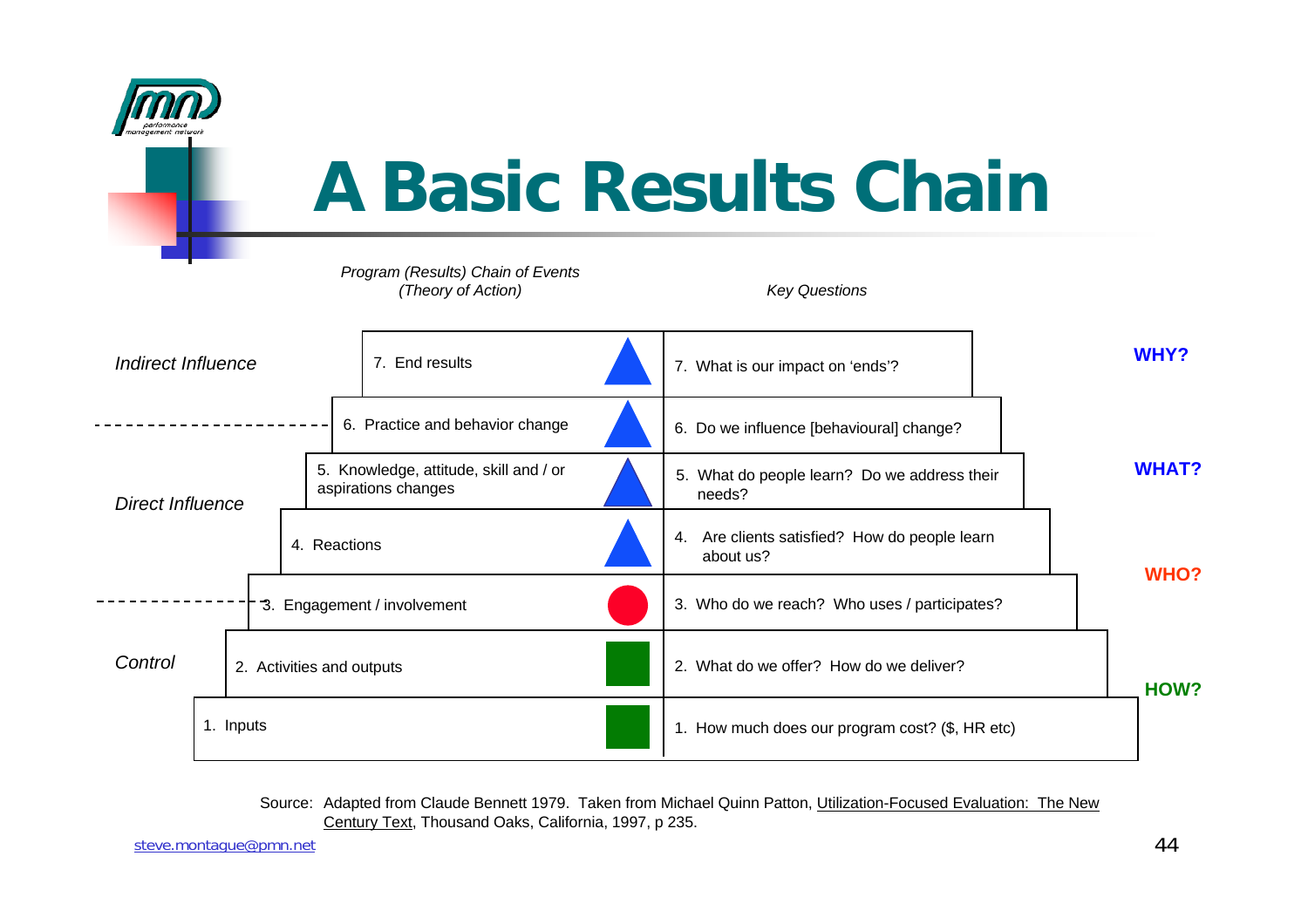## **A Related Sequence of Needs / Problems**

A related sequence of problems:

Summary: Thousands of members of Community Y put themselves at risk of skin cancer due to excessive exposure to the sun's UV rays. This can be shown as a sequence of issues as follows:

- The incidence of sun-related cancers is rising in Community Y.
- Community Y shows self-assessed ratings of sun-safe precautions (e.g. clothing, sunscreen etc.) for given UV exposures which are lower than the national average.
- Community Y does not currently have a shade policy for public spaces.
- Market research data shows that X% of Community Y members are unaware of what appropriate precautions to take at 'high' or 'medium' levels of UV exposure.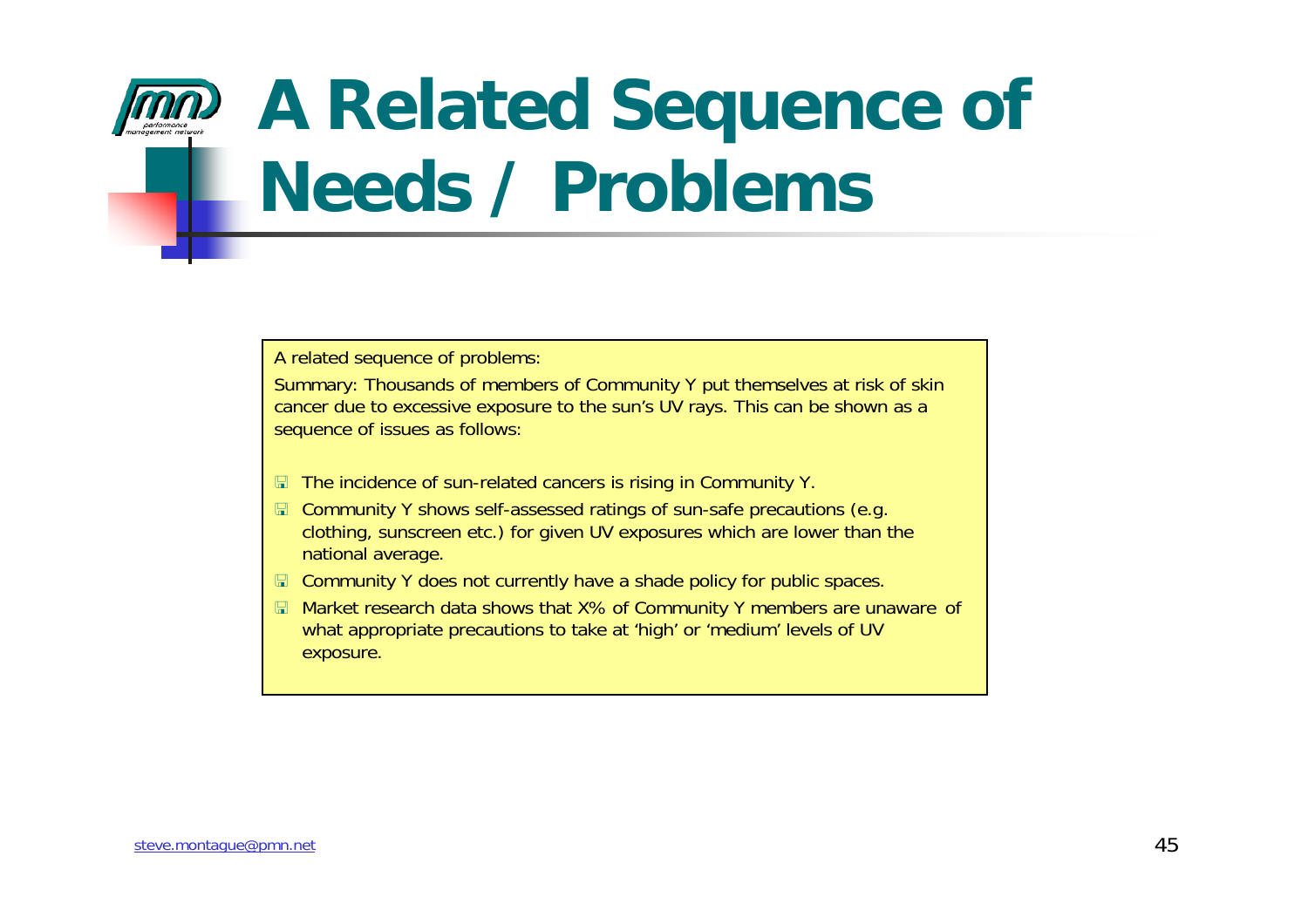| <b>Situation / Needs Assessment</b>                                                                                                                                                                                                                                                            |                                                                                                                                                                                                                        |  |  |  |  |  |
|------------------------------------------------------------------------------------------------------------------------------------------------------------------------------------------------------------------------------------------------------------------------------------------------|------------------------------------------------------------------------------------------------------------------------------------------------------------------------------------------------------------------------|--|--|--|--|--|
| Conditions<br>What is the current 'state' of cancer? (Health-incidence,<br>mortality, morbidity, quality of life, social, technological,<br>economic, environmental, political [S.T.E.E.P], trends)<br>What broad need or gap can / should CCS be trying to fill?                              | $\Box$ The incidence of sun-related cancers is rising in<br>Community Y.                                                                                                                                               |  |  |  |  |  |
| <b>Practices</b><br>What are the current (problematic) practices in place re:<br>cancer support in the target communities of interest? What<br>are the coping difficulties?                                                                                                                    | □ Sunsafe precautions taken by members of Community<br>Y are below the national average.<br>Tanning bed use - especially among young adults -<br>$\mathbb{R}$<br>continues to suggest risks of inappropriate exposure. |  |  |  |  |  |
| Capacity<br>Are there gaps in delivery support?<br>What gaps exist in the CCS's target communities in terms of<br>knowledge, abilities, skills and aspirations?                                                                                                                                | I Community Y does not currently have a shade policy.<br>□ X% of Community Y members are not aware of the<br>appropriate precautions to take at given UV levels.                                                       |  |  |  |  |  |
| Awareness / Reaction<br>Are there gaps in terms of target community awareness of<br>and / or satisfaction with current information, support services,<br>physical support, laws and regulations, or other initiatives to<br>support needs? What are the perceived strengths and<br>weaknesses? | $\boxplus$ X% of Community members are aware of the risks of<br>UV and the risks of tanning bed exposure. This is low<br>compared to possible levels (reference: Australia)                                            |  |  |  |  |  |
| Participation / Involvement<br>Are there problems or gaps in the participation, engagement<br>or involvement of groups who are key to achieving the CCS's<br>desired outcomes?                                                                                                                 | Groups of concerned citizens or professionals have not<br>yet been mobilized in this community.<br>No other group has yet picked up this cause.<br>Media attention has not been given to this subject.<br>$\mathbb{F}$ |  |  |  |  |  |
| <b>CCS Activities / Outputs</b><br>Are there activities or outputs which the CCS does which<br>represent barriers or gaps to achieving its objectives?                                                                                                                                         | ■ CCS has not focussed attention on this area, other<br>than distributing pamphlet information.                                                                                                                        |  |  |  |  |  |
| <b>CCS Resources</b><br>What level of financial, human and technical resources are<br>currently at the CCS's disposal? Are there gaps?                                                                                                                                                         | $\boxplus$ Minimal human and \$ support has been invested in this<br>area.                                                                                                                                             |  |  |  |  |  |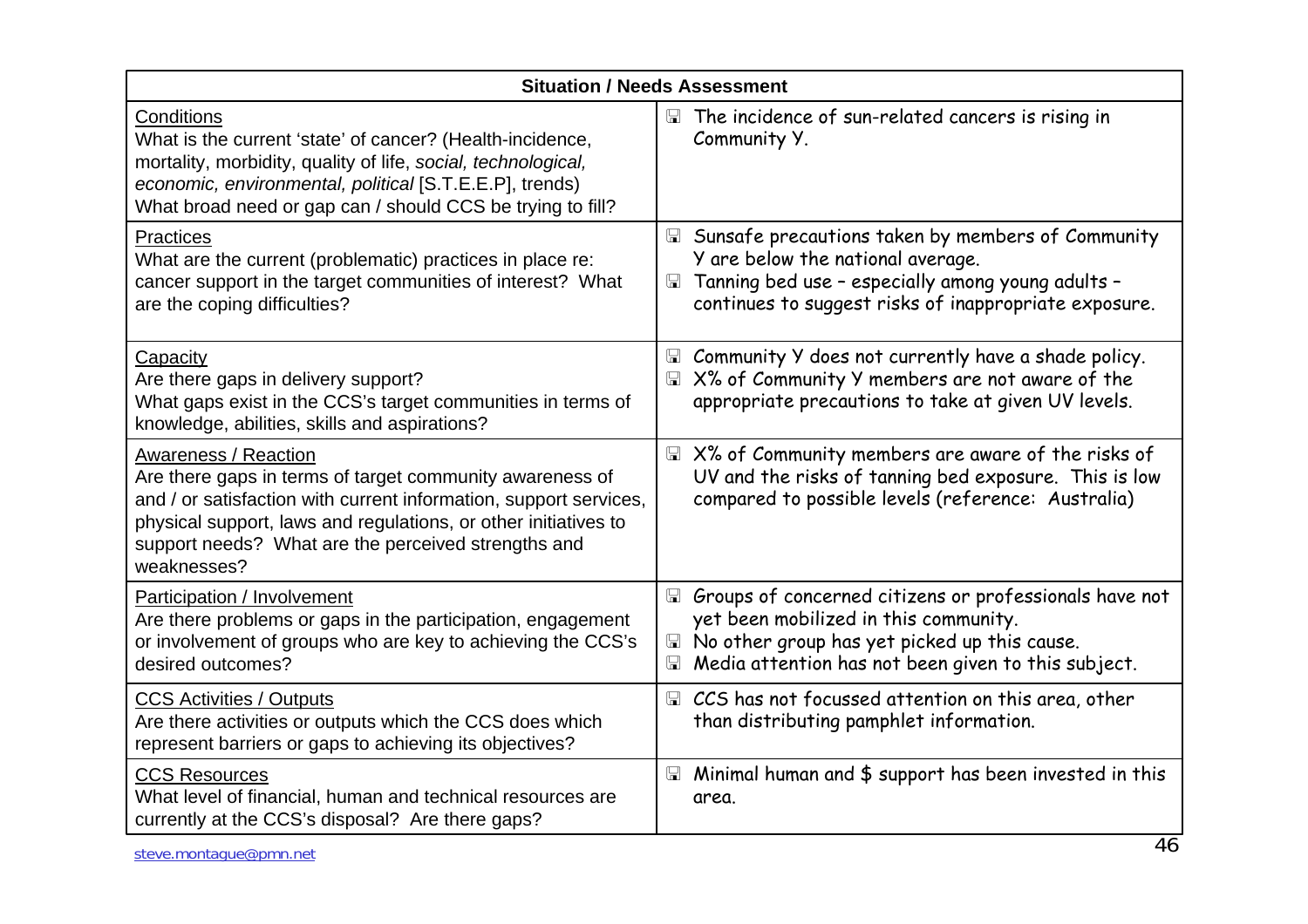

## **From Needs / Situation Assessment to Results**

| <b>Needs / Situation</b>                                                                                                                                                                   | <b>Desired Results</b>                                                                                                                                                   |  |  |
|--------------------------------------------------------------------------------------------------------------------------------------------------------------------------------------------|--------------------------------------------------------------------------------------------------------------------------------------------------------------------------|--|--|
| <b>Conditions</b><br>• Increasing incidence of sun related cancer                                                                                                                          | <b>End Result</b><br>• Reduced rate of sun related cancer                                                                                                                |  |  |
| <b>Practices</b><br>• Problematic level of unsafe sun and tanning<br>behaviours                                                                                                            | <b>Practice and Behavior Change</b><br>• Improved / increased 'Sunsafe' behaviours<br>• Reduced risky tanning practices<br>• Shade policies implemented for public areas |  |  |
| Knowledge, Abilities, Skills and Aspirations<br>• Key segments do not know appropriate<br>Sunsafe precautions for various UV levels                                                        | Knowledge, Abilities, Skills and Aspirations<br>• Understanding of what precautions to take at various UV levels                                                         |  |  |
| <b>Awareness / Reactions</b><br>• Lack of awareness / reactions to UV warnings<br>• Lack of apparent awareness of need for shade<br>in public spaces                                       | <b>Reactions</b><br>• Improved awareness of UV levels and their implications<br>• Pick-up of need for shade messaging by media and various<br>public institutions        |  |  |
| <b>Engagement / Involvement</b><br>• Lack of public / institutional / other related<br>agency involvement in Sunsafe promotion<br>• Lack of opportunity for concerned group<br>involvement | <b>Engagement / Involvement</b><br>• Media pick-up of Sunsafe messaging<br>• Involvement of physicians groups in sun safe cases                                          |  |  |
| <b>Activities</b><br>• Gap in promotional / educational activities                                                                                                                         | <b>Activities</b><br>• Promotional / educational activities and information /<br>communication to key target groups                                                      |  |  |
| <b>Resource Inputs</b><br>• Gaps in resources committed to area                                                                                                                            | <b>Inputs</b><br>• Level of people, skills, knowledge, \$ applied to Sunsafe area                                                                                        |  |  |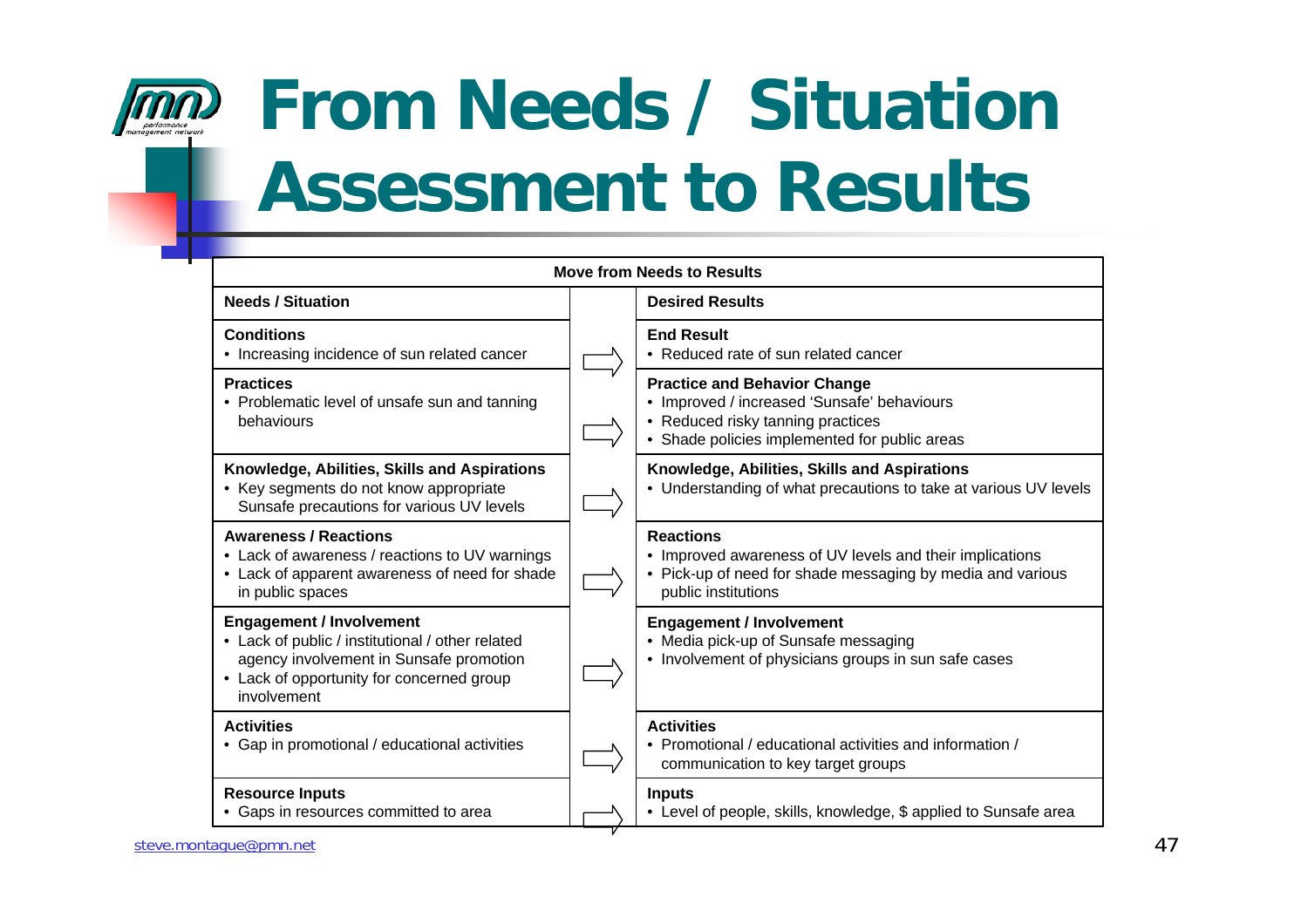|              | <b>Results Chain</b>                                                                                                                                                                          | Time Periods - Usually Fiscal Years                                                                         |                                                             |                                                             |                                                                                                             |  |
|--------------|-----------------------------------------------------------------------------------------------------------------------------------------------------------------------------------------------|-------------------------------------------------------------------------------------------------------------|-------------------------------------------------------------|-------------------------------------------------------------|-------------------------------------------------------------------------------------------------------------|--|
|              |                                                                                                                                                                                               | <b>TO [Current Needs]</b>                                                                                   | T1 [Desired]                                                | T2 [Desired]                                                | $T3^{(+)}$ [Desired]                                                                                        |  |
| WHY?         | 'End' Result<br>w<br>Describe the overall trends with regard to the<br>CCS mission and Board Ends.                                                                                            | Recent cancer trends<br>(incidence, mortality,<br>morbidity, Q of L)<br>including S.T.E.E.P.<br>factors     |                                                             |                                                             | • Observed health<br>effects and broad<br>system changes<br>(incidence,<br>mortality,<br>morbidity, Q of L) |  |
|              | Practice and Behaviour Change<br>-⁄∱÷<br>Describe the practices and behaviour of<br>individuals, groups, and partners over time.                                                              | Current level of<br>practices re:<br>need/problem area                                                      |                                                             | • Observed behaviour<br>changes,<br>adaptation, action      | • Observed behaviour<br>changes,<br>adaptation, action                                                      |  |
| <b>WHAT</b>  | Knowledge, Ability, Skill<br>and / or Aspiration Changes<br>Describe the level of knowledge, abilities, skills<br>and aspirations / commitment of individuals,<br>groups, and/or communities. | Current level of<br>knowledge, ability, skills<br>and/or aspirations re:<br>issue area and services<br>etc  |                                                             | • Observed or<br>assessed learning /<br>commitment          | • Observed or<br>assessed learning /<br>commitment                                                          |  |
| BY           | Reactions<br>$\odot$<br>Describe feedback from individuals, groups, and<br>partners: satisfaction, interest, reported<br>strengths and weaknesses.                                            | Current awareness +<br>satisfaction level with<br>information, services<br>etc.                             | • Reactions<br>(satisfaction level)                         | • Reactions<br>(satisfaction level)                         | • Reactions<br>(satisfaction level)                                                                         |  |
| <b>WHOM?</b> | 888<br>Engagement / Involvement<br>Describe the characteristics of individuals,<br>groups, and co-deliverers: numbers, nature of<br>involvement                                               | Current level of usage /<br>participation /<br>involvement by key<br>groups (including other<br>deliverers) | • Level of usage /<br>engagement /<br>participation         | • Level of usage /<br>engagement /<br>participation         | • Level of usage /<br>engagement /<br>participation                                                         |  |
|              | Activities / Outputs<br>Describe the activity: How will it be<br>implemented? What does it offer?                                                                                             | Current activities +<br>outputs (type and level)                                                            | $#$ Outputs<br>• Milestones<br>Achieved                     | $\blacksquare$ # Outputs<br>• Milestones<br>Achieved        | $\blacksquare$ # Outputs<br>• Milestones<br>Achieved                                                        |  |
| HOW?         | Inputs / Resources<br>❀<br>Resources used: dollars spent, number and types<br>of staff involved, dedicated time.                                                                              | Current and historical\$<br>and HR spent<br>Needs re: CCS capacity                                          | ■ \$ and HR spent<br><b>Emprovements to</b><br>CCS capacity | • \$ and HR spent<br><b>Emprovements to</b><br>CCS capacity | • \$ and HR spent<br><b>Emprovements to</b><br>CCS capacity                                                 |  |

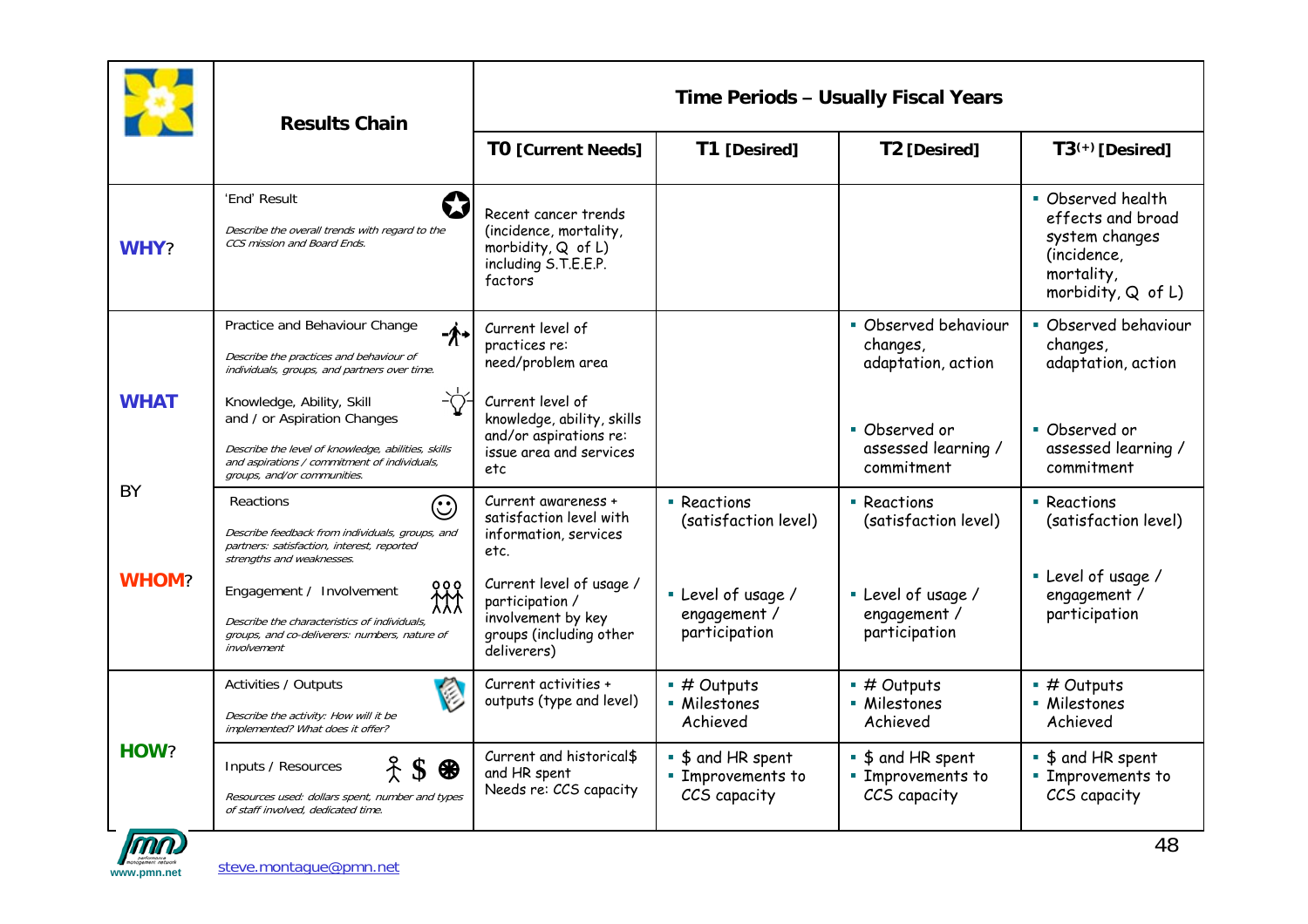| AREA OF CCS MISSION / OBJECTIVES: Reduce incidence and mortality from cancers associated with U.V. exposure |                                                                                                                                                                                                                                                                                                                                   |                                                                                                                                                                                                                                                                                                 |                                                                                                                                                                                                                                                                               |                                                                                                                                                                                                                                                                          |                                                                                                                                                                                                                                                                                                |  |  |
|-------------------------------------------------------------------------------------------------------------|-----------------------------------------------------------------------------------------------------------------------------------------------------------------------------------------------------------------------------------------------------------------------------------------------------------------------------------|-------------------------------------------------------------------------------------------------------------------------------------------------------------------------------------------------------------------------------------------------------------------------------------------------|-------------------------------------------------------------------------------------------------------------------------------------------------------------------------------------------------------------------------------------------------------------------------------|--------------------------------------------------------------------------------------------------------------------------------------------------------------------------------------------------------------------------------------------------------------------------|------------------------------------------------------------------------------------------------------------------------------------------------------------------------------------------------------------------------------------------------------------------------------------------------|--|--|
|                                                                                                             |                                                                                                                                                                                                                                                                                                                                   | <b>Needs-Results Plan Worksheet</b>                                                                                                                                                                                                                                                             |                                                                                                                                                                                                                                                                               |                                                                                                                                                                                                                                                                          |                                                                                                                                                                                                                                                                                                |  |  |
|                                                                                                             | <b>Results Chain</b>                                                                                                                                                                                                                                                                                                              | <b>TO [Current Needs]</b>                                                                                                                                                                                                                                                                       | T1 [Desired]                                                                                                                                                                                                                                                                  | T2 [Desired]                                                                                                                                                                                                                                                             | $T3^{(+)}$ [Desired]                                                                                                                                                                                                                                                                           |  |  |
| WHY?                                                                                                        | Q<br>'End' Result<br>Describe the overall trends with regard to the<br>CCS mission and Board Ends.                                                                                                                                                                                                                                | <b>Exercise Incidence of</b><br>sun related cancer                                                                                                                                                                                                                                              |                                                                                                                                                                                                                                                                               |                                                                                                                                                                                                                                                                          | • Reduced rate of sun<br>related cancer                                                                                                                                                                                                                                                        |  |  |
| <b>WHAT</b>                                                                                                 | Practice and Behaviour Change<br>-⁄∱≁<br>Describe the practices and behaviour of<br>individuals, groups, and partners over time.<br>Knowledge, Ability, Skill<br>and / or Aspiration Changes<br>Describe the level of knowledge, abilities, skills<br>and aspirations / commitment of individuals,<br>groups, and/or communities. | Problematic level of<br>unsafe sun and tanning<br>behaviors<br>Key Segments do not<br>know appropriate<br>sunsafe precautions for<br>various UV levels                                                                                                                                          |                                                                                                                                                                                                                                                                               | · Improved / increased<br>'sunsafe' behaviors<br>• Reduced risky tanning<br>practices<br>• Shade policies<br>implemented for public<br>areas<br>• Understanding of what<br>precautions to take at<br>various UV levels                                                   | • Improved / increased<br>'sunsafe' behaviors<br>• Reduced risky tanning<br>practices<br>• Shade policies<br>implemented for public<br>areas<br>Understanding of what<br>precautions to take at<br>various UV levels                                                                           |  |  |
| BY<br><b>WHOM?</b>                                                                                          | $\odot$<br>Reactions<br>Describe feedback from individuals, groups, and<br>partners: satisfaction, interest, reported<br>strengths and weaknesses.<br>०००<br>炏<br>Engagement / Involvement<br>Describe the characteristics of individuals,<br>groups, and co-deliverers: numbers, nature of<br>involvement                        | • Lack of awareness /<br>reactions to UV warnings<br>Lack of apparent<br>awareness of need for<br>shade in public spaces<br>• Lack of public /<br>institutional / other<br>related agency<br>involvement in sunsafe<br>promotion<br>• Lack of opportunity for<br>concerned group<br>involvement | <b>E</b> Improved awareness of<br>UV levels and their<br>implications<br>· Pick-up of need for<br>shade messaging by<br>media and various public<br>institutions<br>- Media pick-up of sunsafe<br>messaging<br><b>Involvement of</b><br>physicians groups in<br>sunsafe cause | • Improved awareness of<br>UV levels and their<br>implications<br>· Pick-up of need for<br>shade messaging by<br>media and various public<br>institutions<br>- Media pick-up of sunsafe<br>messaging<br><b>E</b> Involvement of<br>physicians groups in<br>sunsafe cause | <b>Example 2 Improved awareness of</b><br>UV levels and their<br>implications<br>· Pick-up of need for<br>shade messaging by<br>media and various public<br>institutions<br>- Media pick-up of sunsafe<br>messaging<br><b>Exercise Involvement of</b><br>physicians groups in<br>sunsafe cause |  |  |
| HOW?                                                                                                        | Activities / Outputs<br>Ç<br>Describe the activity: How will it be<br>implemented? What does it offer?                                                                                                                                                                                                                            | Gap in promotional /<br>educational activities                                                                                                                                                                                                                                                  | • Promotional /<br>educational activities<br>and information /<br>communication to key<br>target groups                                                                                                                                                                       | • Promotional /<br>educational activities<br>and information /<br>communication to key<br>target groups                                                                                                                                                                  | • Promotional /<br>educational activities<br>and information /<br>communication to key<br>target groups                                                                                                                                                                                        |  |  |
|                                                                                                             | 25<br>⊕<br>Inputs / Resources<br>Resources used: dollars spent, number and types<br>of staff involved, dedicated time.                                                                                                                                                                                                            | Gaps in resources<br>committed to area                                                                                                                                                                                                                                                          | • Level of people, skills,<br>knowledge, \$ applied to<br>sunsafe area                                                                                                                                                                                                        | • Level of people, skills,<br>knowledge, \$ applied to<br>sunsafe area                                                                                                                                                                                                   | • Level of people, skills,<br>knowledge, \$ applied to<br>sunsafe area<br>49                                                                                                                                                                                                                   |  |  |

steve.montague@pmn.net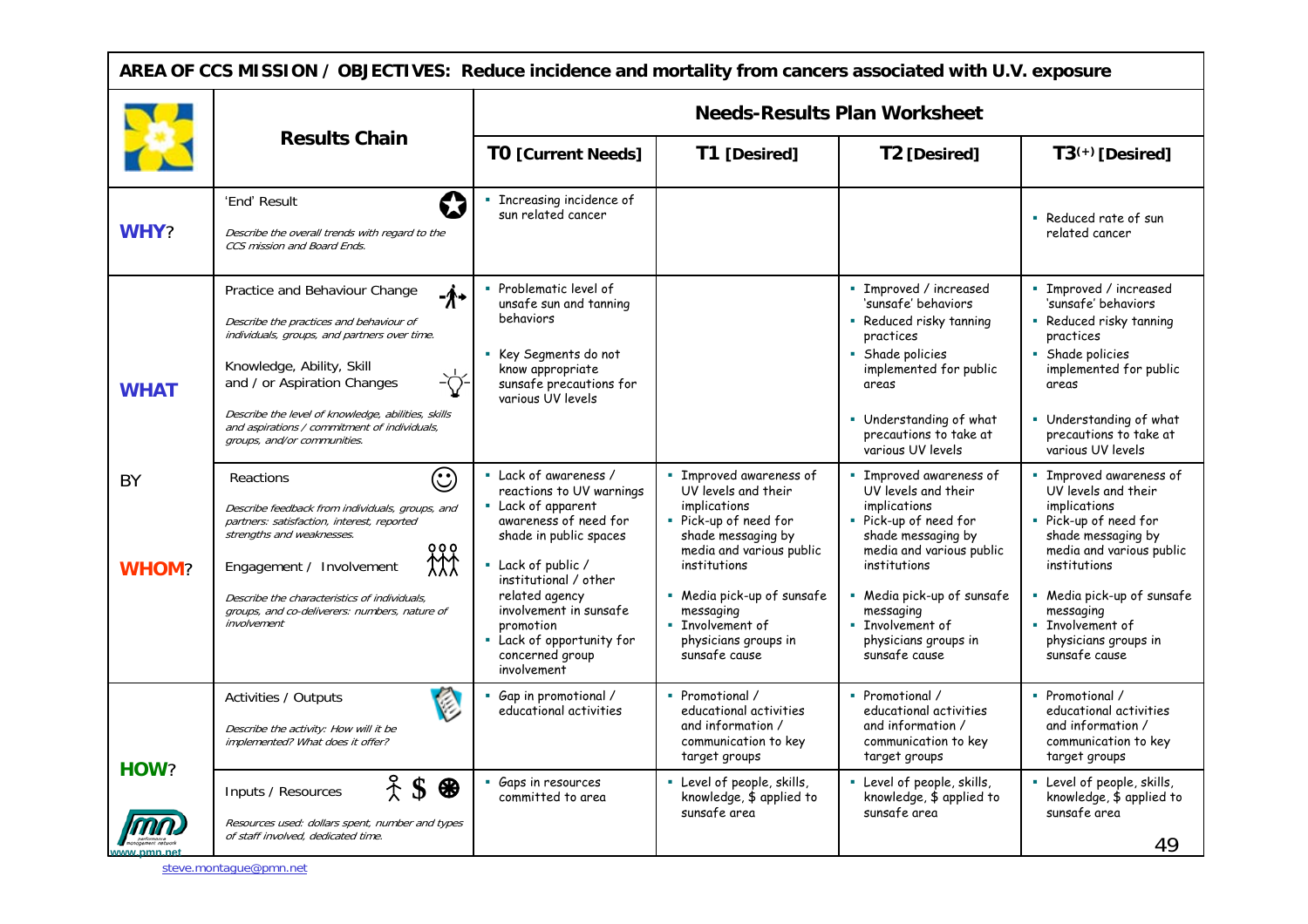

■ Start with needs-results chart

**Plot desired results over time** 

■ Consider measurement and evaluation strategy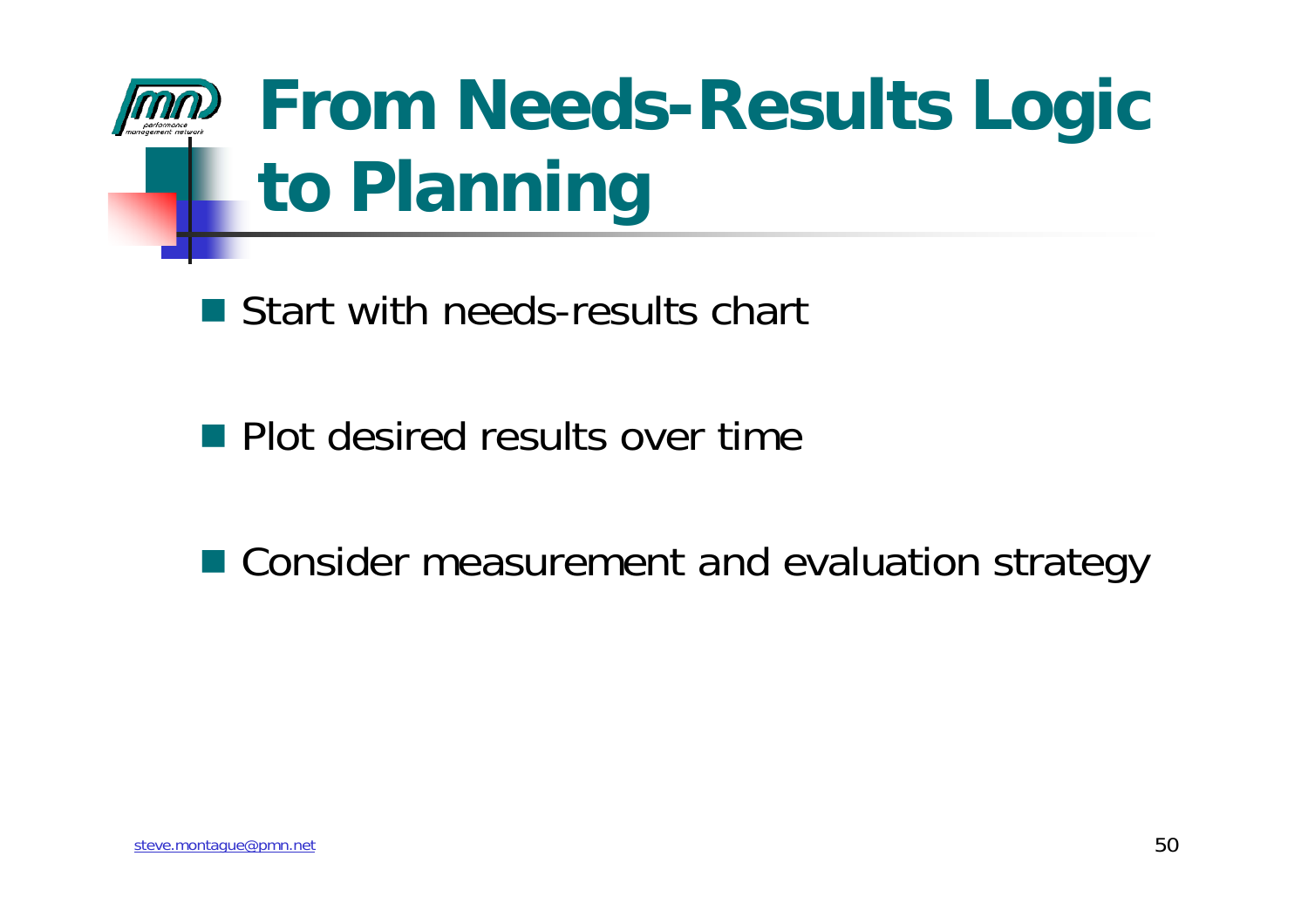

# **Developing Indicators**

- Relate directly to results
- As specific as possible
- Targets related to problems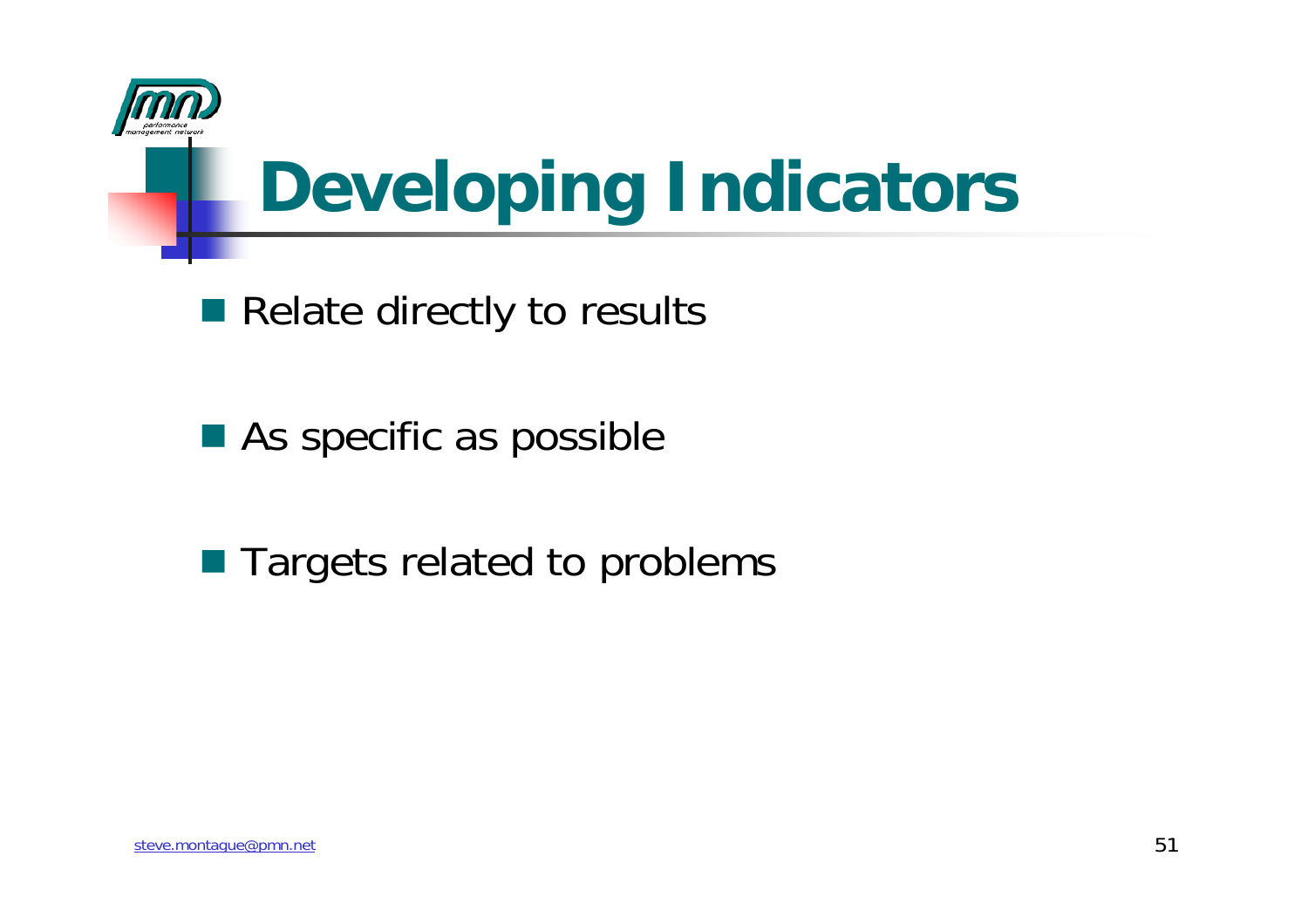

#### **Example: British Columbia-Yukon Pesticides Strategy (Developed by Prevention Team November, 2007)**

|                                                                     |                                                                                                                                                                                                                                                                                                                                              | PROGRESS MEASUREMENT STRATEGY                                                                                                                                                                                                                                                    |                                                                                                                                                                                    |                                                                                                                                                   |                                                                                                                                                                                                                                                  |                                                                                              |
|---------------------------------------------------------------------|----------------------------------------------------------------------------------------------------------------------------------------------------------------------------------------------------------------------------------------------------------------------------------------------------------------------------------------------|----------------------------------------------------------------------------------------------------------------------------------------------------------------------------------------------------------------------------------------------------------------------------------|------------------------------------------------------------------------------------------------------------------------------------------------------------------------------------|---------------------------------------------------------------------------------------------------------------------------------------------------|--------------------------------------------------------------------------------------------------------------------------------------------------------------------------------------------------------------------------------------------------|----------------------------------------------------------------------------------------------|
|                                                                     | 2007/08<br>[Current Situation]                                                                                                                                                                                                                                                                                                               | 2008/09<br>[Desired Results]                                                                                                                                                                                                                                                     | 2009/10<br>[Desired Results]                                                                                                                                                       | $2010/11 +$<br>[Desired Results]                                                                                                                  | <b>Indicators</b>                                                                                                                                                                                                                                | Data Source                                                                                  |
| 7. 'Ultimate'<br>Result/End                                         |                                                                                                                                                                                                                                                                                                                                              |                                                                                                                                                                                                                                                                                  |                                                                                                                                                                                    | Decrease in E&O related<br>cancers                                                                                                                | Cancer incidence rates                                                                                                                                                                                                                           | Annual Canadian<br><b>Cancer Statistics</b>                                                  |
| 6. Practice and<br><b>Behaviour</b><br>Change                       | . People still exposed to pesticides<br>.Of 157 municipalities: 8 have<br>cosmetic pesticide use bylaws, 5<br>have draft bylaws, 12 are<br>considering bylaws<br>-Regional issues exist<br><b>Agriculture exposure</b><br>(workers/residents)<br>.Quebec only province with a<br>province-wide pesticide ban,<br>which includes ban on sales | .Additional municipalities pass<br>bylaws<br>.Reduction in involuntary exposure<br>.Increased adoption of healthy<br>behaviours related to pesticide<br>use                                                                                                                      | .Continued results from<br>08/09<br>.Education provided at<br>points of purchase                                                                                                   | .Continued results from<br>09/10<br>-Provincial by-law<br>enacted                                                                                 | $\blacksquare$ Increase # of municipal bylaws and<br>legislation passed<br>.Decrease in non-essential use by<br>general public                                                                                                                   | .Environmental scan<br>of existing external<br>data sources                                  |
| 5. Knowledge,<br>Attitude, Skill<br>and/or<br>Aspiration<br>Changes | Knowledge gaps<br>Need more research and<br>acceptance of other kinds of<br>research<br>.Community norms<br>Growing awareness among<br>some health authorities<br>•Growing awareness of<br>precautionary principal                                                                                                                           | .Increased understanding of issue<br>among general public<br>.Increased knowledge and support<br>of policy among decision-makers<br>. Improved knowledge of CCS as a<br>trusted source                                                                                           | .Continued results from<br>08/09<br>.Improved knowledge<br>about issue among<br>general public                                                                                     | .Continued results from<br>09/10<br>Increased knowledge<br>and support of policy<br>among decision-makers<br>continues                            | Increase in general public<br>knowledge                                                                                                                                                                                                          | ·Market research                                                                             |
| 4. Reactions                                                        | .Not an important issue for some<br>in scientific & medical community<br>Not everybody has an<br>awareness of or sees the<br>importance of the issue<br>. Pesticides still being sold and<br>bought<br>·Disconnect between people's<br>concern and practice                                                                                  | ·Increased media coverage on<br>CCS position and stories<br>·Increased expression of interest<br>by decision makers<br>■CCS reaches key opinion leaders                                                                                                                          | .Continued results from<br>08/09<br>•Positive reaction among<br>general public to CCS<br>pesticide message<br>-Platforms for 2009<br>Municipal Election<br>influenced              | Continued results from<br>09/10                                                                                                                   | . Increase in media attention<br>. Attendance at community forums<br>$\bullet$ # requests for meetings and<br>briefings from government officials<br>*# requests for CCS presentations<br>and displays                                           | •Media tracking<br>service<br>•Prevention Strategy<br>Reporting Template                     |
| 3. Engagement<br>/ Involvement                                      | Growing interest in issue from<br>environmental groups                                                                                                                                                                                                                                                                                       | •General public and government<br>decision makers engaged in issue<br>•Targeted audiences engaged in<br>issue                                                                                                                                                                    | •Continued engagement<br>of general public and<br>qovernment<br>·Targeted audiences<br>engaged in issue                                                                            | •Continued engagement<br>of general public and<br>government<br>Targeted audiences<br>engaged in issue                                            | *# meetings & briefings with<br>government officials<br># partnerships and collaborations<br>*# website visits<br># CIS pesticide inquiries                                                                                                      | •Prevention Strategy<br>Reporting Template<br>.Web usage statistics<br>.CIS usage statistics |
| 2. Activities /<br>Outputs                                          | .CCS activities involve education,<br>community action, advocacy<br>National CCS position on<br>ornamental use of pesticides on<br>lawns and gardens<br>·Brochure - Pesticides and You                                                                                                                                                       | ·Education, displays and<br>workshops provided<br>.1st annual Prevention Forum and<br>community forums organized<br>•Market research/focus groups<br>undertaken<br>.Municipal and MLA breakfasts<br>attended<br>.Discussions with Rev Dev re: use<br>of pesticide-free daffodils | .Continued results from<br>08/09<br>*2nd annual Prevention<br>Forum organized<br>.CCS offers pesticide-<br>free daffodils<br>.Work to align CCS<br>internal positions/<br>policies | .Continued results from<br>09/10<br>•3rd annual Prevention<br>Forum organized<br>.CCS internal position/<br>policies and practices<br>are aligned | # education workshops/sessions<br>given to staff and volunteers<br>*# presentations provided to<br>general public<br># displays<br>Prevention Forum held<br>.Municipal and MLA breakfasts<br>attended<br>*# communities holding public<br>forums | •Prevention Strategy<br>Reporting Template                                                   |
| 1. Inputs                                                           | ■25% of Prevention Strategy<br>focus<br>.18 FTEs (Division office and<br>regions)<br>-Consultants<br>$-$ \$                                                                                                                                                                                                                                  | ■20-25% of focus<br>$-18$ FTEs<br>•Contract staff<br>Budget \$                                                                                                                                                                                                                   | ■% of focus TBD<br>.Other inputs same as<br>09/10                                                                                                                                  | Same as 09/10                                                                                                                                     | .FTEs<br>S spent                                                                                                                                                                                                                                 | .HR records<br>·Financial<br>statements                                                      |

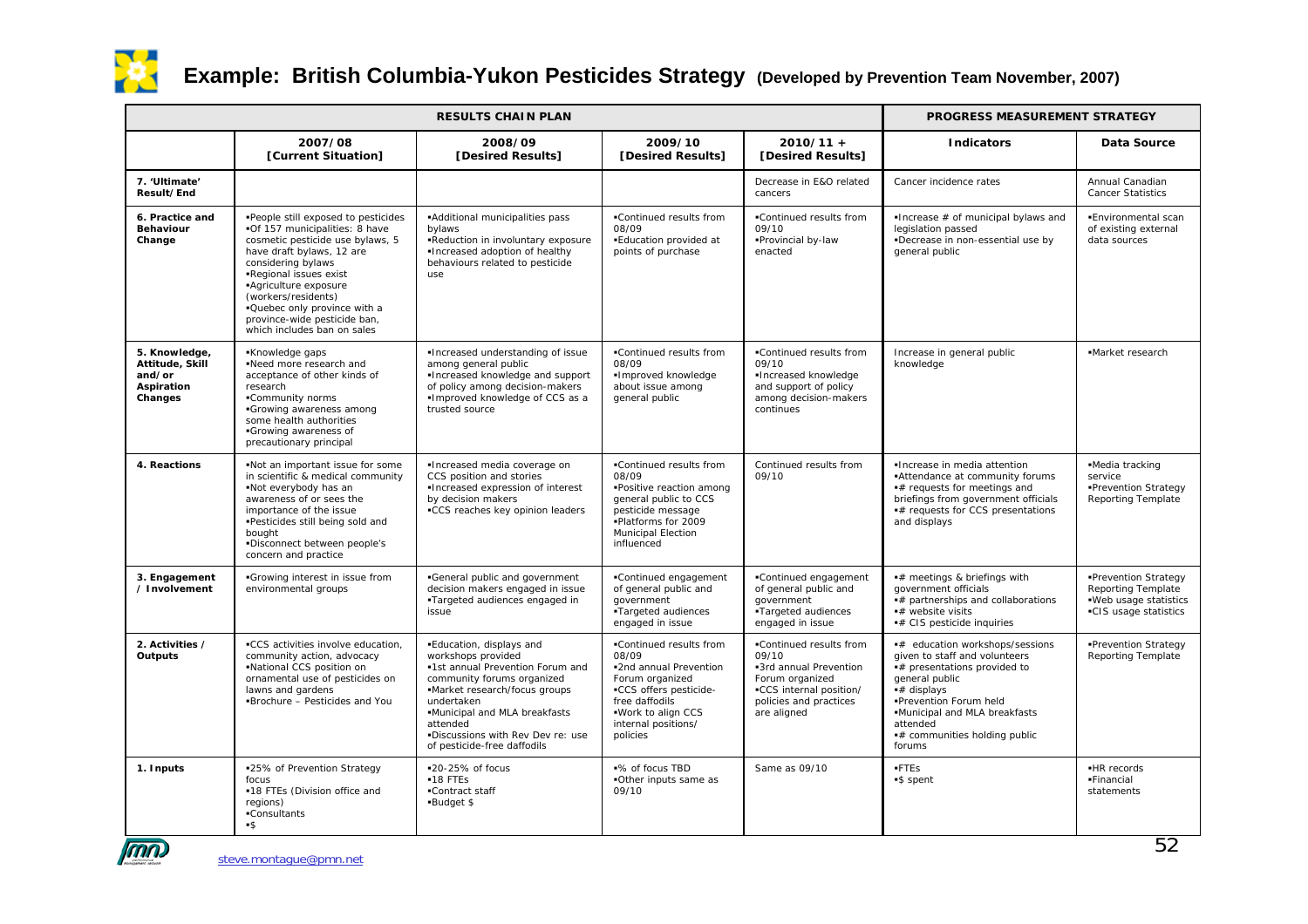

₳

| <b>Initiative Chain of Results</b>                  | Hierarchy of Evaluation Criteria /<br><b>Evidence</b>                                                        | <b>Typical Indicators</b>                                                                                                                                                                | <b>Typical Sources / Methods</b>                                                                                                                                                                                                                                     |  |
|-----------------------------------------------------|--------------------------------------------------------------------------------------------------------------|------------------------------------------------------------------------------------------------------------------------------------------------------------------------------------------|----------------------------------------------------------------------------------------------------------------------------------------------------------------------------------------------------------------------------------------------------------------------|--|
| <b>End outcomes</b>                                 | Measures of impact on overall<br>problem, ultimate goals, side effects,<br>social and economic consequences  | <b>ECancer statistics (incidence, mortality,</b><br>morbidity, quality of life)                                                                                                          | <b>ESpecialized analyses / evaluations*</b><br><b>E</b> Statistical agency data<br><b>EAnalytical and policy groups (e.g.</b><br>CBRPE, CSCC, WHO)<br><b>EPhysical observation</b><br><b>Elnspections, reviews</b><br><b>Handers</b><br><b>E</b> Evaluation studies* |  |
| <b>Practice and behaviour</b><br>change             | Measures of adoption of new practices<br>and behaviour over time                                             | <b>EObserved physical behaviours / actions</b><br>Dobserved / recorded policies, protocols<br><b>EObserved compliance to requirements</b><br><b>ESelf-assessed practice / behaviour</b>  |                                                                                                                                                                                                                                                                      |  |
| Knowledge, attitude, skill<br>and aspiration change | Measures of individual and group<br>changes in knowledge, abilities, skills<br>and aspirations               | <b>EDemonstrated capability</b><br><b>EPreparatory actions (policies, training</b><br>sessions)<br><b>ESelf-assessed learning</b><br>ELevel of recall of key knowledge                   | <b>Elndependent review of target group</b><br><b>EContent analysis of evaluation*</b><br>information<br><b>ESurvey, group self-assessment</b><br><b>Testing / certification</b>                                                                                      |  |
| <b>Reactions</b>                                    | What participants and clients say about<br>the program; satisfaction; interest,<br>strengths, and weaknesses | ERepeat / increased use of service,<br>participation in initiative<br><b>EComplaints</b><br><b>EObserved / solicited feedback</b>                                                        | <b>EUsage / participation tracking</b><br><b>ECorrespondence content analysis</b><br><b>■Survey(s)</b>                                                                                                                                                               |  |
| Engagement / participation                          | The characteristics of program<br>participants and clients; number,<br>nature of involvement, and background | <b>H</b> Downloaded material<br><b>EParticipation (quantity and quality) in</b><br>online, or physical events<br><b>■Attendance at meetings</b><br><b>Enquiries / questions received</b> | Web use tracking<br><b>ECorrespondence content analysis</b><br><b>EObservation of meetings / events</b><br><b>EMeeting attendance records</b><br><b>EClient relationship management / tracking</b>                                                                   |  |
| Activities & outputs                                | Implementation data on what the<br>program actually offers                                                   | <b>ENumber of outputs</b><br>EAchievement of delivery milestones                                                                                                                         | <b>EProject / initiative tracking</b><br><b>EProject reports</b><br><b>EContent analysis or records</b>                                                                                                                                                              |  |
| Inputs                                              | Resources expended; number and<br>types of staff involved; time expended                                     | <b>HDollars expended by activity area</b><br><b>Time expended by activity area</b>                                                                                                       | <b>EBudget analysis</b><br><b>Time, reporting and budget / plan review</b><br><b>EActivity-based costing</b>                                                                                                                                                         |  |

\* While evaluation studies are noted as particularly relevant at the higher levels of the chain, they can and should be used to vertically 'connect' all levels of performance.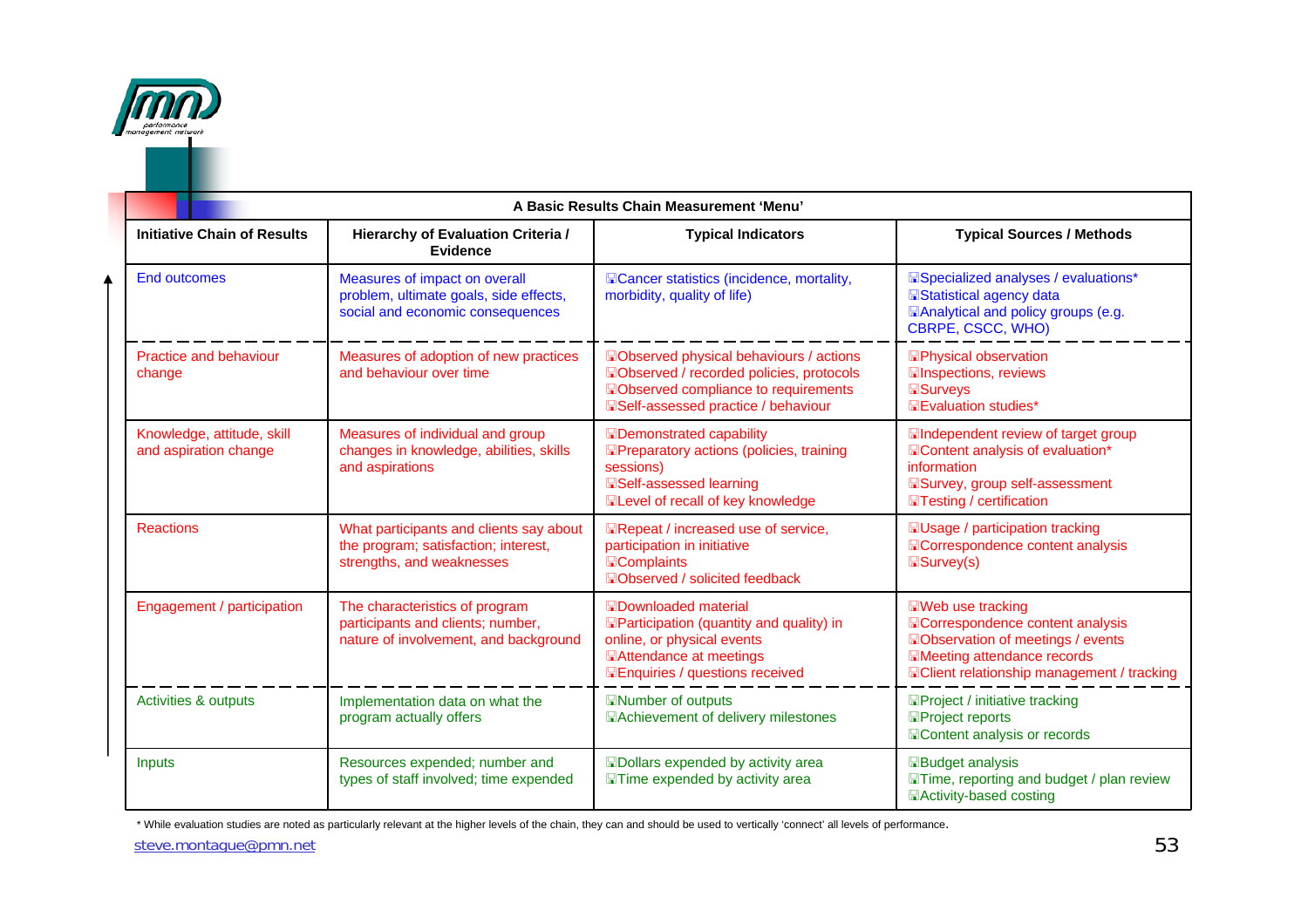

# **What Made This Work for Management Was:**

■ No logic model or evaluation jargor

**Positioning work as a management tool for** streamlining Ends Report

■ Building results logic into planning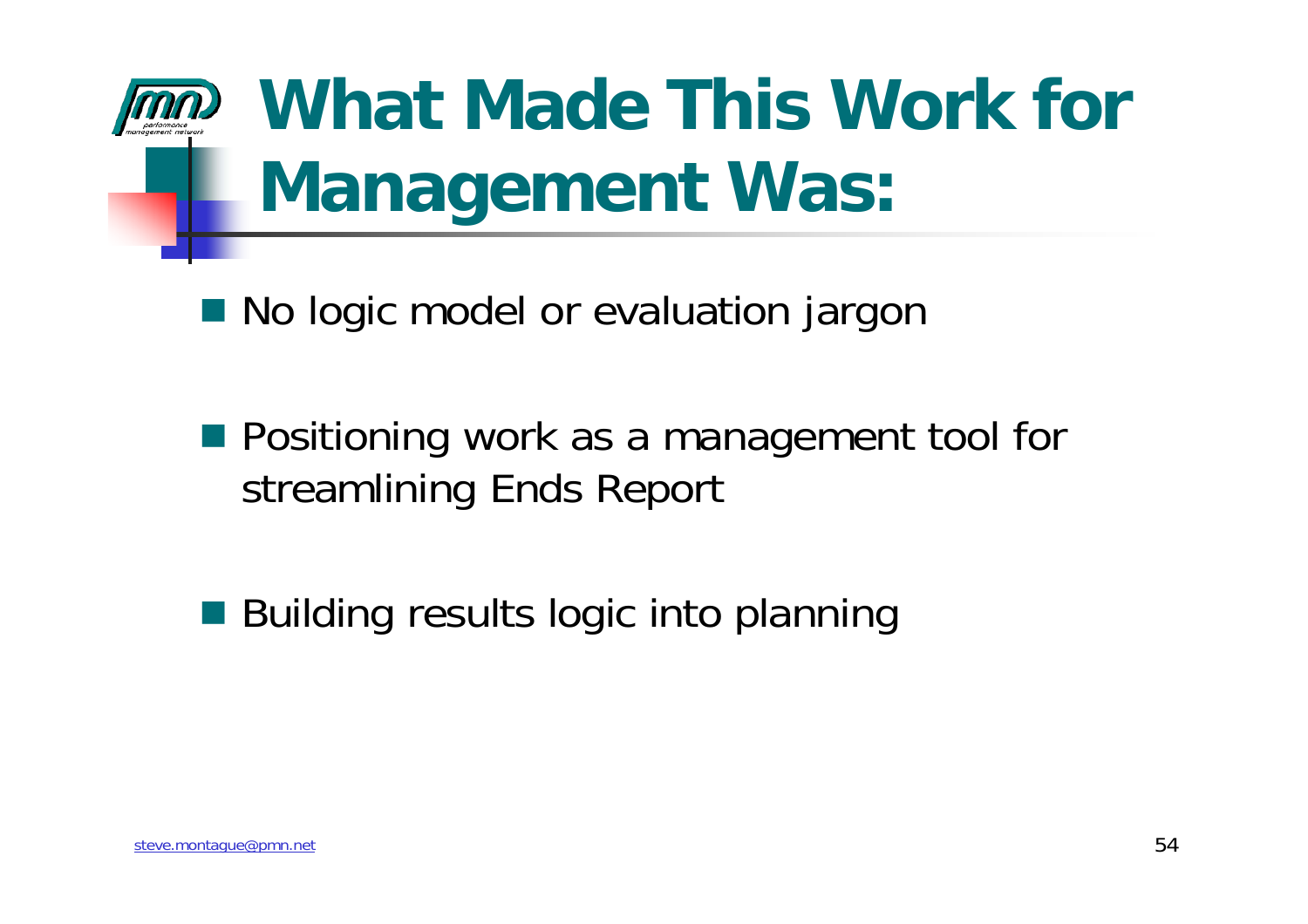

# **The 'Emerging' Solution?**

- in<br>Lin Build systems thinking, emergent goals and recursive loops 'into' conventional tools like plans
- Keep language simple, structure consistent and allow for changes over time
- Monitoring and evaluation built in to management processes

Program logic as an heuristic within results planning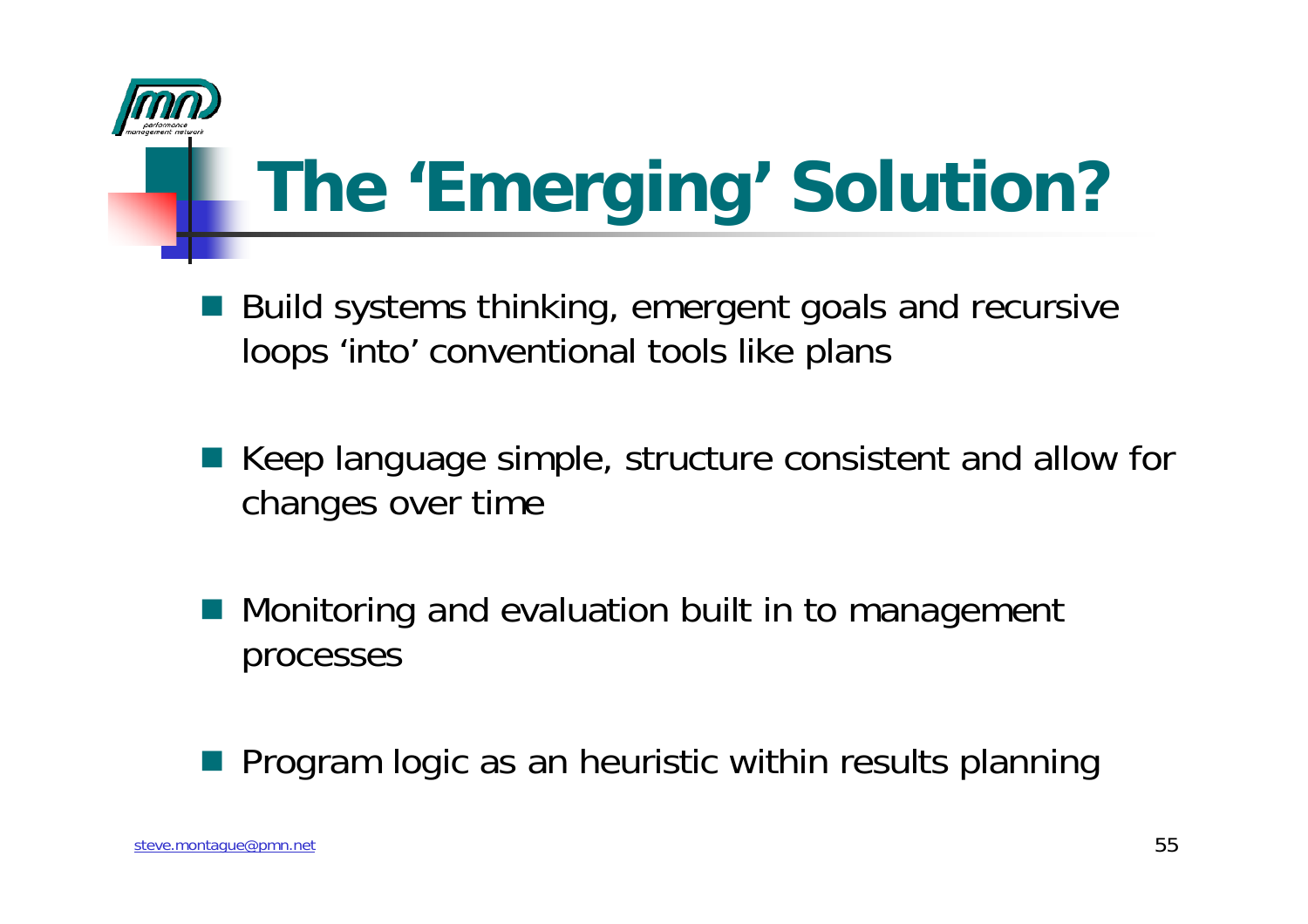### **Canadian Cancer Society Use of Evaluation**

- Results chains used to map current situation (problem / need), expected results and progress measurement
- Deductive and inductive reasoning (program theory fundamentally informed by empirical evidence of the current situation)
- Evaluation slots in to address any gaps and contribution / attribution questions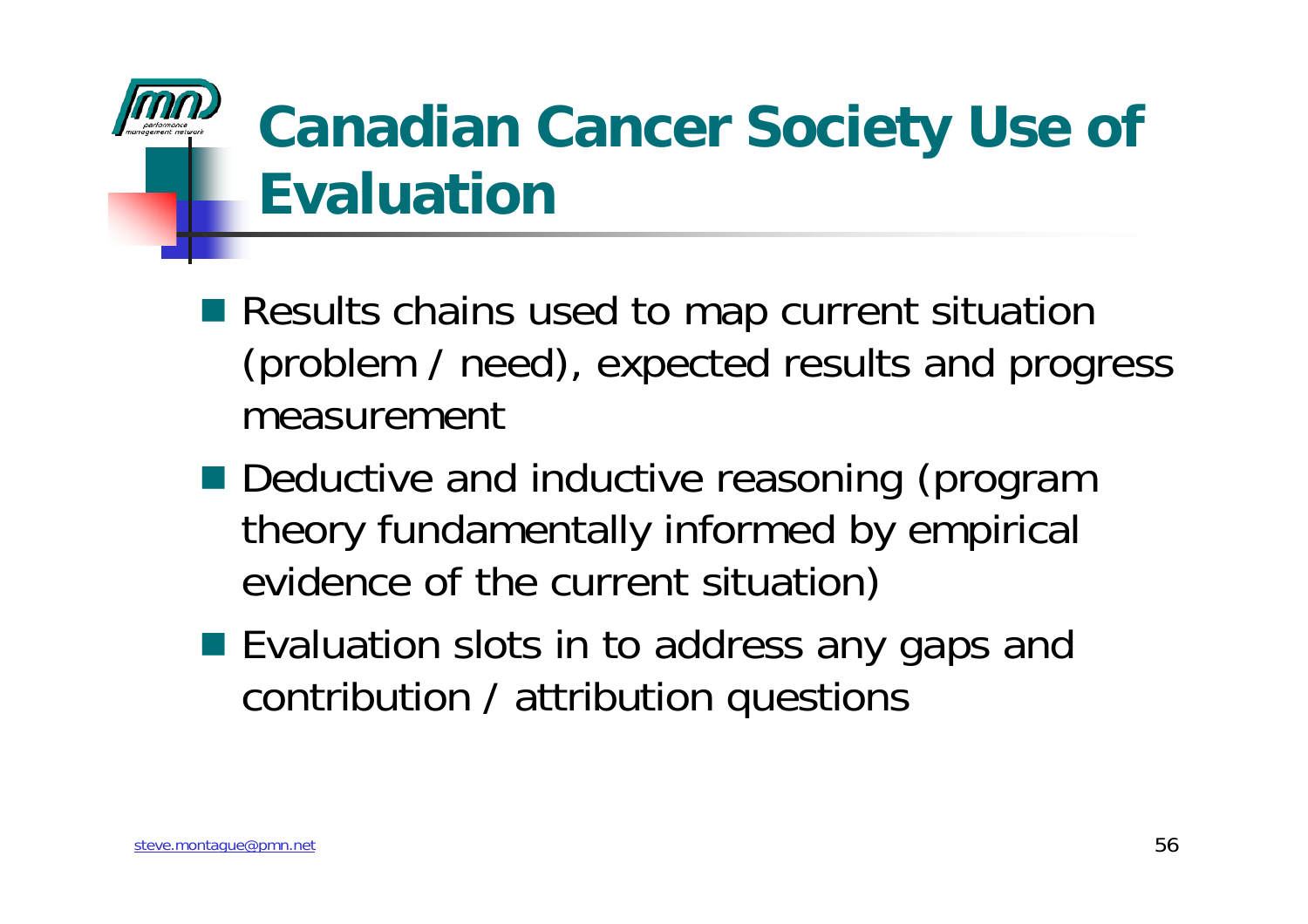

# **The Evaluator's Role in Public Management**

■ Changing paradigms

**Future evaluation** 

■ Conclusions / recommendations / further questions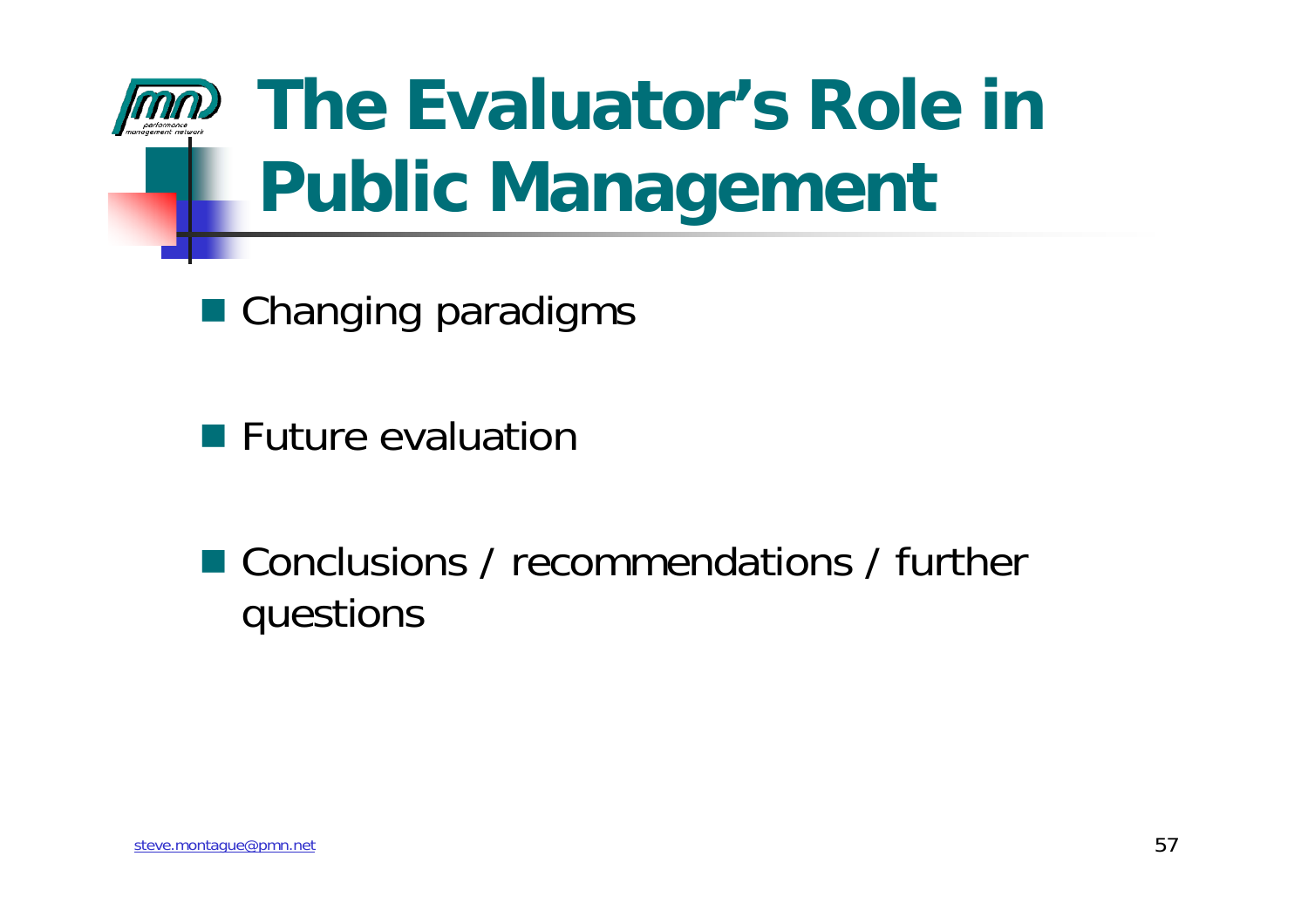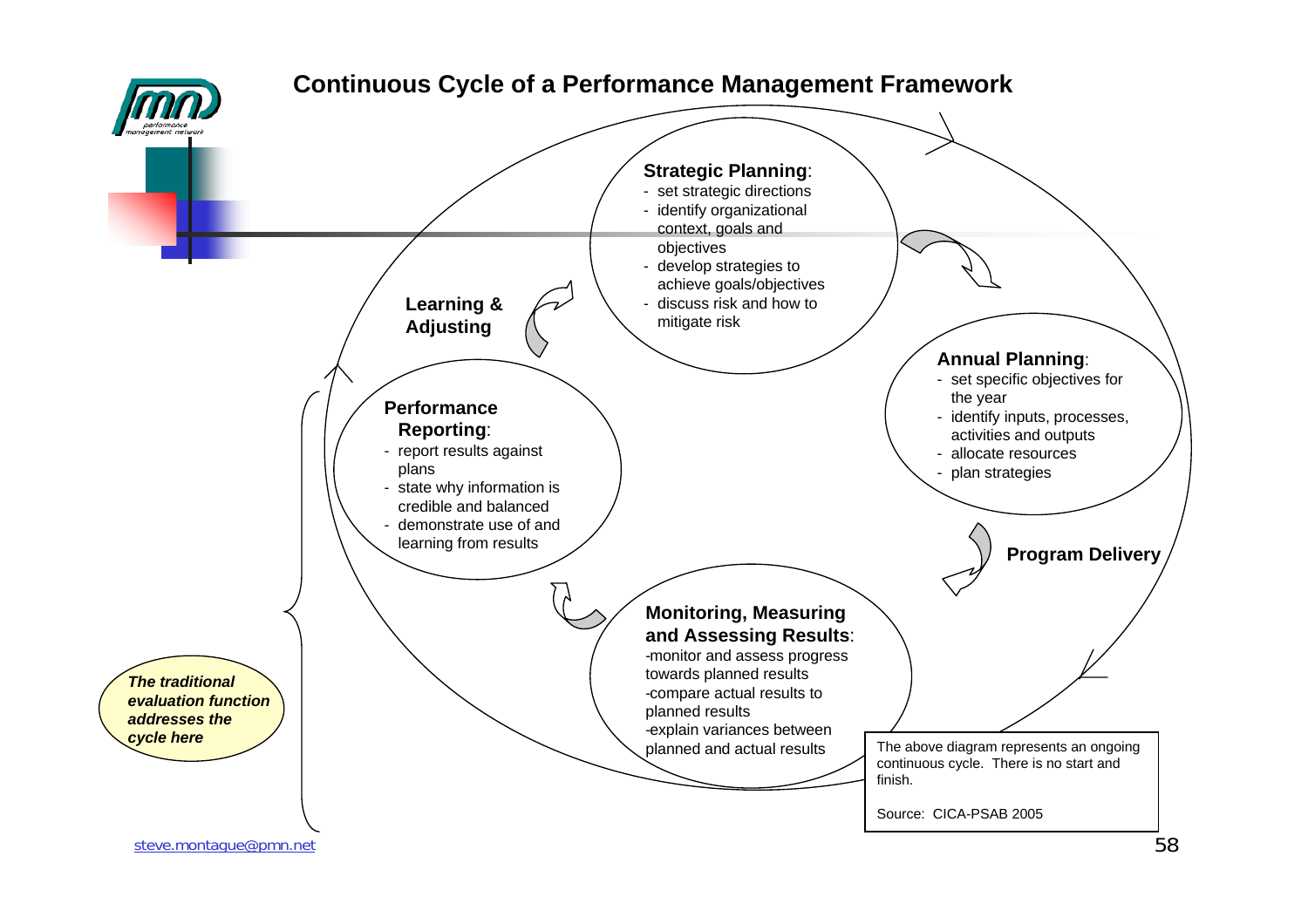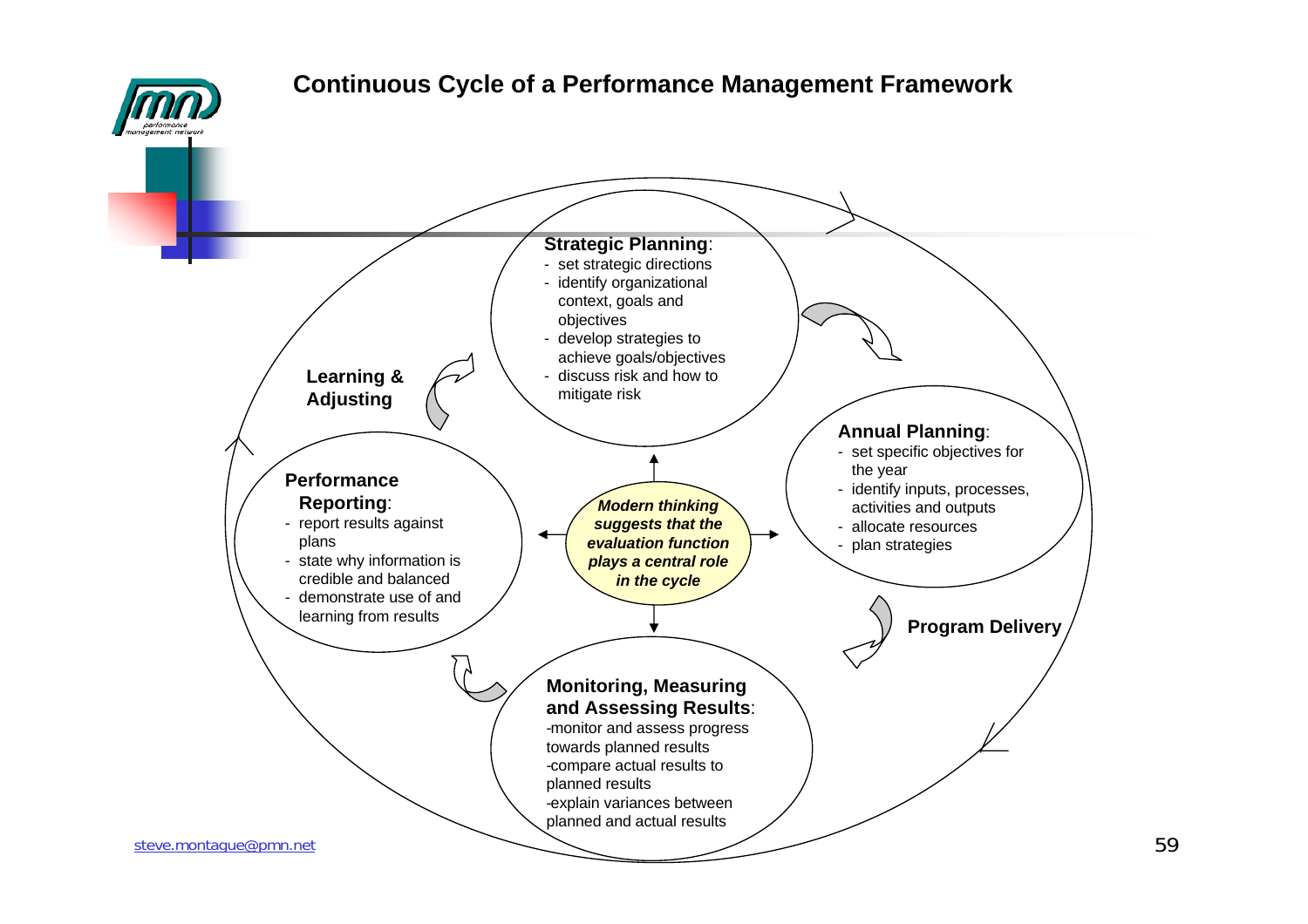

### **Conclusions**

- **Performance Measurement and evaluation in complex** program areas vitally need to be informed by deeper systems thinking – but easier said than done
- In order to contribute to strategic thinking, management and policy, evaluation logic should directly incorporate problem analysis into it's approach
- A reach chain (or relationship network) should be recognized along with the results chain
- With achievement of the above elements, Performance Measurement and Impact Evaluation can then 'slot in' as necessary and complementary management tools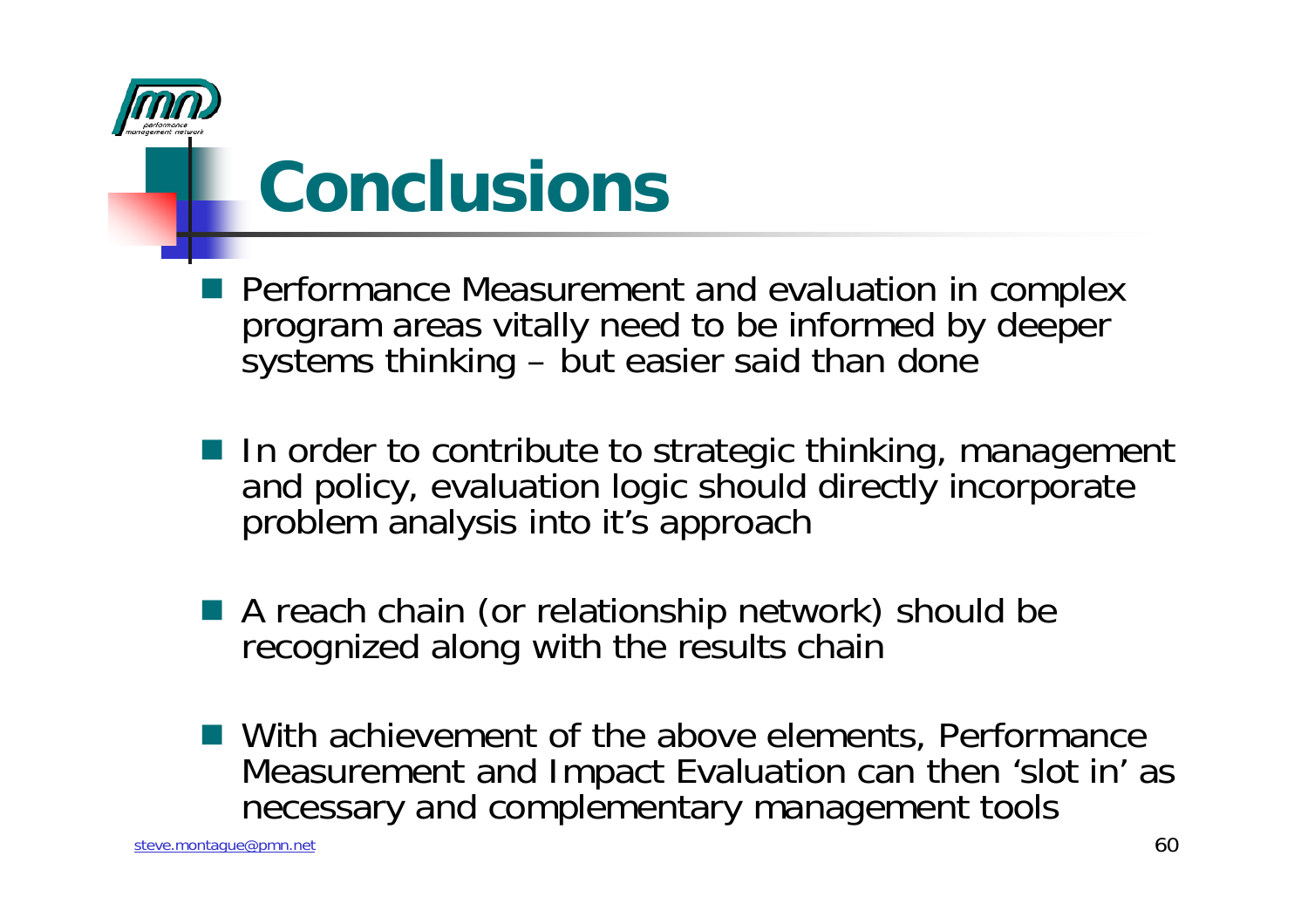

### **Recommendations**

- Use a structured needs assessment and a reachresults chain to:
	- **■** Plan
	- Refine results
	- Set targets
	- Define measures
- **Integrate** 
	- **Approaches**
	- **Stakeholders**
	- $\sim 100$ Processes

#### ■ Cultivate (rather than engineer) the process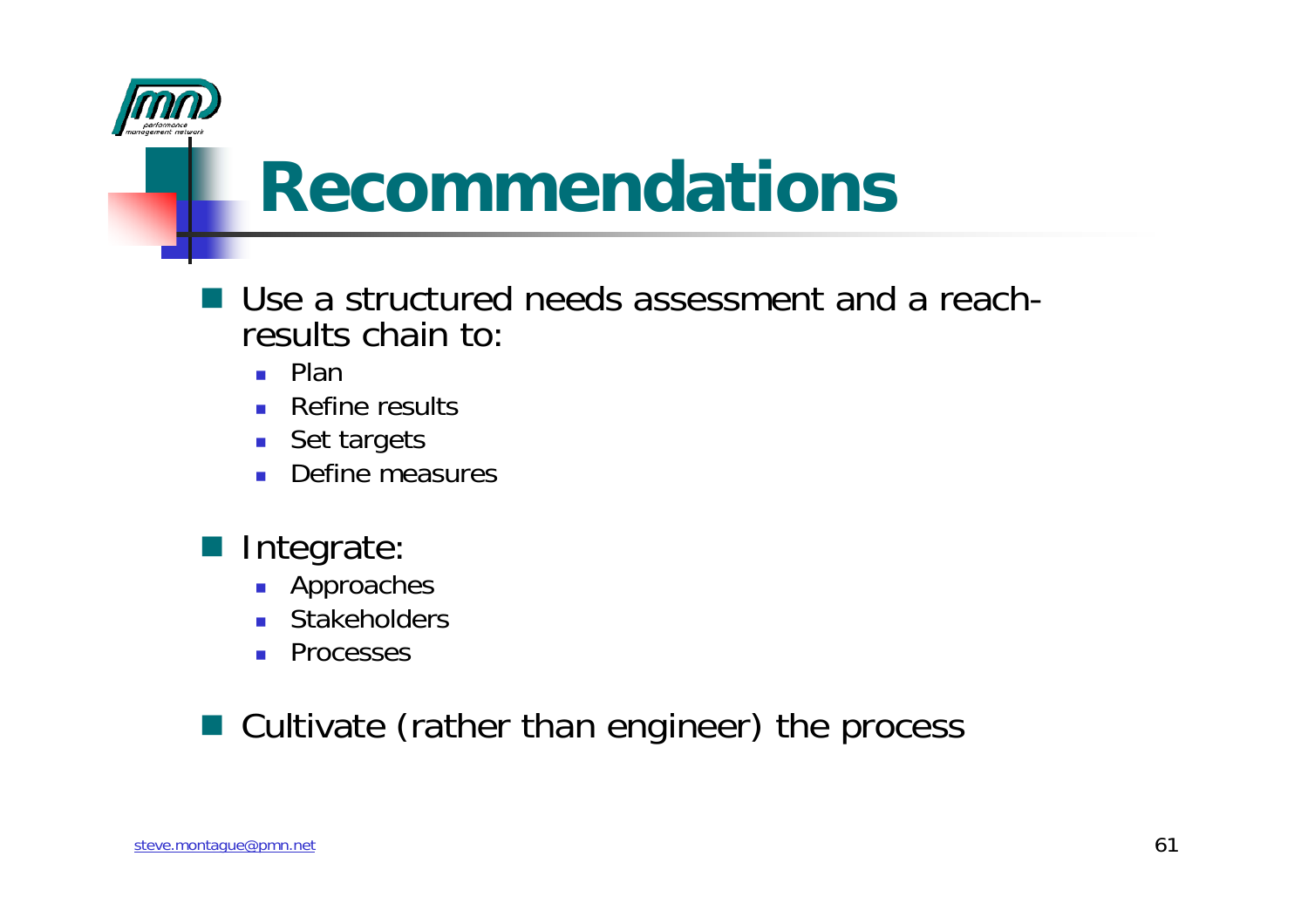

■ Can evaluation become invisible?

- Does a function as 'threatening' as evaluation have a chance to survive at strategic levels?
- Can evaluative thinking and conceptual use take hold in systems without the closed loop of the Canadian Cancer Society?
- Does evaluative thinking (as demonstrated in this case) have the potential to change management approaches?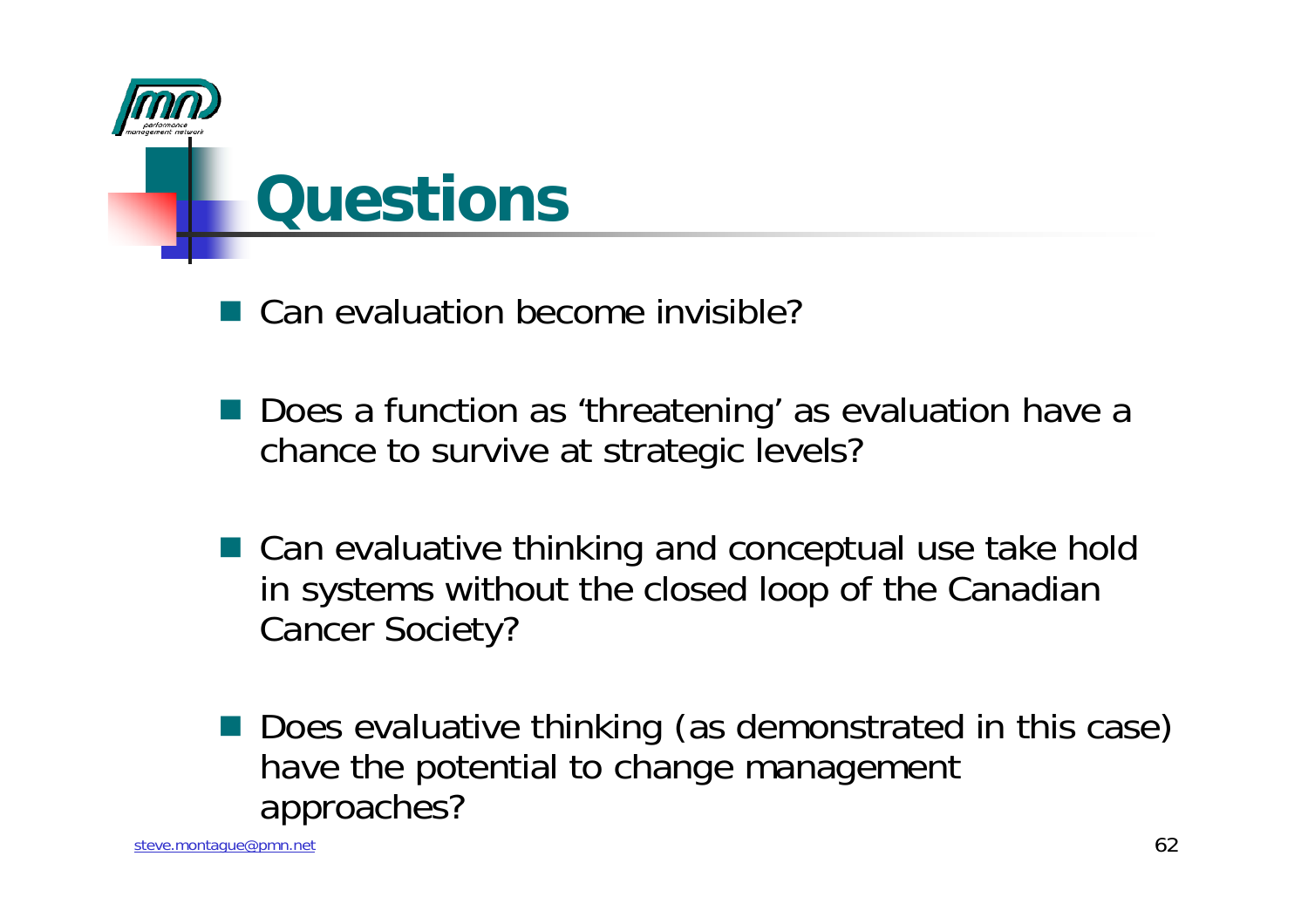